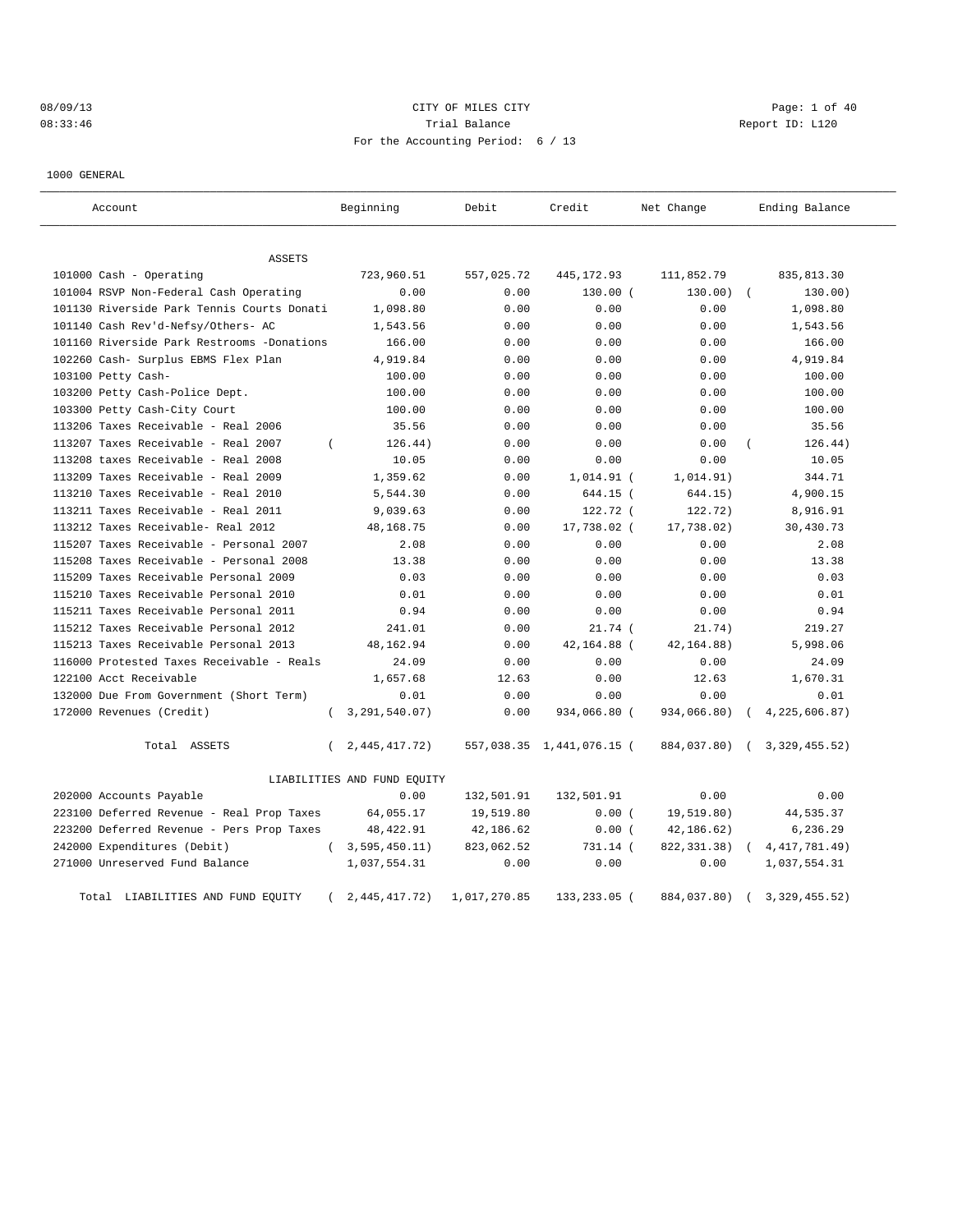### 08/09/13 Page: 2 of 40 08:33:46 Trial Balance Report ID: L120 For the Accounting Period: 6 / 13

#### 2220 LIBRARY

| Account                                    | Beginning                   | Debit     | Credit      | Net Change      | Ending Balance |
|--------------------------------------------|-----------------------------|-----------|-------------|-----------------|----------------|
|                                            |                             |           |             |                 |                |
| ASSETS                                     |                             |           |             |                 |                |
| 101000 Cash - Operating                    | 3,544.91                    | 42,293.99 | 29,753.35   | 12,540.64       | 16,085.55      |
| 101032 Cash- Library Board of Trustees Mul | 8,922.73                    | 0.00      | 0.00        | 0.00            | 8,922.73       |
| 103000 Petty Cash                          | 75.00                       | 0.00      | 0.00        | 0.00            | 75.00          |
| 172000 Revenues (Credit)                   | 311,884.10)                 | 0.00      | 42,293.99 ( | $42, 293, 99$ ( | 354,178.09)    |
| Total ASSETS                               | 299, 341.46)                | 42,293.99 | 72,047.34 ( | 29,753.35) (    | 329,094.81)    |
|                                            | LIABILITIES AND FUND EQUITY |           |             |                 |                |
| 202000 Accounts Payable                    | 0.00                        | 7,312.72  | 7,312.72    | 0.00            | 0.00           |
| 242000 Expenditures (Debit)                | 347,884.88)                 | 29,753.35 | 0.00(       | 29,753.35) (    | 377,638.23)    |
| 271000 Unreserved Fund Balance             | 48,543.42                   | 0.00      | 0.00        | 0.00            | 48,543.42      |
| LIABILITIES AND FUND EQUITY<br>Total       | 299,341.46)                 | 37,066.07 | 7,312.72 (  | 29,753.35) (    | 329,094.81)    |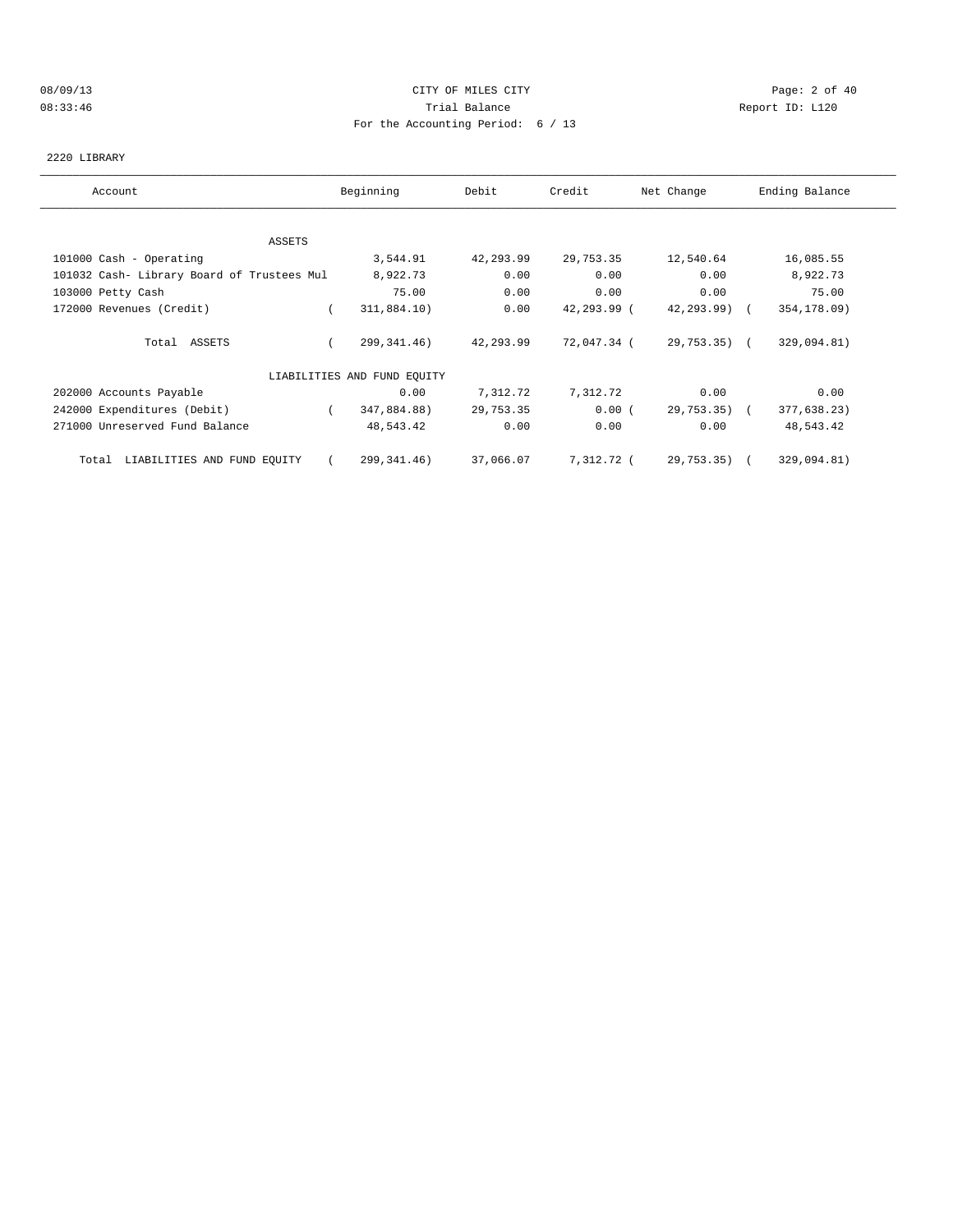### 08/09/13 Page: 3 of 40 08:33:46 Trial Balance Report ID: L120 For the Accounting Period: 6 / 13

#### 2260 EMERGENCY DISASTER

| Account                                   |          | Beginning                   | Debit | Credit   | Net Change | Ending Balance |
|-------------------------------------------|----------|-----------------------------|-------|----------|------------|----------------|
|                                           |          |                             |       |          |            |                |
| <b>ASSETS</b>                             |          |                             |       |          |            |                |
| 101000 Cash - Operating                   |          | 83,545.63)                  | 6.13  | 0.00     | $6.13$ (   | 83,539.50)     |
| 113211 Taxes Receivable - Real 2011       |          | 86.16                       | 0.00  | $1.17$ ( | 1.17)      | 84.99          |
| 115212 Taxes Receivable Personal 2012     |          | 2.26                        | 0.00  | $0.21$ ( | 0.21)      | 2.05           |
| 132000 Due From Government (Short Term)   |          | 71,634.00                   | 0.00  | 0.00     | 0.00       | 71,634.00      |
| 172000 Revenues (Credit)                  |          | 261.98)                     | 0.00  | 6.13(    | $6.13)$ (  | 268.11)        |
| Total ASSETS                              | $\left($ | $12,085.19$ )               | 6.13  | $7.51$ ( | $1.38$ (   | 12,086.57)     |
|                                           |          | LIABILITIES AND FUND EQUITY |       |          |            |                |
| 202000 Accounts Payable                   |          | 11,250.00                   | 0.00  | 0.00     | 0.00       | 11,250.00      |
| 223100 Deferred Revenue - Real Prop Taxes |          | 86.16                       | 1.17  | 0.00(    | 1.17)      | 84.99          |
| 223200 Deferred Revenue - Pers Prop Taxes |          | 2.26                        | 0.21  | 0.00(    | 0.21)      | 2.05           |
| 223800 Deferred Revenue-Other             |          | 49, 272. 25                 | 0.00  | 0.00     | 0.00       | 49, 272. 25    |
| 242000 Expenditures (Debit)               |          | 69, 145.48)                 | 0.00  | 0.00     | 0.00       | 69, 145.48)    |
| 271000 Unreserved Fund Balance            |          | 3,550.38)                   | 0.00  | 0.00     | 0.00       | 3,550.38)      |
| LIABILITIES AND FUND EQUITY<br>Total      |          | $12,085.19$ )               | 1.38  | 0.00(    | $1.38$ $($ | 12,086.57)     |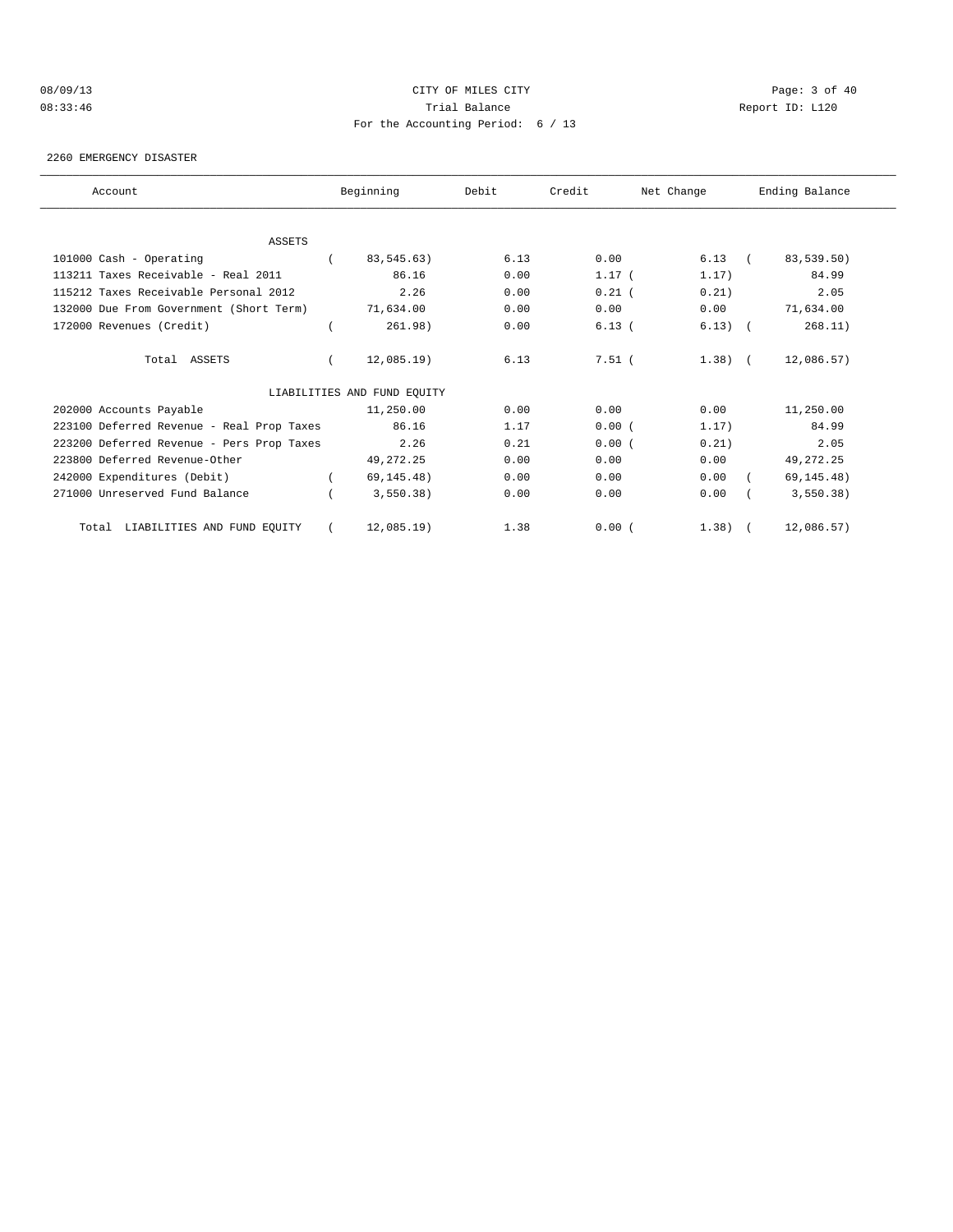### 08/09/13 Page: 4 of 40 08:33:46 Trial Balance Report ID: L120 For the Accounting Period: 6 / 13

#### 2270 Health

| Account                              |        | Beginning                   | Debit    | Credit       | Net Change   | Ending Balance |
|--------------------------------------|--------|-----------------------------|----------|--------------|--------------|----------------|
|                                      |        |                             |          |              |              |                |
|                                      | ASSETS |                             |          |              |              |                |
| 101000 Cash - Operating              |        | 16,622.30                   | 275.00   | 2,750.00 (   | 2,475.00     | 14,147.30      |
| 172000 Revenues (Credit)             |        | 42,611.55)                  | 0.00     | $275.00$ (   | $275.00$ (   | 42,886.55)     |
| ASSETS<br>Total                      |        | 25,989.25                   | 275.00   | $3,025.00$ ( | $2,750.00$ ( | 28,739.25)     |
|                                      |        | LIABILITIES AND FUND EQUITY |          |              |              |                |
| 202000 Accounts Payable              |        | 0.00                        | 2,750.00 | 2,750.00     | 0.00         | 0.00           |
| 242000 Expenditures (Debit)          |        | 29,849.30)                  | 2,750.00 | 0.00(        | 2,750.00     | 32,599.30)     |
| 271000 Unreserved Fund Balance       |        | 3,860.05                    | 0.00     | 0.00         | 0.00         | 3,860.05       |
| LIABILITIES AND FUND EQUITY<br>Total |        | 25,989.25)                  | 5,500.00 | $2,750.00$ ( | 2,750.00     | 28,739.25)     |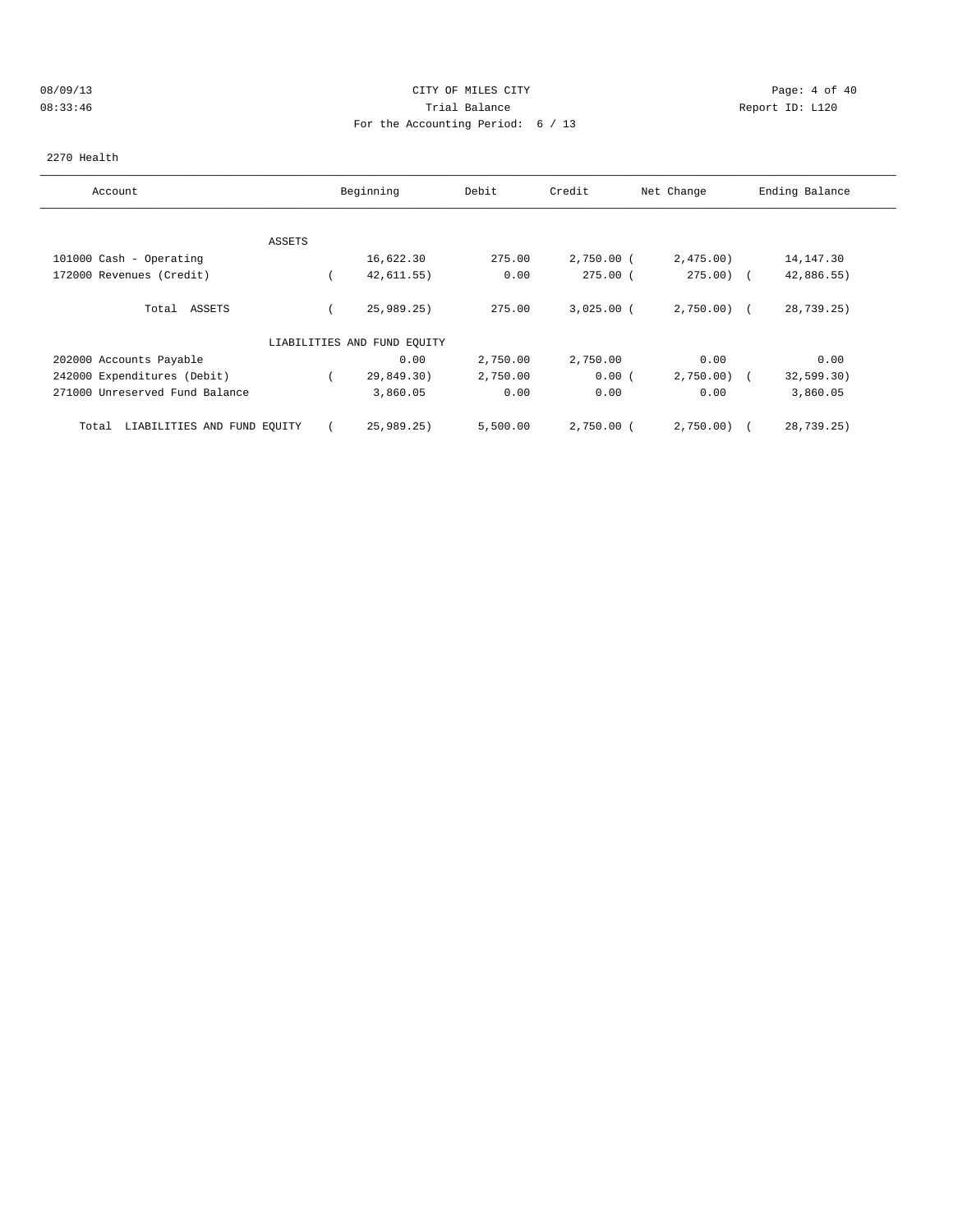### 08/09/13 Page: 5 of 40 08:33:46 Trial Balance Report ID: L120 For the Accounting Period: 6 / 13

2372 Permissive Medical Levy

| Account                                   |            | Beginning                   | Debit     | Credit       | Net Change    | Ending Balance |
|-------------------------------------------|------------|-----------------------------|-----------|--------------|---------------|----------------|
|                                           |            |                             |           |              |               |                |
| ASSETS<br>101000 Cash - Operating         |            | 62,861.83                   | 6,050.63  | 70,734.00 (  | 64,683.37) (  | 1,821.54)      |
|                                           |            |                             |           |              |               |                |
| 113209 Taxes Receivable - Real 2009       |            | 49.83                       | 0.00      | $37.20$ (    | $37.20$ )     | 12.63          |
| 113210 Taxes Receivable - Real 2010       |            | 135.70                      | 0.00      | $16.23$ (    | 16.23)        | 119.47         |
| 113211 Taxes Receivable - Real 2011       |            | 301.52                      | 0.00      | 4.10(        | 4.10)         | 297.42         |
| 113212 Taxes Receivable- Real 2012        |            | 4,791.86                    | 0.00      | 1,764.59 (   | 1,764.59)     | 3,027.27       |
| 115211 Taxes Receivable Personal 2011     |            | 0.77                        | 0.00      | 0.00         | 0.00          | 0.77)          |
| 115212 Taxes Receivable Personal 2012     |            | 8.05                        | 0.00      | 0.73(        | 0.73)         | 7.32           |
| 115213 Taxes Receivable Personal 2013     |            | 4,791.27                    | 0.00      | 4,194.58 (   | 4, 194. 58)   | 596.69         |
| 172000 Revenues (Credit)                  | $\left($   | 133,595.83)                 | 0.00      | $6,050.63$ ( | $6,050.63)$ ( | 139,646.46)    |
| Total ASSETS                              | $\left($   | 60,656.54)                  | 6,050.63  | 82,802.06 (  | 76,751.43) (  | 137,407.97)    |
|                                           |            | LIABILITIES AND FUND EOUITY |           |              |               |                |
| 223100 Deferred Revenue - Real Prop Taxes |            | 5,278.88                    | 1,822.12  | 0.00(        | 1,822,12)     | 3,456.76       |
| 223200 Deferred Revenue - Pers Prop Taxes |            | 4,795.95                    | 4,195.31  | 0.00(        | 4, 195.31)    | 600.64         |
| 242000 Expenditures (Debit)               |            | 70.734.00)                  | 70.734.00 | 0.00(        | $70.734.00$ ( | 141,468.00)    |
| 271000 Unreserved Fund Balance            |            | 2.63                        | 0.00      | 0.00         | 0.00          | 2.63           |
| Total LIABILITIES AND FUND EQUITY         | $\sqrt{2}$ | 60,656.54)                  | 76,751.43 | 0.00(        | 76,751.43) (  | 137,407.97)    |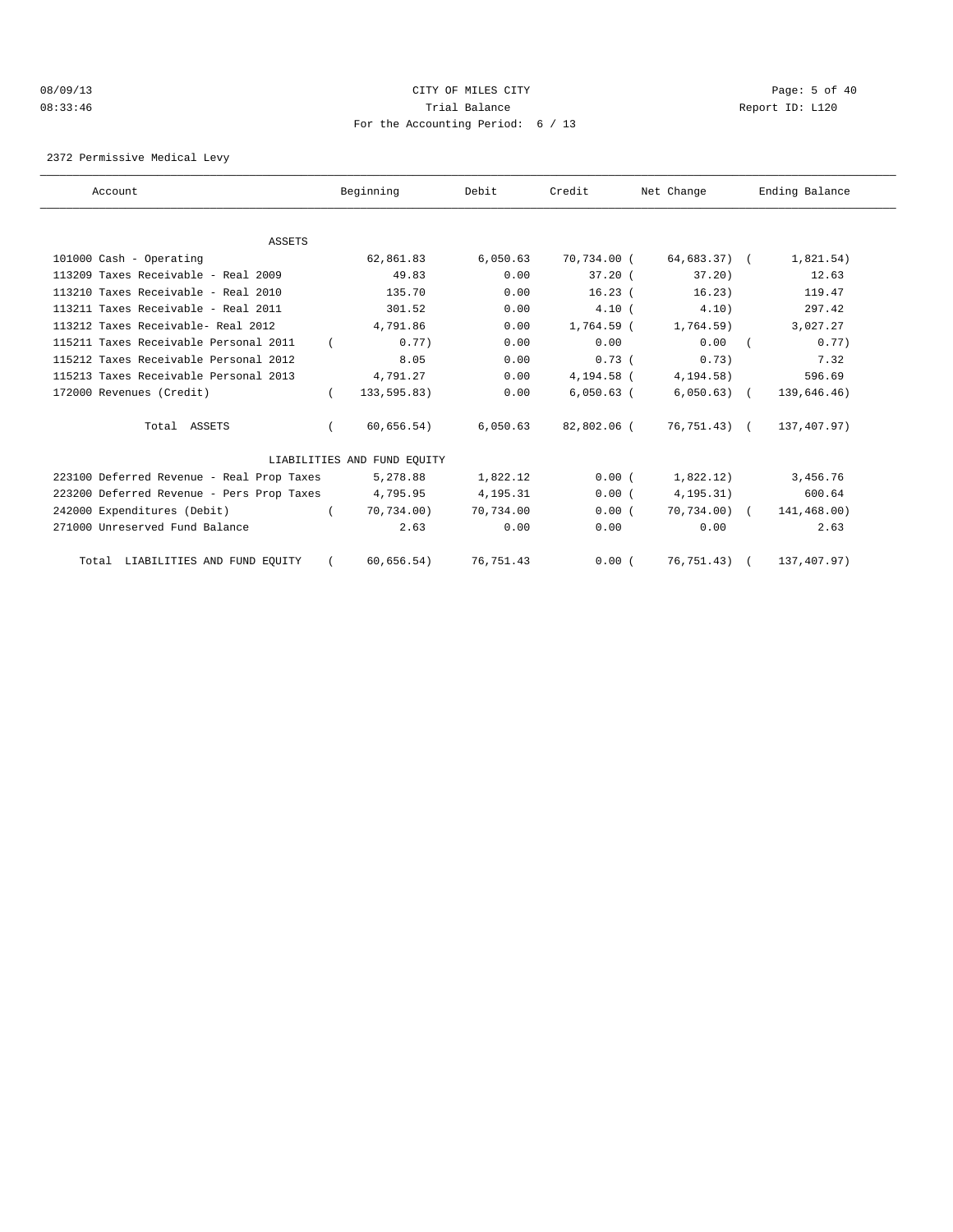# 08/09/13 Page: 6 of 40 08:33:46 Trial Balance Report ID: L120 For the Accounting Period: 6 / 13

2394 BUILDING CODE ENFORCEMENT

| Account                              |        | Beginning                   | Debit    | Credit       | Net Change     | Ending Balance |
|--------------------------------------|--------|-----------------------------|----------|--------------|----------------|----------------|
|                                      |        |                             |          |              |                |                |
|                                      | ASSETS |                             |          |              |                |                |
| 101000 Cash - Operating              |        | 95,406.22                   | 5,083.77 | 4,807.38     | 276.39         | 95,682.61      |
| 172000 Revenues (Credit)             |        | 98,998.34)                  | 0.00     | $5,083.77$ ( | $5,083.77$ ) ( | 104,082.11)    |
| Total ASSETS                         |        | 3,592.12)                   | 5,083.77 | $9,891.15$ ( | $4,807.38$ (   | 8,399.50)      |
|                                      |        | LIABILITIES AND FUND EQUITY |          |              |                |                |
| 202000 Accounts Payable              |        | 0.00                        | 3,650.29 | 3,650.29     | 0.00           | 0.00           |
| 242000 Expenditures (Debit)          |        | 84,529.80)                  | 4,807.38 | 0.00(        | $4,807.38$ (   | 89, 337. 18)   |
| 271000 Unreserved Fund Balance       |        | 80,937.68                   | 0.00     | 0.00         | 0.00           | 80,937.68      |
| LIABILITIES AND FUND EQUITY<br>Total |        | 3,592.12)                   | 8,457.67 | $3,650.29$ ( | 4,807.38)      | 8,399.50)      |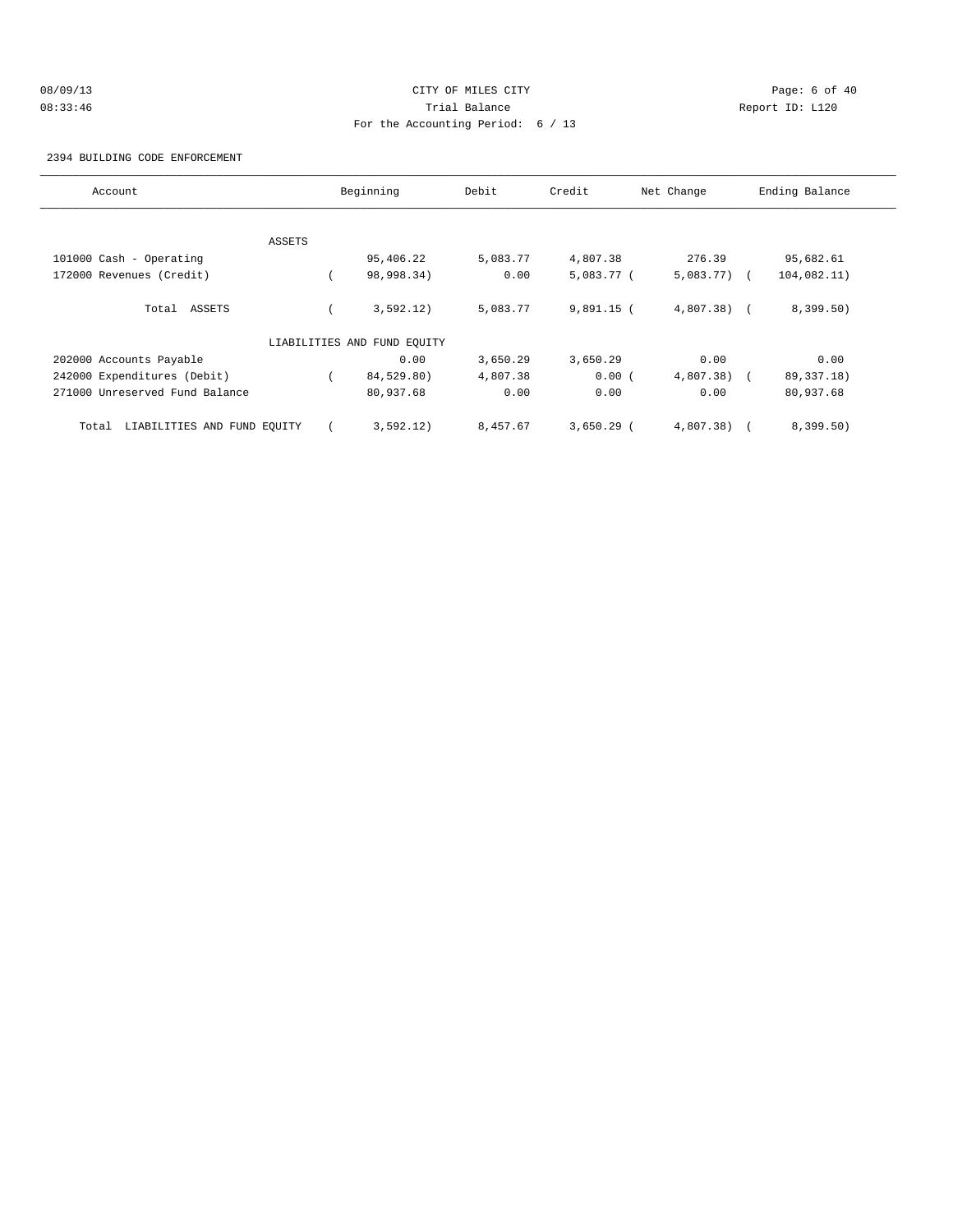### 08/09/13 Page: 7 of 40 08:33:46 Trial Balance Report ID: L120 For the Accounting Period: 6 / 13

2400 LTG M D#165-(Gen City)

| Account                                    | Beginning                   | Debit     | Credit       | Net Change        | Ending Balance |  |
|--------------------------------------------|-----------------------------|-----------|--------------|-------------------|----------------|--|
|                                            |                             |           |              |                   |                |  |
| ASSETS                                     |                             |           |              |                   |                |  |
| 101000 Cash - Operating                    | 69,798.24                   | 3,957.11  | 13,170.25 (  | 9, 213, 14)       | 60,585.10      |  |
| 116000 Protested Taxes Receivable - Reals  | 121.36                      | 0.00      | 0.00         | 0.00              | 121.36         |  |
| 118080 Special Assessments Receivable 2008 | 45.01                       | 0.00      | 0.00         | 0.00              | 45.01          |  |
| 118090 Special Assessment Receivable 2009  | 279.41                      | 0.00      | $45.08$ (    | 45.08)            | 234.33         |  |
| 118100 Special Assessments Receivable 2010 | 950.55                      | 0.00      | 149.67 (     | 149.67)           | 800.88         |  |
| 118110 Special Assessments Receivable 2011 | 2,043.48                    | 0.00      | $127.79$ (   | 127.79            | 1,915.69       |  |
| 118120 Special Assessments Receivable 2012 | 10,973.93                   | 0.00      | $3,466.71$ ( | 3,466.71)         | 7,507.22       |  |
| 172000 Revenues (Credit)                   | 169, 263. 38)               | 0.00      | $3,957.11$ ( | $3,957.11)$ (     | 173, 220.49)   |  |
| Total ASSETS                               | 85,051.40)                  | 3,957.11  | 20,916.61 (  | $16,959.50$ (     | 102,010.90)    |  |
|                                            | LIABILITIES AND FUND EOUITY |           |              |                   |                |  |
| 202000 Accounts Payable                    | 0.00                        | 13,170.25 | 13,170.25    | 0.00              | 0.00           |  |
| 223000 Deferred Revenue/Uncollected Taxes  | 14,292.38                   | 3,789.25  | 0.00(        | 3,789.25)         | 10,503.13      |  |
| 242000 Expenditures (Debit)                | 149,848.96)                 | 13,170.25 | 0.00(        | $13, 170, 25$ ) ( | 163, 019.21)   |  |
| 271000 Unreserved Fund Balance             | 50,505.18                   | 0.00      | 0.00         | 0.00              | 50,505.18      |  |
| Total LIABILITIES AND FUND EQUITY          | 85,051.40)                  | 30,129.75 | 13,170.25 (  | 16,959.50)        | 102, 010.90)   |  |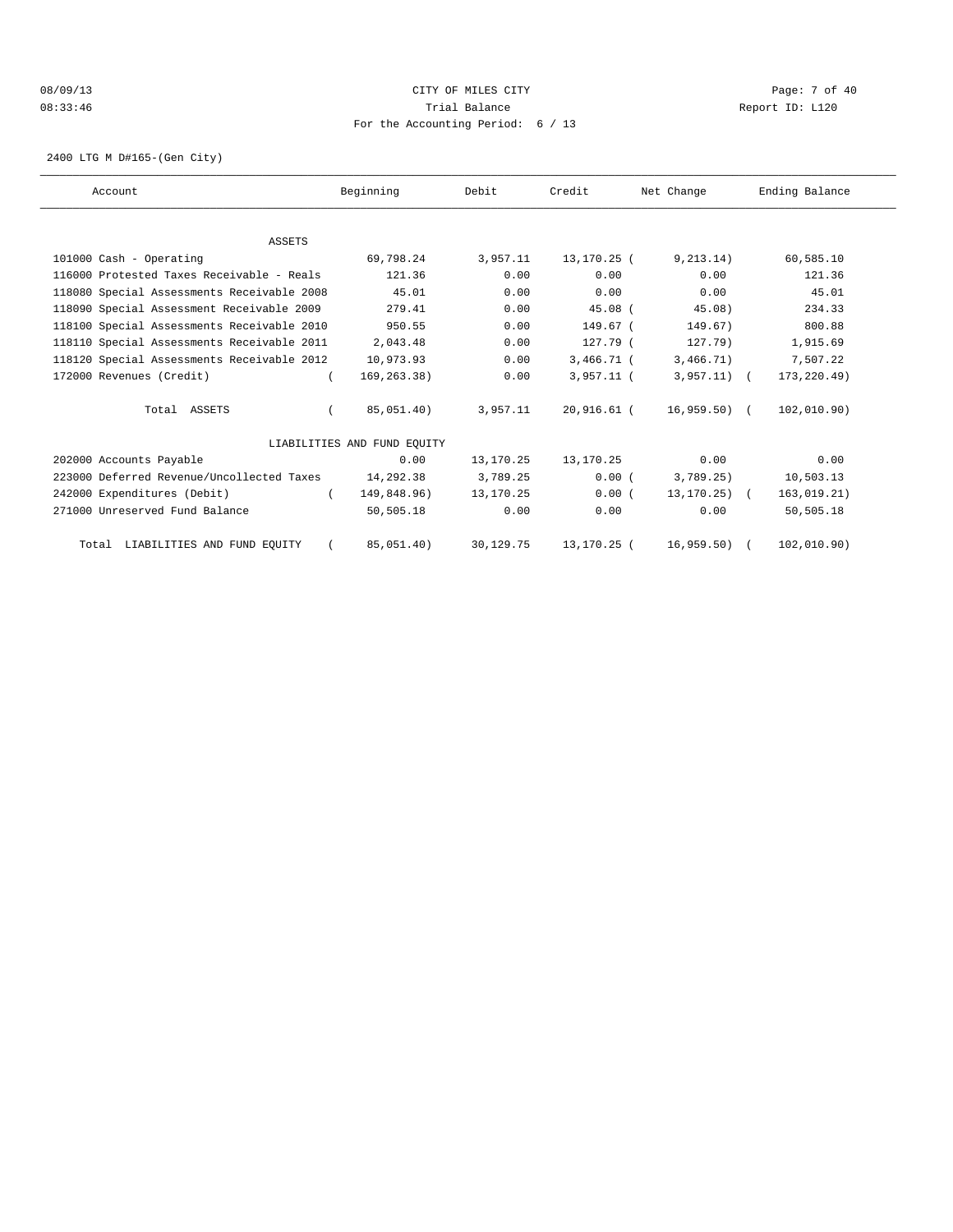### 08/09/13 Page: 8 of 40 08:33:46 Trial Balance Report ID: L120 For the Accounting Period: 6 / 13

2420 LTG M D#167-(MilesAddn Etc)

| Account                                    | Beginning                   | Debit    | Credit     | Net Change    | Ending Balance |
|--------------------------------------------|-----------------------------|----------|------------|---------------|----------------|
|                                            |                             |          |            |               |                |
| ASSETS                                     |                             |          |            |               |                |
| 101000 Cash - Operating                    | 13,951.20                   | 897.12   | 2,316.79 ( | 1,419.67)     | 12,531.53      |
| 118090 Special Assessment Receivable 2009  | 221.38                      | 0.00     | $221.44$ ( | $221.44)$ (   | 0.06)          |
| 118100 Special Assessments Receivable 2010 | 122.85                      | 0.00     | 0.00       | 0.00          | 122.85         |
| 118110 Special Assessments Receivable 2011 | 673.71                      | 0.00     | 0.00       | 0.00          | 673.71         |
| 118120 Special Assessments Receivable 2012 | 1,636.58                    | 0.00     | 581.97 (   | 581.97)       | 1,054.61       |
| 172000 Revenues (Credit)                   | 26,685.16)                  | 0.00     | 897.12 (   | 897.12) (     | 27,582.28)     |
| Total ASSETS                               | 10,079.44)                  | 897.12   | 4,017.32 ( | $3,120.20)$ ( | 13, 199.64)    |
|                                            | LIABILITIES AND FUND EQUITY |          |            |               |                |
| 202000 Accounts Payable                    | 0.00                        | 2,316.79 | 2,316.79   | 0.00          | 0.00           |
| 223000 Deferred Revenue/Uncollected Taxes  | 2,654.52                    | 803.41   | 0.00(      | 803.41)       | 1,851.11       |
| 242000 Expenditures (Debit)                | 25,095.70)                  | 2,316.79 | 0.00(      | $2,316.79$ (  | 27, 412.49)    |
| 271000 Unreserved Fund Balance             | 12,361.74                   | 0.00     | 0.00       | 0.00          | 12,361.74      |
| Total LIABILITIES AND FUND EQUITY          | 10.079.44)                  | 5,436.99 | 2,316.79 ( | $3.120.20)$ ( | 13, 199, 64)   |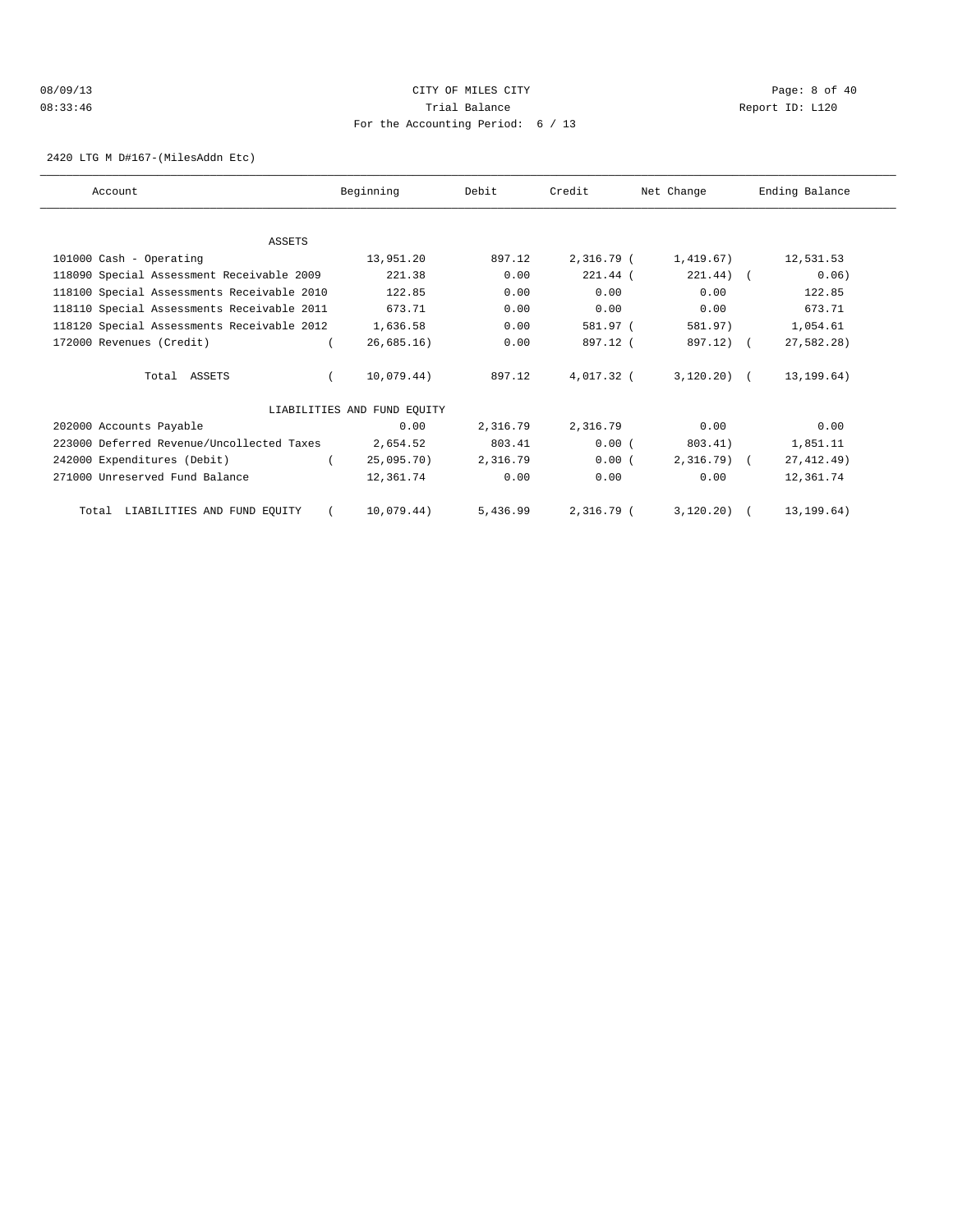### 08/09/13 Page: 9 of 40 08:33:46 Trial Balance Report ID: L120 For the Accounting Period: 6 / 13

2430 LTG M D#171-(Balsam Est)

| Account                                    | Beginning                   | Debit  | Credit     | Net Change  | Ending Balance |
|--------------------------------------------|-----------------------------|--------|------------|-------------|----------------|
|                                            |                             |        |            |             |                |
| <b>ASSETS</b>                              |                             |        |            |             |                |
| 101000 Cash - Operating                    | 1,697.00                    | 70.79  | $116.50$ ( | 45.71)      | 1,651.29       |
| 118120 Special Assessments Receivable 2012 | 113.80                      | 0.00   | 68.83 (    | 68.83)      | 44.97          |
| 172000 Revenues (Credit)                   | 2,440.78)                   | 0.00   | 70.79 (    | 70.79) (    | 2, 511.57)     |
| Total ASSETS                               | 629.98)                     | 70.79  | $256.12$ ( | $185.33)$ ( | 815.31)        |
|                                            | LIABILITIES AND FUND EQUITY |        |            |             |                |
| 202000 Accounts Payable                    | 0.00                        | 116.50 | 116.50     | 0.00        | 0.00           |
| 223000 Deferred Revenue/Uncollected Taxes  | 113.80                      | 68.83  | 0.00(      | 68.83)      | 44.97          |
| 242000 Expenditures (Debit)                | 2,448.54)                   | 116.50 | 0.00(      | $116.50)$ ( | 2,565.04)      |
| 271000 Unreserved Fund Balance             | 1,704.76                    | 0.00   | 0.00       | 0.00        | 1,704.76       |
| LIABILITIES AND FUND EQUITY<br>Total       | 629.98)                     | 301.83 | $116.50$ ( | $185.33)$ ( | 815.31)        |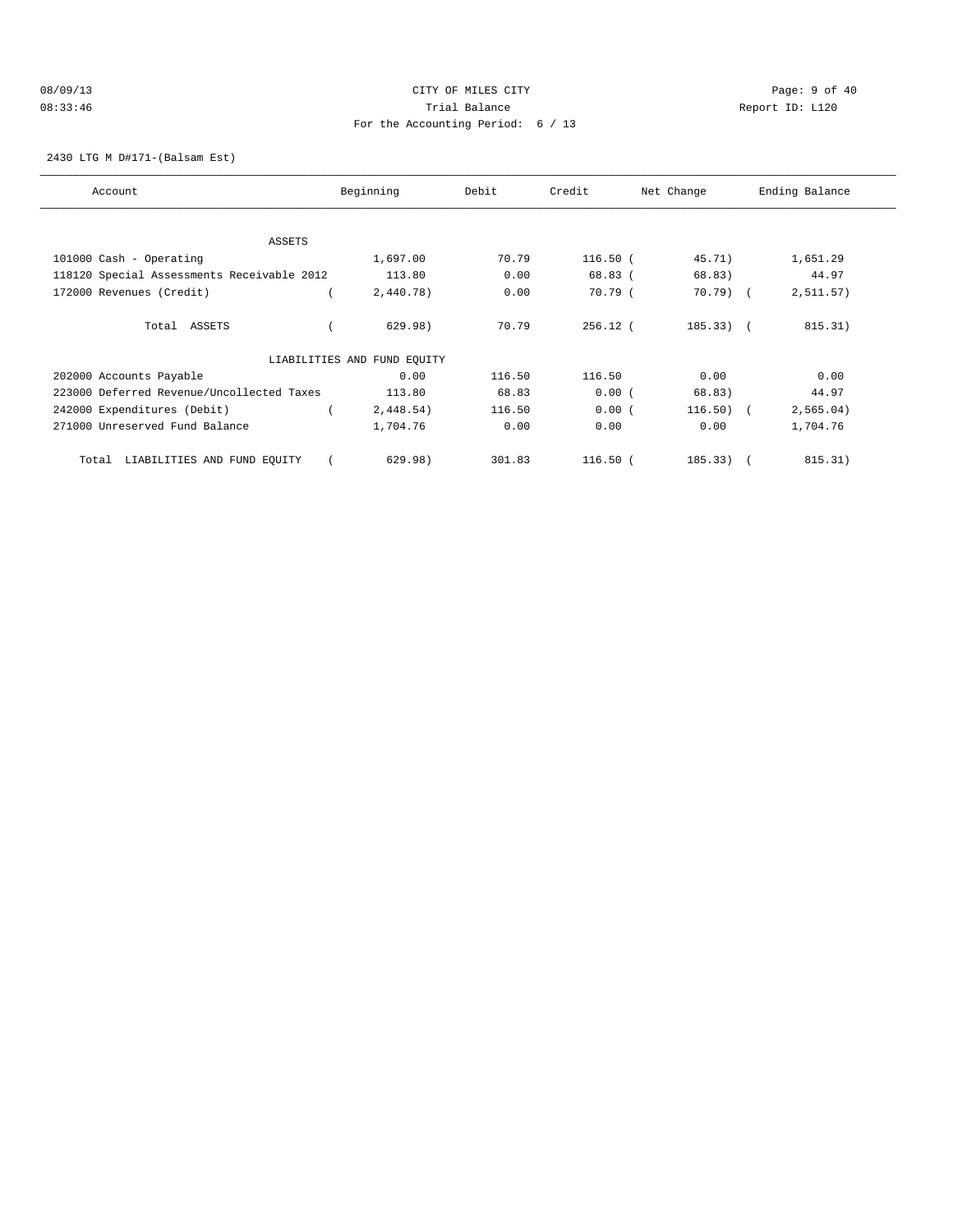# 08/09/13 Page: 10 of 40 08:33:46 Trial Balance Report ID: L120 For the Accounting Period: 6 / 13

2440 LTG M D#172-(Main Str)

| Account                                    | Beginning                   | Debit    | Credit       | Net Change   | Ending Balance |
|--------------------------------------------|-----------------------------|----------|--------------|--------------|----------------|
|                                            |                             |          |              |              |                |
| ASSETS                                     |                             |          |              |              |                |
| 101000 Cash - Operating                    | 16,023.82                   | 126.62   | $1,003.36$ ( | 876.74)      | 15,147.08      |
| 118090 Special Assessment Receivable 2009  | 0.01                        | 0.00     | 0.00         | 0.00         | 0.01           |
| 118100 Special Assessments Receivable 2010 | 255.20                      | 0.00     | 0.00         | 0.00         | 255.20         |
| 118110 Special Assessments Receivable 2011 | 409.04                      | 0.00     | 0.00         | 0.00         | 409.04         |
| 118120 Special Assessments Receivable 2012 | 379.05                      | 0.00     | 121.38 (     | 121.38)      | 257.67         |
| 172000 Revenues (Credit)                   | 9, 172.18)                  | 0.00     | $126.62$ (   | $126.62$ ) ( | 9, 298.80)     |
| Total ASSETS                               | 7,894.94                    | 126.62   | 1,251.36 (   | 1,124.74)    | 6,770.20       |
|                                            | LIABILITIES AND FUND EQUITY |          |              |              |                |
| 202000 Accounts Payable                    | 0.00                        | 1,003.36 | 1,003.36     | 0.00         | 0.00           |
| 223000 Deferred Revenue/Uncollected Taxes  | 1,043.30                    | 121.38   | 0.00(        | 121.38)      | 921.92         |
| 242000 Expenditures (Debit)                | 13, 116.54)                 | 1,003.36 | 0.00(        | $1,003.36$ ( | 14, 119.90)    |
| 271000 Unreserved Fund Balance             | 19,968.18                   | 0.00     | 0.00         | 0.00         | 19,968.18      |
| LIABILITIES AND FUND EQUITY<br>Total       | 7,894.94                    | 2,128.10 | 1,003.36 (   | 1, 124, 74)  | 6,770.20       |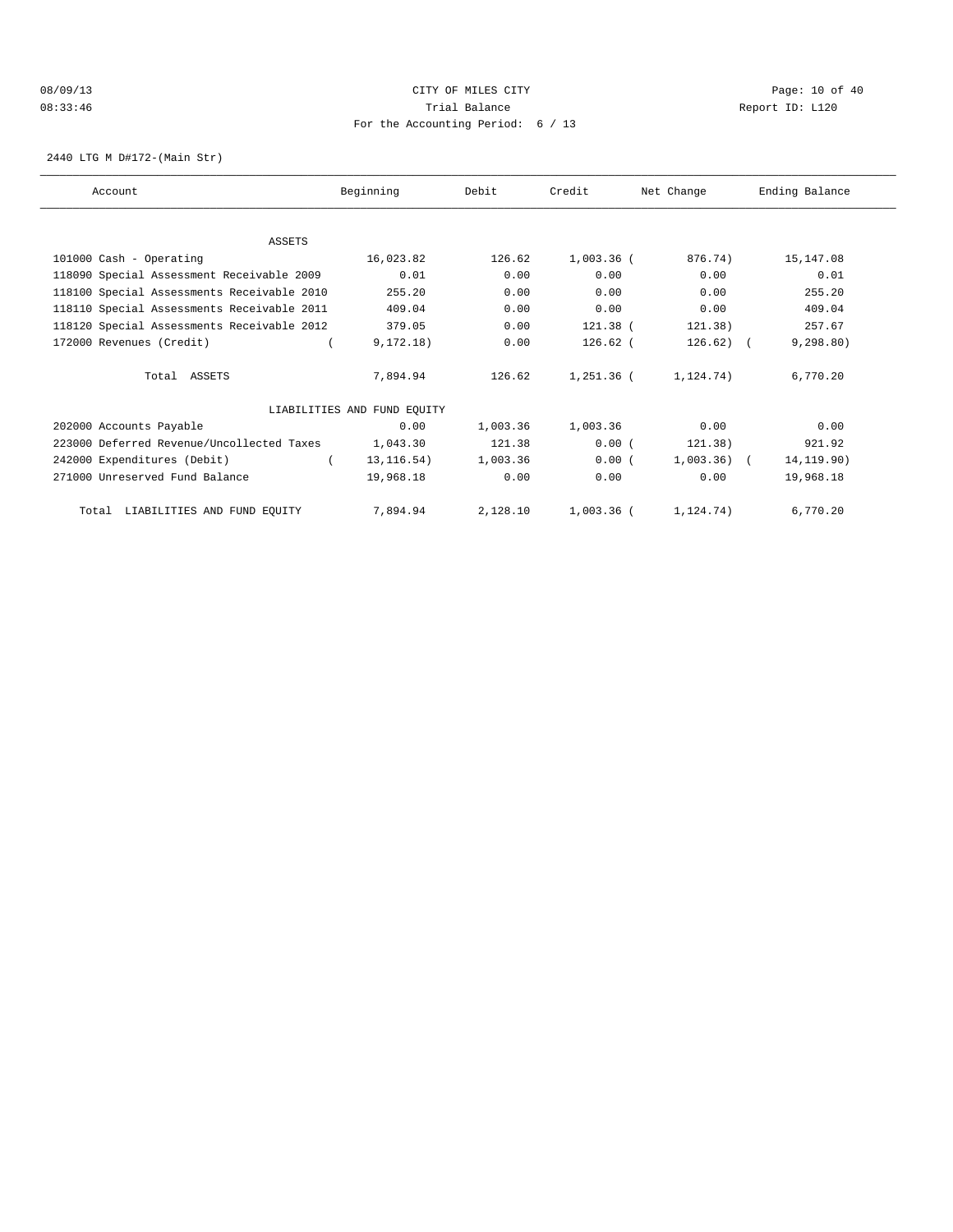# 08/09/13 Page: 11 of 40 08:33:46 Trial Balance Report ID: L120 For the Accounting Period: 6 / 13

2450 LTG M D#195-(SG-Trico)

| Account                                     | Beginning                   | Debit  | Credit     | Net Change   | Ending Balance |
|---------------------------------------------|-----------------------------|--------|------------|--------------|----------------|
| ASSETS                                      |                             |        |            |              |                |
| 101000 Cash - Operating                     | 2,163.38                    | 104.74 | 401.84 (   | 297.10)      | 1,866.28       |
| 118090 Special Assessment Receivable 2009 ( | 0.02)                       | 0.00   | 0.00       | 0.00         | 0.02)          |
| 118110 Special Assessments Receivable 2011  | 96.24                       | 0.00   | 0.00       | 0.00         | 96.24          |
| 118120 Special Assessments Receivable 2012  | 419.89                      | 0.00   | 101.88 (   | 101.88)      | 318.01         |
| 172000 Revenues (Credit)                    | 4,361.52)                   | 0.00   | 104.74 (   | $104.74)$ (  | 4,466.26)      |
| Total ASSETS                                | 1,682.03)                   | 104.74 | $608.46$ ( | $503.72$ ) ( | 2, 185.75)     |
|                                             | LIABILITIES AND FUND EQUITY |        |            |              |                |
| 202000 Accounts Payable                     | 0.00                        | 401.84 | 401.84     | 0.00         | 0.00           |
| 223000 Deferred Revenue/Uncollected Taxes   | 516.11                      | 101.88 | 0.00(      | 101.88)      | 414.23         |
| 242000 Expenditures (Debit)                 | 5,420.24)                   | 401.84 | 0.00(      | 401.84) (    | 5,822.08)      |
| 271000 Unreserved Fund Balance              | 3,222.10                    | 0.00   | 0.00       | 0.00         | 3,222.10       |
| LIABILITIES AND FUND EQUITY<br>Total        | 1,682.03)                   | 905.56 | 401.84 (   | 503.72)      | 2,185.75)      |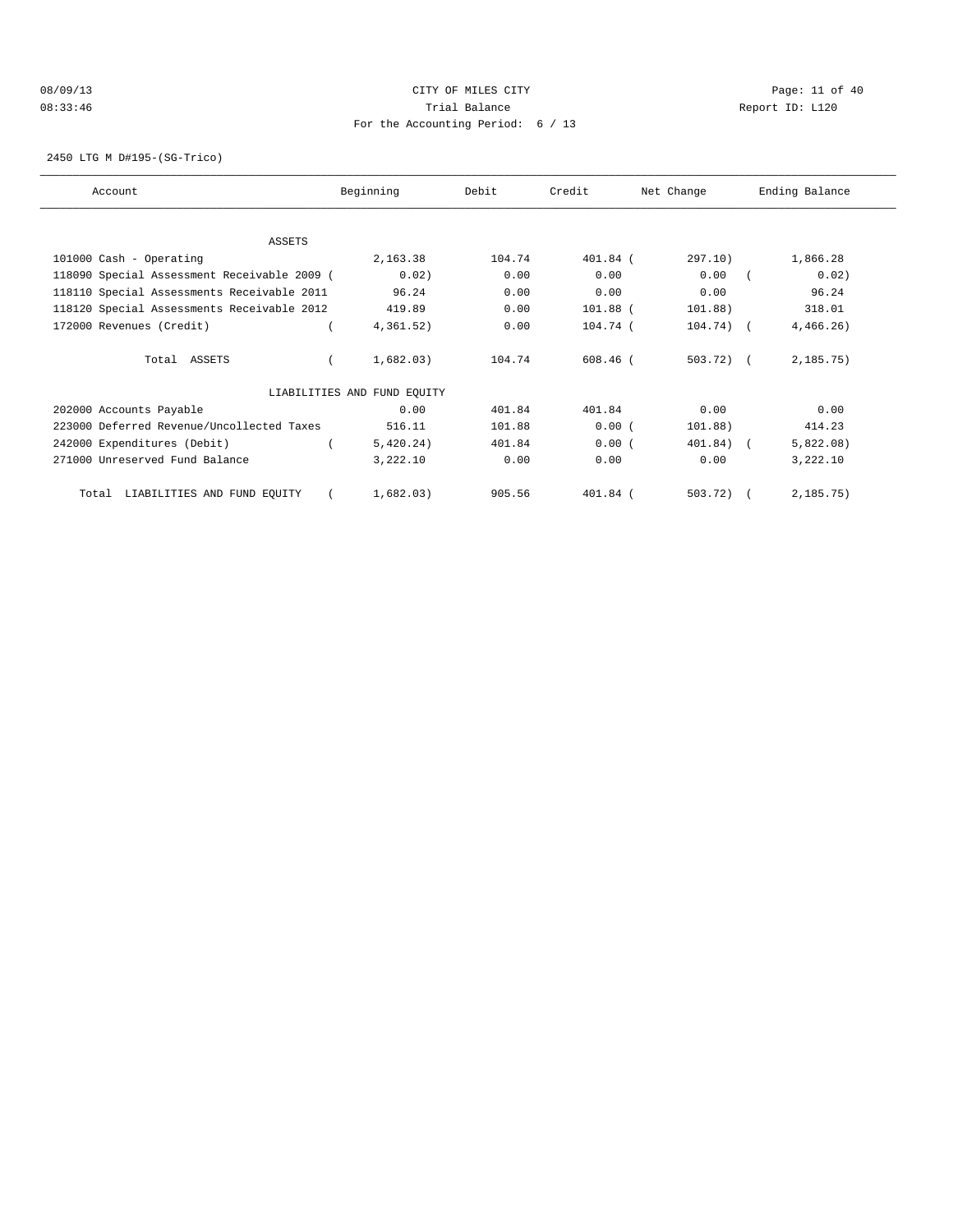### 08/09/13 Page: 12 of 40 08:33:46 Trial Balance Report ID: L120 For the Accounting Period: 6 / 13

2470 LTG M D#202-(SG-MDU&NV)

| Account                                    | Beginning                   | Debit    | Credit   | Net Change  | Ending Balance |
|--------------------------------------------|-----------------------------|----------|----------|-------------|----------------|
|                                            |                             |          |          |             |                |
| ASSETS                                     |                             |          |          |             |                |
| 101000 Cash - Operating                    | 3,262.88                    | 117.77   | 553.88 ( | 436.11)     | 2,826.77       |
| 118110 Special Assessments Receivable 2011 | 88.89                       | 0.00     | 0.00     | 0.00        | 88.89          |
| 118120 Special Assessments Receivable 2012 | 311.84                      | 0.00     | 114.44 ( | 114.44)     | 197.40         |
| 172000 Revenues (Credit)                   | 7,485.92)                   | 0.00     | 117.77 ( | $117.77)$ ( | 7,603.69)      |
| Total ASSETS                               | 3,822.31)                   | 117.77   | 786.09 ( | 668.32)     | 4,490.63)      |
|                                            | LIABILITIES AND FUND EQUITY |          |          |             |                |
| 202000 Accounts Payable                    | 0.00                        | 553.88   | 553.88   | 0.00        | 0.00           |
| 223000 Deferred Revenue/Uncollected Taxes  | 400.73                      | 114.44   | 0.00(    | 114.44)     | 286.29         |
| 242000 Expenditures (Debit)                | 7, 133, 12)                 | 553.88   | 0.00(    | 553.88)     | 7,687.00)      |
| 271000 Unreserved Fund Balance             | 2,910.08                    | 0.00     | 0.00     | 0.00        | 2,910.08       |
| LIABILITIES AND FUND EQUITY<br>Total       | 3,822.31)                   | 1,222.20 | 553.88 ( | 668.32)     | 4,490.63)      |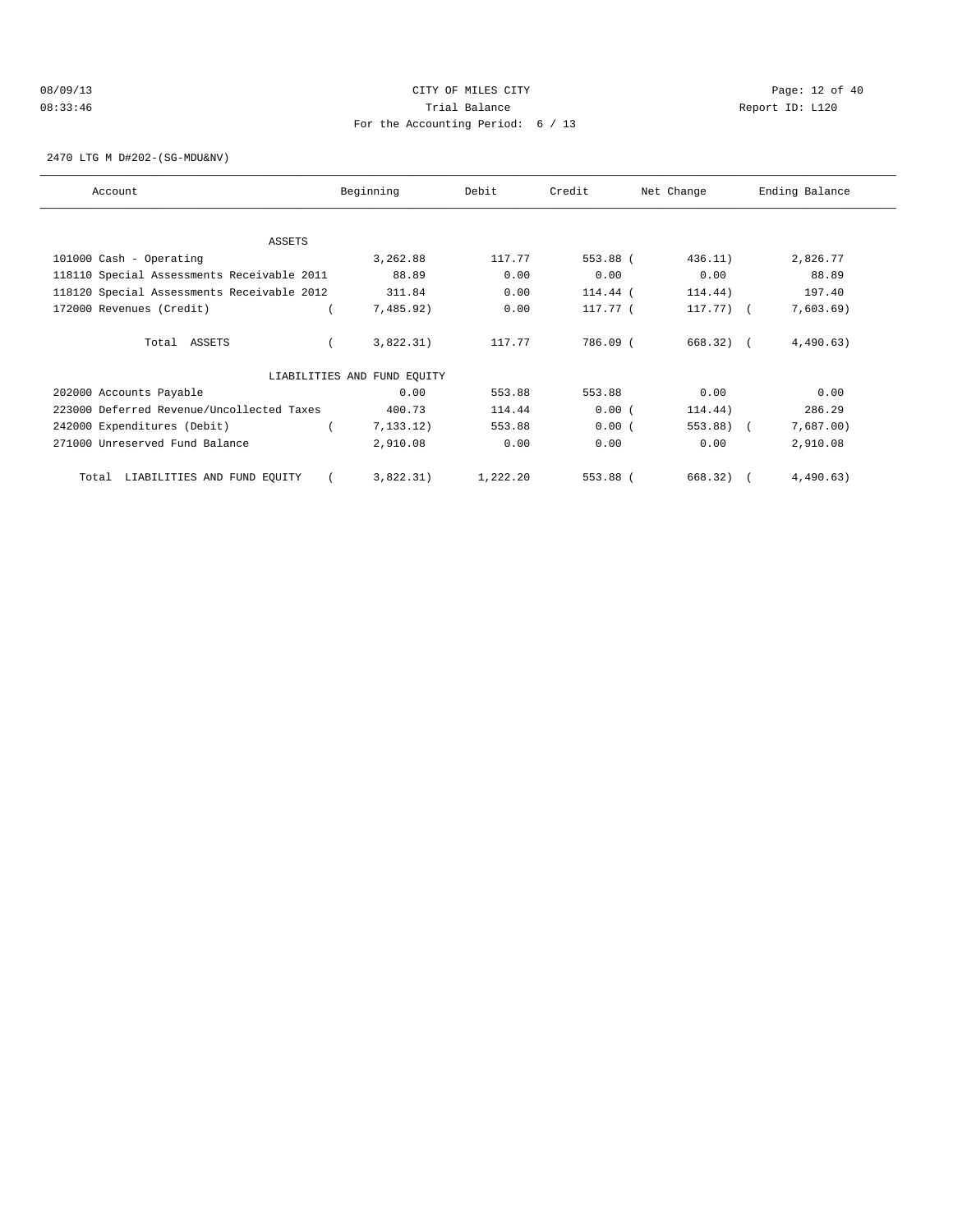### 2480 LTG M M#173-(Milestown Estates)

| Account                                    | Beginning                   | Debit  | Credit    | Net Change  | Ending Balance |
|--------------------------------------------|-----------------------------|--------|-----------|-------------|----------------|
|                                            |                             |        |           |             |                |
| <b>ASSETS</b>                              |                             |        |           |             |                |
| 101000 Cash - Operating                    | 1,135.17                    | 0.16   | $54.55$ ( | 54.39)      | 1,080.78       |
| 118120 Special Assessments Receivable 2012 | 144.86                      | 0.00   | 0.00      | 0.00        | 144.86         |
| 172000 Revenues (Credit)                   | 1,437.21)                   | 0.00   | $0.16$ (  | $0.16)$ (   | 1,437.37)      |
| Total ASSETS                               | 157.18)                     | 0.16   | 54.71 (   | $54.55$ ) ( | 211.73)        |
|                                            | LIABILITIES AND FUND EQUITY |        |           |             |                |
| 202000 Accounts Payable                    | 0.00                        | 54.55  | 54.55     | 0.00        | 0.00           |
| 223000 Deferred Revenue/Uncollected Taxes  | 144.86                      | 0.00   | 0.00      | 0.00        | 144.86         |
| 242000 Expenditures (Debit)                | 871.62)                     | 54.55  | 0.00(     | $54.55$ ) ( | 926.17)        |
| 271000 Unreserved Fund Balance             | 569.58                      | 0.00   | 0.00      | 0.00        | 569.58         |
| LIABILITIES AND FUND EQUITY<br>Total       | 157.18)                     | 109.10 | $54.55$ ( | $54.55$ ) ( | 211.73)        |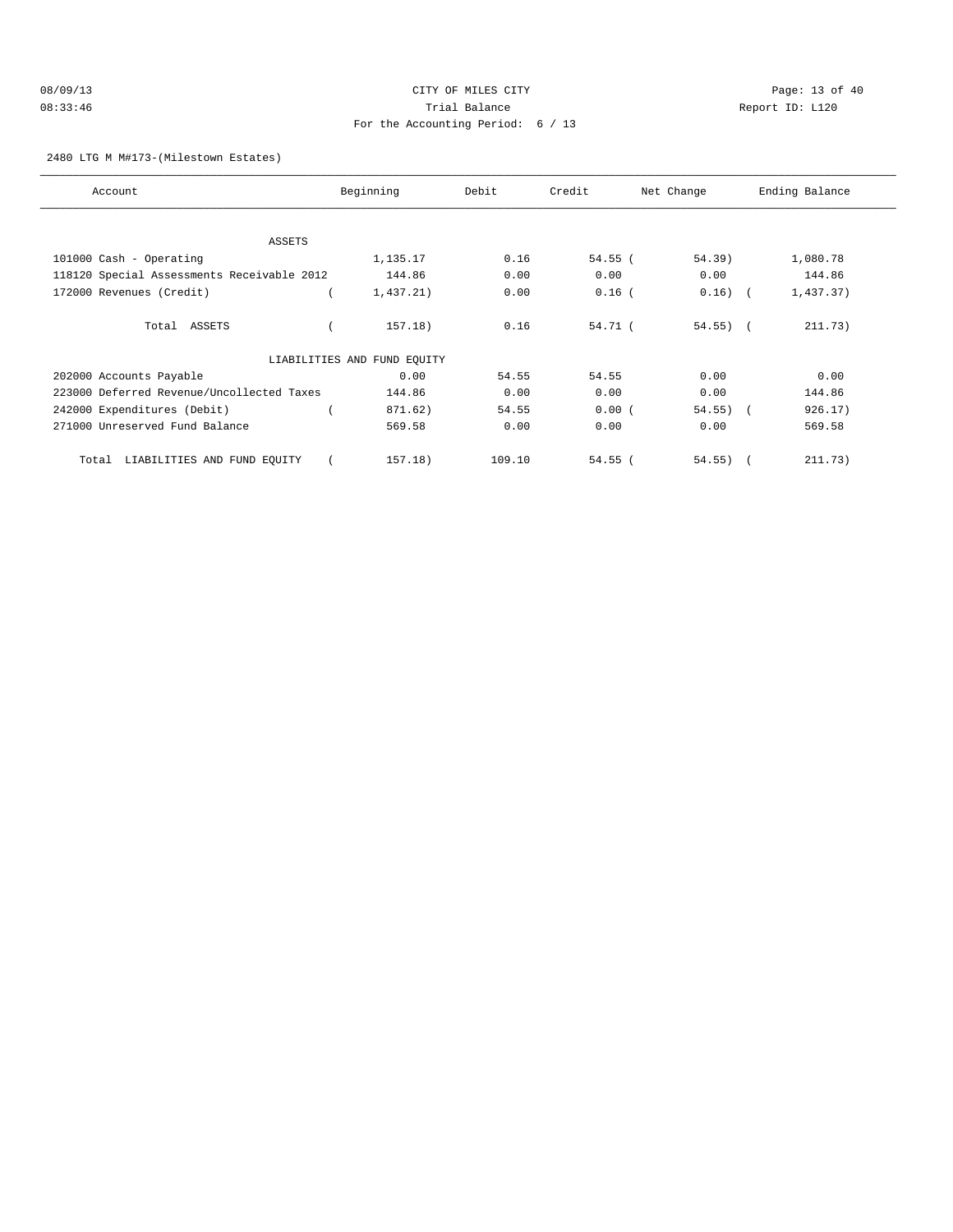### 08/09/13 Page: 14 of 40 08:33:46 Trial Balance Report ID: L120 For the Accounting Period: 6 / 13

2510 STR MAINT DIST #204

| Account                                    | Beginning                   | Debit      | Credit       | Net Change    | Ending Balance              |
|--------------------------------------------|-----------------------------|------------|--------------|---------------|-----------------------------|
|                                            |                             |            |              |               |                             |
| <b>ASSETS</b>                              |                             |            |              |               |                             |
| 101000 Cash - Operating                    | 866,659.39                  | 106,831.54 | 391,228.07 ( | 284, 396, 53) | 582, 262.86                 |
| 118080 Special Assessments Receivable 2008 | 17.02                       | 0.00       | 0.00         | 0.00          | 17.02                       |
| 118090 Special Assessment Receivable 2009  | 641.22                      | 0.00       | 394.75 (     | 394.75)       | 246.47                      |
| 118100 Special Assessments Receivable 2010 | 2,736.97                    | 0.00       | $396.54$ (   | 396.54)       | 2,340.43                    |
| 118110 Special Assessments Receivable 2011 | 9,220.92                    | 0.00       | $230.55$ (   | $230.55$ )    | 8,990.37                    |
| 118120 Special Assessments Receivable 2012 | 47,533.70                   | 0.00       | 17,189.86 (  | 17,189.86)    | 30, 343.84                  |
| 172000 Revenues (Credit)                   | 928,695.62)                 | 0.00       | 106,831.54 ( |               | 106,831.54) ( 1,035,527.16) |
| Total ASSETS                               | 1,886.40)                   | 106,831.54 | 516,271.31 ( | 409,439.77) ( | 411,326.17)                 |
|                                            | LIABILITIES AND FUND EOUITY |            |              |               |                             |
| 202000 Accounts Payable                    | 0.00                        | 353,710.40 | 353,710.40   | 0.00          | 0.00                        |
| 223000 Deferred Revenue/Uncollected Taxes  | 60,149.84                   | 18,211.70  | 0.00(        | 18,211.70)    | 41,938.14                   |
| 242000 Expenditures (Debit)                | 846,245.53)                 | 391,228.07 | 0.00(        |               | 391,228.07) ( 1,237,473.60) |
| 271000 Unreserved Fund Balance             | 784,209.29                  | 0.00       | 0.00         | 0.00          | 784,209.29                  |
| Total LIABILITIES AND FUND EQUITY          | 1,886.40)                   | 763,150.17 | 353,710.40 ( | 409,439.77) ( | 411,326.17)                 |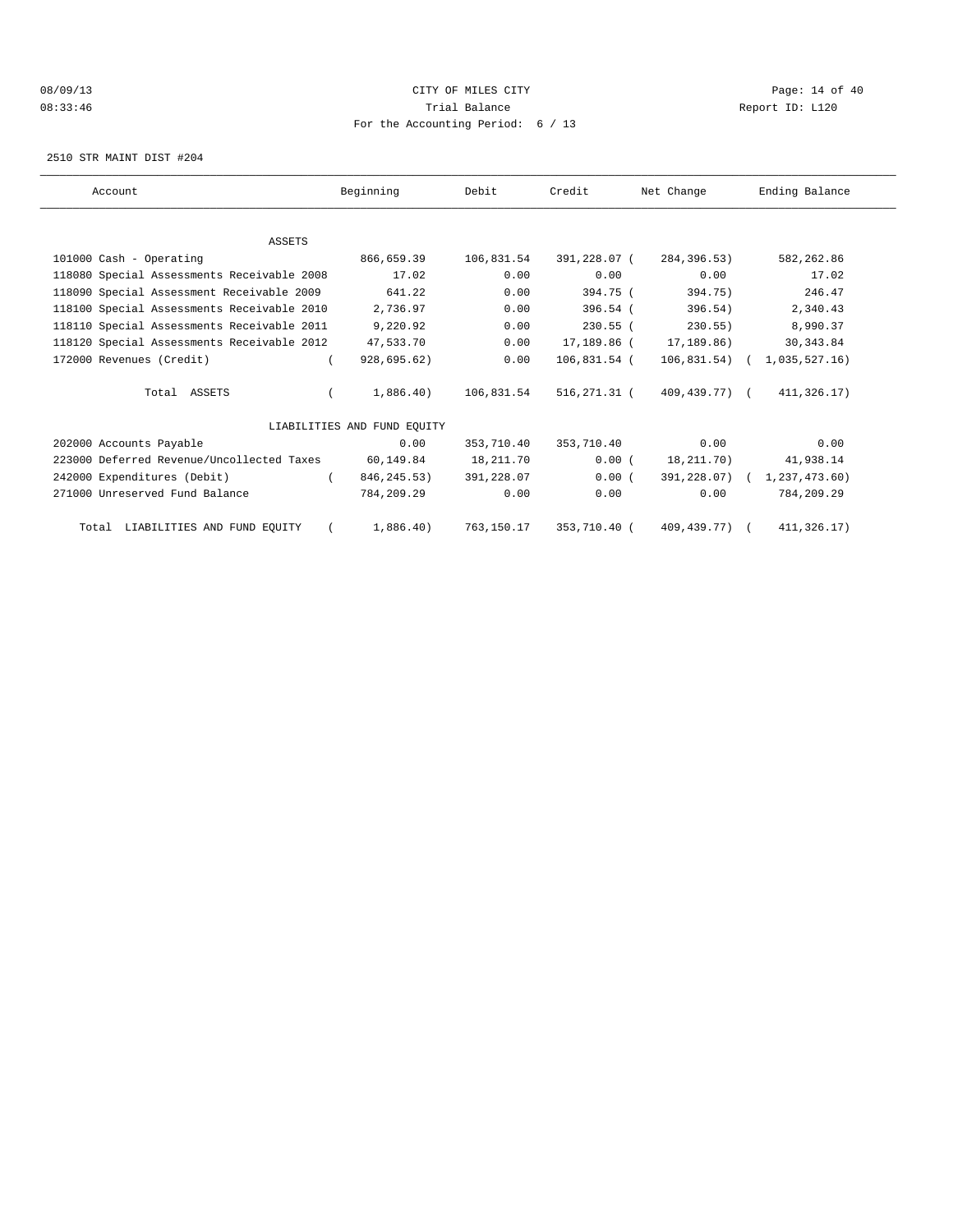### 08/09/13 Page: 15 of 40 08:33:46 Trial Balance Report ID: L120 For the Accounting Period: 6 / 13

2520 STR MAINT DIST #205

| Account                                    | Beginning                   | Debit      | Credit       | Net Change    | Ending Balance |
|--------------------------------------------|-----------------------------|------------|--------------|---------------|----------------|
|                                            |                             |            |              |               |                |
| <b>ASSETS</b>                              |                             |            |              |               |                |
| 101000 Cash - Operating                    | 270,855.51                  | 94,268.35  | 145,772.13 ( | 51,503.78)    | 219, 351.73    |
| 116000 Protested Taxes Receivable - Reals  | 287.84                      | 0.00       | 0.00         | 0.00          | 287.84         |
| 118080 Special Assessments Receivable 2008 | 151.97                      | 0.00       | 0.00         | 0.00          | 151.97         |
| 118090 Special Assessment Receivable 2009  | 420.74                      | 0.00       | 0.00         | 0.00          | 420.74         |
| 118100 Special Assessments Receivable 2010 | 952.08                      | 0.00       | $155.42$ (   | 155.42)       | 796.66         |
| 118110 Special Assessments Receivable 2011 | 4,166.53                    | 0.00       | $406.99$ $($ | $406.99$ )    | 3,759.54       |
| 118120 Special Assessments Receivable 2012 | 29,008.51                   | 0.00       | $5,630.19$ ( | 5,630.19)     | 23, 378.32     |
| 172000 Revenues (Credit)                   | 298,605.49)                 | 0.00       | 94,268.35 (  | 94,268.35) (  | 392,873.84)    |
| Total ASSETS                               | 7,237.69                    | 94,268.35  | 246,233.08 ( | 151,964.73) ( | 144,727.04)    |
|                                            | LIABILITIES AND FUND EOUITY |            |              |               |                |
| 202000 Accounts Payable                    | 0.00                        | 129,698.54 | 129,698.54   | 0.00          | 0.00           |
| 223000 Deferred Revenue/Uncollected Taxes  | 34,699.83                   | 6, 192.60  | 0.00(        | 6, 192.60)    | 28,507.23      |
| 242000 Expenditures (Debit)                | 141,043.34)<br>$\left($     | 145,772.13 | 0.00(        | 145,772.13) ( | 286, 815.47)   |
| 271000 Unreserved Fund Balance             | 113,581.20                  | 0.00       | 0.00         | 0.00          | 113,581.20     |
| Total LIABILITIES AND FUND EQUITY          | 7,237.69                    | 281,663.27 | 129,698.54 ( | 151,964.73)   | 144,727.04)    |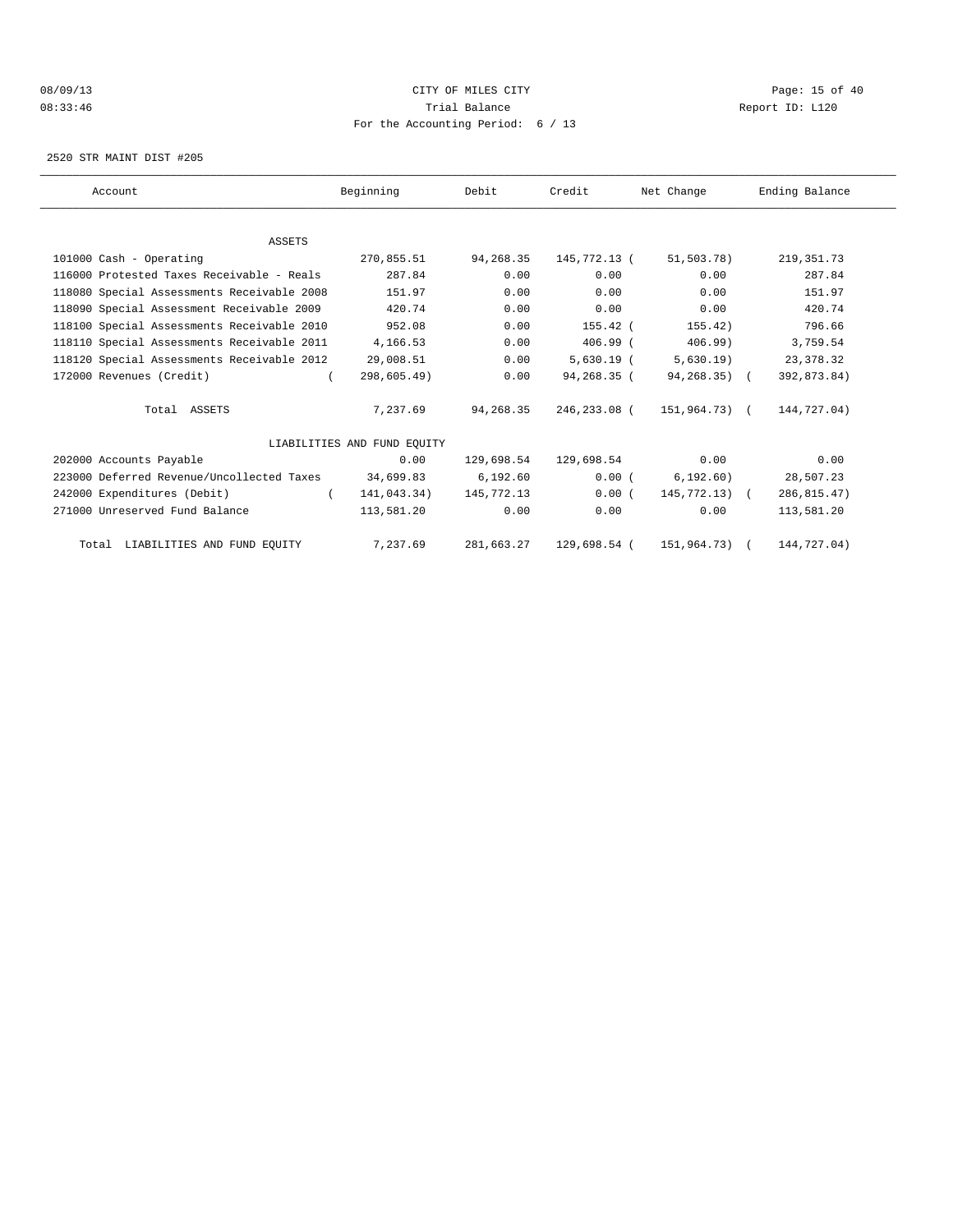| 08/09/13 | CITY OF MILES CITY                  |     |
|----------|-------------------------------------|-----|
| 08:33:46 | Trial Balance                       | Rep |
|          | For the Accounting Period: $6 / 13$ |     |

Page: 16 of 40 port ID: L120

#### 2540 STR MAINT DIST#207-(MILESTOWN ESTATES)

| Account                                    | Beginning                   | Debit  | Credit     | Net Change   | Ending Balance |
|--------------------------------------------|-----------------------------|--------|------------|--------------|----------------|
|                                            |                             |        |            |              |                |
| ASSETS                                     |                             |        |            |              |                |
| 101000 Cash - Operating                    | 2,588.83                    | 0.35   | $316.47-1$ | 316.12)      | 2,272.71       |
| 118120 Special Assessments Receivable 2012 | 402.66                      | 0.00   | 0.00       | 0.00         | 402.66         |
| 172000 Revenues (Credit)                   | 4, 292.53)                  | 0.00   | 0.35(      | $0.35)$ (    | 4,292.88)      |
| Total ASSETS                               | 1,301.04)                   | 0.35   | $316.82$ ( | $316.47$ ) ( | 1,617.51)      |
|                                            | LIABILITIES AND FUND EOUITY |        |            |              |                |
| 223000 Deferred Revenue/Uncollected Taxes  | 402.66                      | 0.00   | 0.00       | 0.00         | 402.66         |
| 242000 Expenditures (Debit)                | 3,092.53)                   | 316.47 | 0.00(      | $316.47$ ) ( | 3,409.00)      |
| 271000 Unreserved Fund Balance             | 1,388.83                    | 0.00   | 0.00       | 0.00         | 1,388.83       |
| Total LIABILITIES AND FUND EQUITY          | 1,301.04)                   | 316.47 | 0.00(      | $316.47$ (   | 1,617.51)      |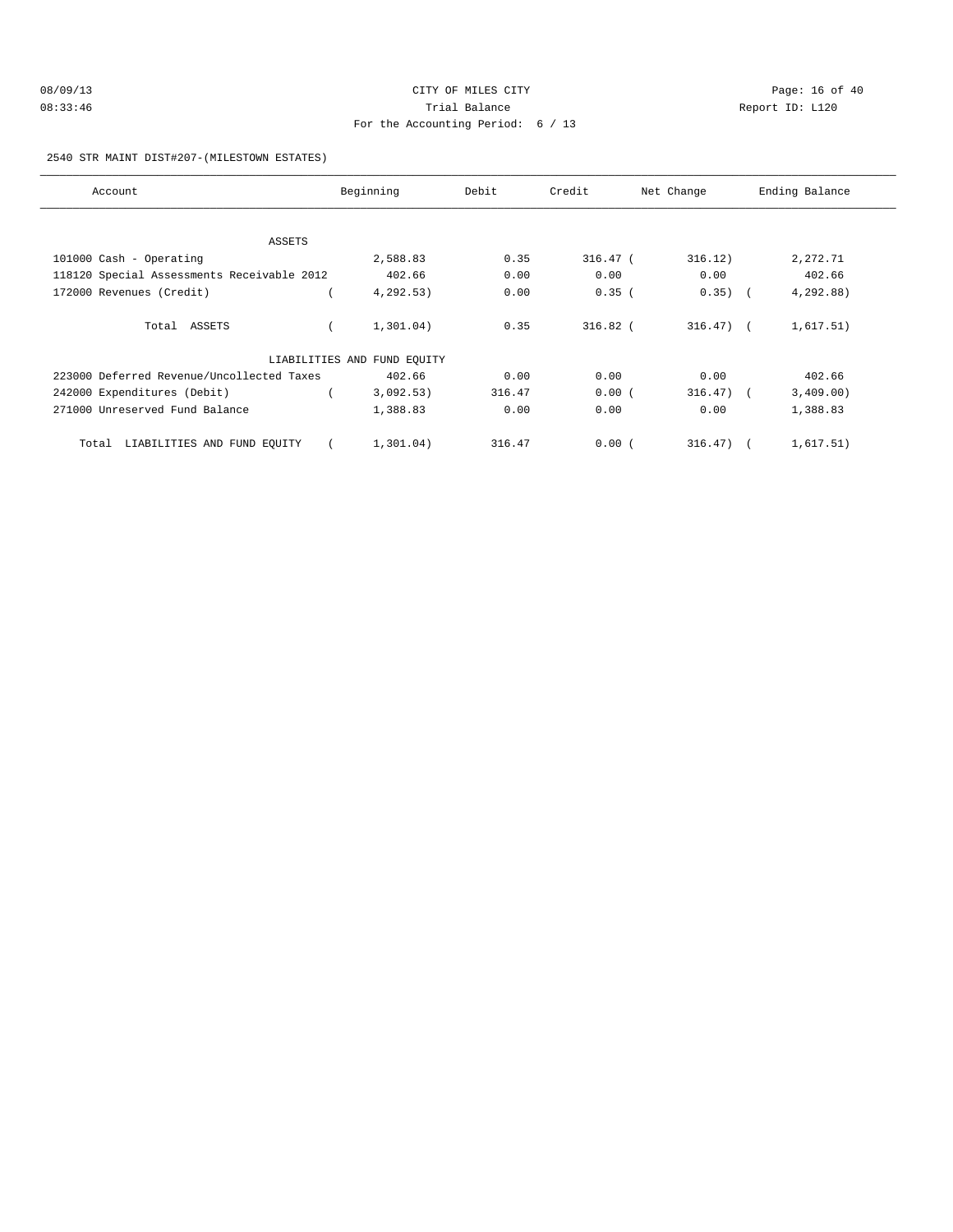| 08/09/13 |  |
|----------|--|
| 08:33:46 |  |

# CITY OF MILES CITY CONTROL CONTROL CONTROL CITY OF 40 08:33:46 Trial Balance Report ID: L120 For the Accounting Period: 6 / 13

### 2701 Fire Grants

| Account                              |        | Beginning                   | Debit     | Credit       | Net Change   | Ending Balance |
|--------------------------------------|--------|-----------------------------|-----------|--------------|--------------|----------------|
|                                      | ASSETS |                             |           |              |              |                |
| 101000 Cash - Operating              |        | 8,827.25                    | 0.00      | 8,727.10 (   | 8,727.10)    | 100.15         |
| Total ASSETS                         |        | 8,827.25                    | 0.00      | $8,727.10$ ( | 8,727.10)    | 100.15         |
|                                      |        | LIABILITIES AND FUND EOUITY |           |              |              |                |
| 202000 Accounts Payable              |        | 0.00                        | 8,727.10  | 8,727.10     | 0.00         | 0.00           |
| 242000 Expenditures (Debit)          |        | 4,501.82)                   | 8,727.10  | 0.00(        | $8,727.10$ ( | 13,228.92)     |
| 271000 Unreserved Fund Balance       |        | 13,329.07                   | 0.00      | 0.00         | 0.00         | 13,329.07      |
| LIABILITIES AND FUND EQUITY<br>Total |        | 8,827.25                    | 17,454.20 | 8,727.10 (   | 8,727.10)    | 100.15         |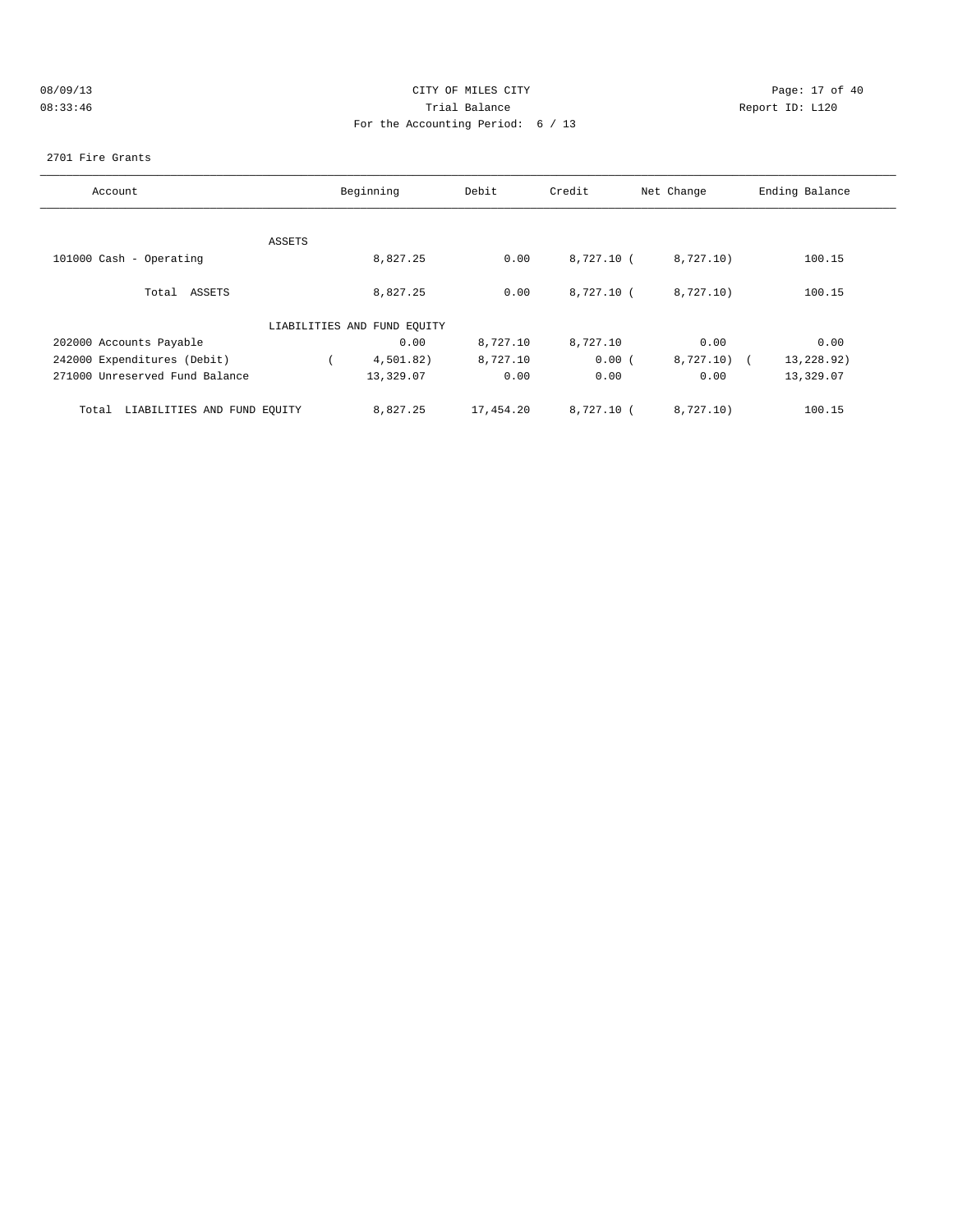# 08/09/13 Page: 18 of 40 08:33:46 Trial Balance Report ID: L120 For the Accounting Period: 6 / 13

2820 GAS TAX

| Account                              | Beginning                   | Debit      | Credit       | Net Change       | Ending Balance |
|--------------------------------------|-----------------------------|------------|--------------|------------------|----------------|
|                                      |                             |            |              |                  |                |
| ASSETS                               |                             |            |              |                  |                |
| 101000 Cash - Operating              | 160,967.08                  | 15,105.45  | 176,072.53 ( | 160,967.08)      | 0.00           |
| 172000 Revenues (Credit)             | 166, 159.96)                | 0.00       | 15,105.45 (  | $15, 105, 45)$ ( | 181, 265.41)   |
| ASSETS<br>Total                      | 5.192.88                    | 15,105.45  | 191,177.98 ( | 176,072.53) (    | 181, 265.41)   |
|                                      | LIABILITIES AND FUND EQUITY |            |              |                  |                |
| 242000 Expenditures (Debit)          | 5.192.88)                   | 176,072.53 | 0.00(        | 176,072.53) (    | 181, 265.41)   |
| LIABILITIES AND FUND EQUITY<br>Total | 5.192.88                    | 176,072.53 | 0.00(        | 176,072.53)      | 181, 265.41)   |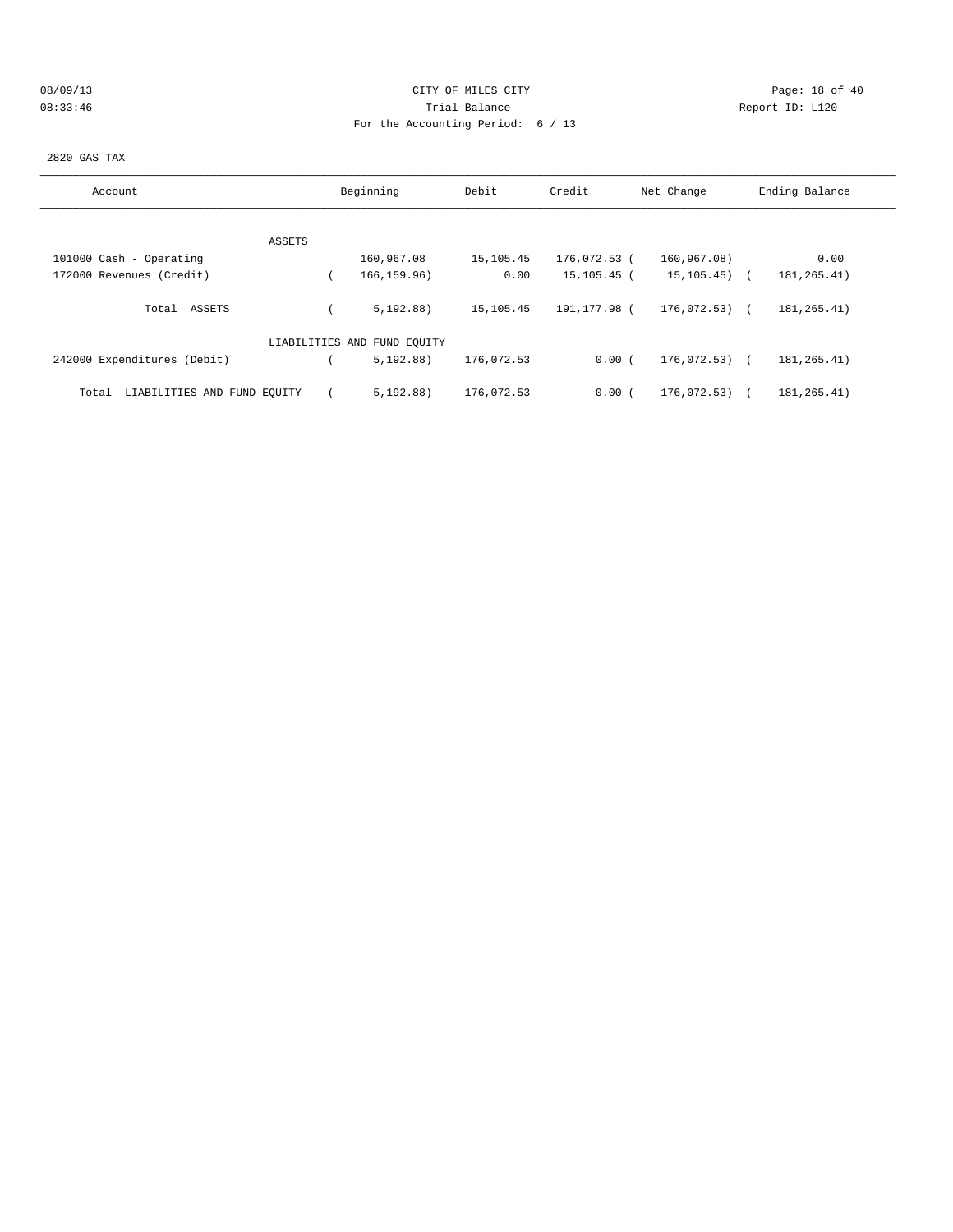# 08/09/13 Page: 19 of 40 08:33:46 Trial Balance Report ID: L120 For the Accounting Period: 6 / 13

#### 2850 911 EMERGENCY

| Account                              |          | Beginning   | Debit     | Credit      | Net Change      | Ending Balance |  |
|--------------------------------------|----------|-------------|-----------|-------------|-----------------|----------------|--|
|                                      |          |             |           |             |                 |                |  |
|                                      | ASSETS   |             |           |             |                 |                |  |
| 101000 Cash - Operating              |          | 54, 583. 25 | 7.46      | 32,416.76 ( | 32,409.30)      | 22, 173.95     |  |
| 172000 Revenues (Credit)             |          | 154,482.40) | 0.00      | $7.46$ (    | $7.46)$ (       | 154,489.86)    |  |
| Total ASSETS                         |          | 99,899.15)  | 7.46      | 32,424.22 ( | 32,416.76) (    | 132, 315.91)   |  |
| LIABILITIES AND FUND EOUITY          |          |             |           |             |                 |                |  |
| 202000 Accounts Payable              |          | 0.00        | 3,710.67  | 3,710.67    | 0.00            | 0.00           |  |
| 242000 Expenditures (Debit)          | $\left($ | 172,039.92) | 32,416.76 | 0.00(       | $32,416.76$ ) ( | 204,456.68)    |  |
| 271000 Unreserved Fund Balance       |          | 72,140.77   | 0.00      | 0.00        | 0.00            | 72,140.77      |  |
| LIABILITIES AND FUND EQUITY<br>Total |          | 99,899.15)  | 36,127.43 | 3,710.67 (  | 32,416.76) (    | 132,315.91)    |  |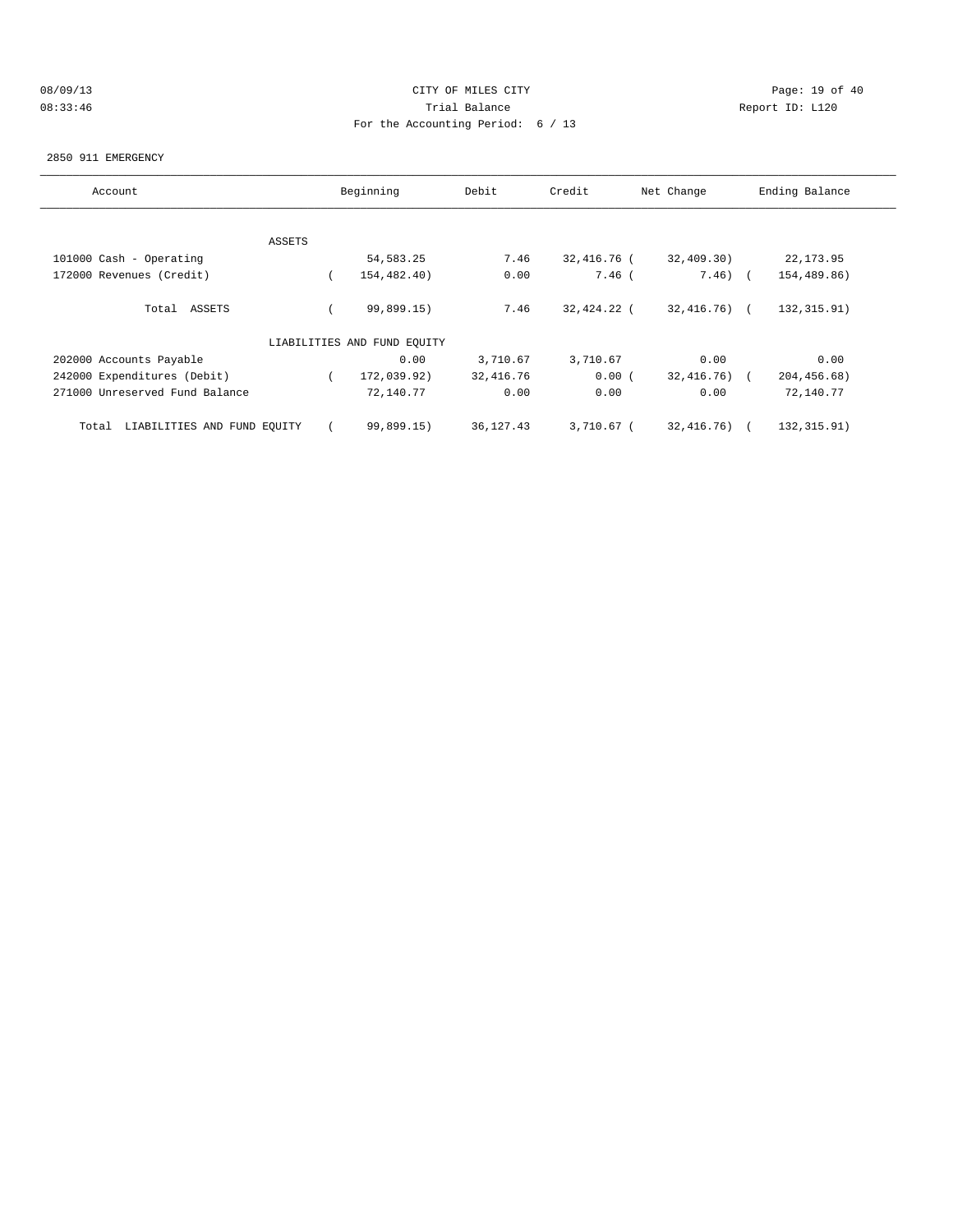### 08/09/13 Page: 20 of 40 08:33:46 Trial Balance Report ID: L120 For the Accounting Period: 6 / 13

#### 2880 LIBRARY GRANTS

| Account                                | Beginning                   | Debit    | Credit     | Net Change   | Ending Balance |  |
|----------------------------------------|-----------------------------|----------|------------|--------------|----------------|--|
|                                        |                             |          |            |              |                |  |
| <b>ASSETS</b>                          |                             |          |            |              |                |  |
| 101000 Cash - Operating                | 0.00                        | 0.00     | 797.60 (   | 797.60) (    | 797.60)        |  |
| 101003 Cash - per capita               | 902.71                      | 0.00     | 175.00 (   | 175.00)      | 727.71         |  |
| $101020$ Cash - Op/ILL                 | 1,092.58                    | 0.00     | 0.00       | 0.00         | 1,092.58       |  |
| 101030 Cash - Sagebrush Fed/Base Grant | 2,897.60                    | 0.00     | 0.00       | 0.00         | 2,897.60       |  |
| 101033 Library - Humanities Grant      | 1,316.77                    | 0.00     | 113.06 (   | 113.06)      | 1,203.71       |  |
| 172000 Revenues (Credit)               | 9,820.01)                   | 0.00     | 0.00       | 0.00         | 9,820.01)      |  |
| Total ASSETS                           | 3,610.35)                   | 0.00     | 1,085.66 ( | $1,085.66$ ( | 4,696.01)      |  |
|                                        | LIABILITIES AND FUND EQUITY |          |            |              |                |  |
| 202000 Accounts Payable                | 0.00                        | 1,085.66 | 1,085.66   | 0.00         | 0.00           |  |
| 242000 Expenditures (Debit)            | 7, 293.71)                  | 1,085.66 | 0.00(      | $1,085.66$ ( | 8,379.37)      |  |
| 271000 Unreserved Fund Balance         | 3,683.36                    | 0.00     | 0.00       | 0.00         | 3,683.36       |  |
| LIABILITIES AND FUND EQUITY<br>Total   | 3,610.35)                   | 2,171.32 | 1,085.66 ( | 1,085.66)    | 4,696.01)      |  |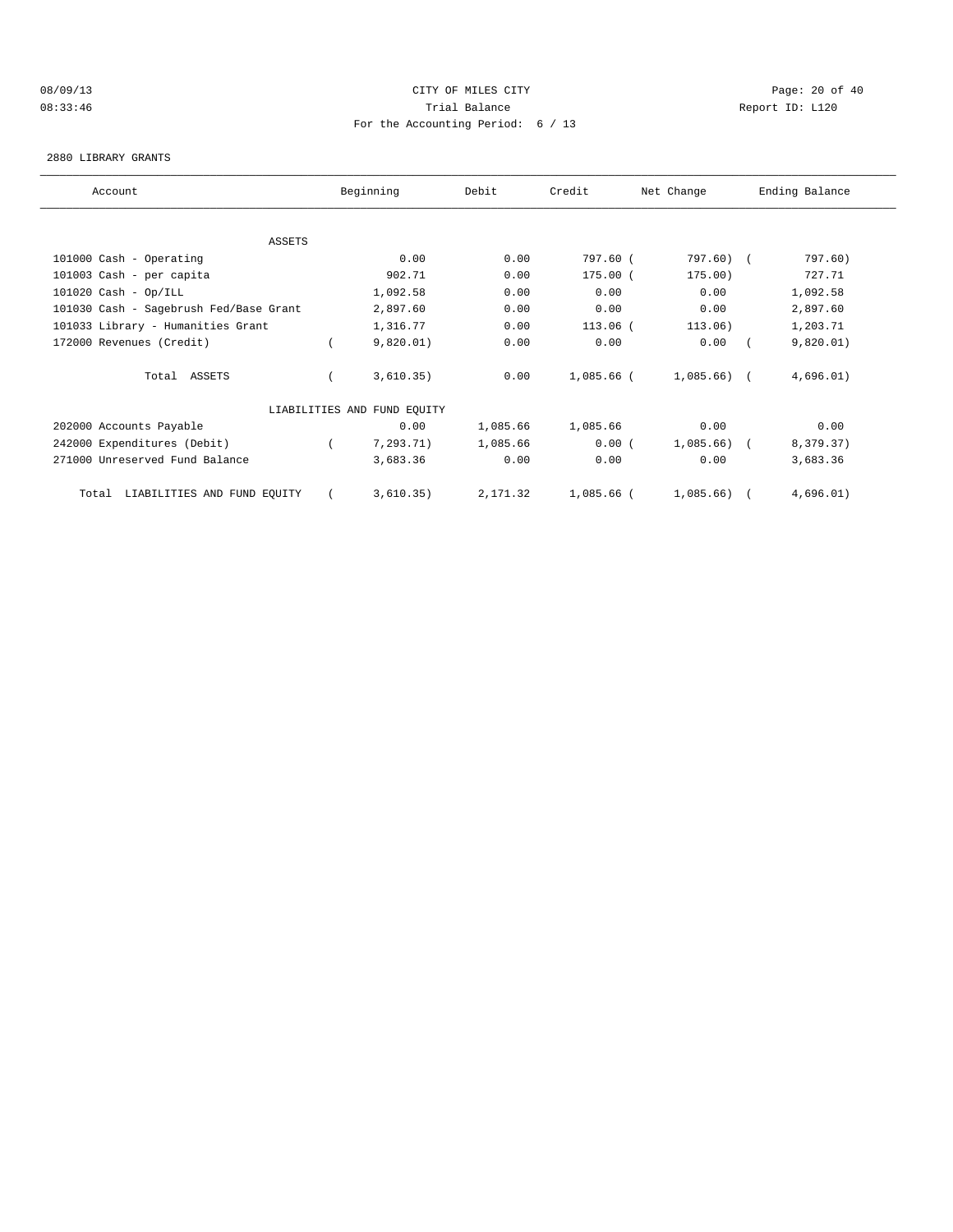# 08/09/13 Page: 21 of 40 08:33:46 Trial Balance Report ID: L120 For the Accounting Period: 6 / 13

#### 2935 Historic Preservation

| Account                              |        | Beginning                   | Debit    | Credit       | Net Change   | Ending Balance |
|--------------------------------------|--------|-----------------------------|----------|--------------|--------------|----------------|
|                                      |        |                             |          |              |              |                |
|                                      | ASSETS |                             |          |              |              |                |
| 101000 Cash - Operating              |        | 213.45                      | 3,100.29 | 1,368.50     | 1,731.79     | 1,945.24       |
| 172000 Revenues (Credit)             |        | 8,499.71)                   | 0.00     | $3,100.29$ ( | $3,100.29$ ( | 11,600.00)     |
| Total ASSETS                         |        | 8, 286, 26)                 | 3,100.29 | 4,468.79 (   | $1,368.50$ ( | 9,654.76)      |
|                                      |        | LIABILITIES AND FUND EQUITY |          |              |              |                |
| 202000 Accounts Payable              |        | 0.00                        | 475.46   | 475.46       | 0.00         | 0.00           |
| 242000 Expenditures (Debit)          |        | 11,779.82)                  | 1,368.50 | 0.00(        | 1,368.50)    | 13, 148. 32)   |
| 271000 Unreserved Fund Balance       |        | 3,493.56                    | 0.00     | 0.00         | 0.00         | 3,493.56       |
| LIABILITIES AND FUND EQUITY<br>Total |        | 8, 286, 26)                 | 1,843.96 | 475.46 (     | 1,368.50)    | 9,654.76)      |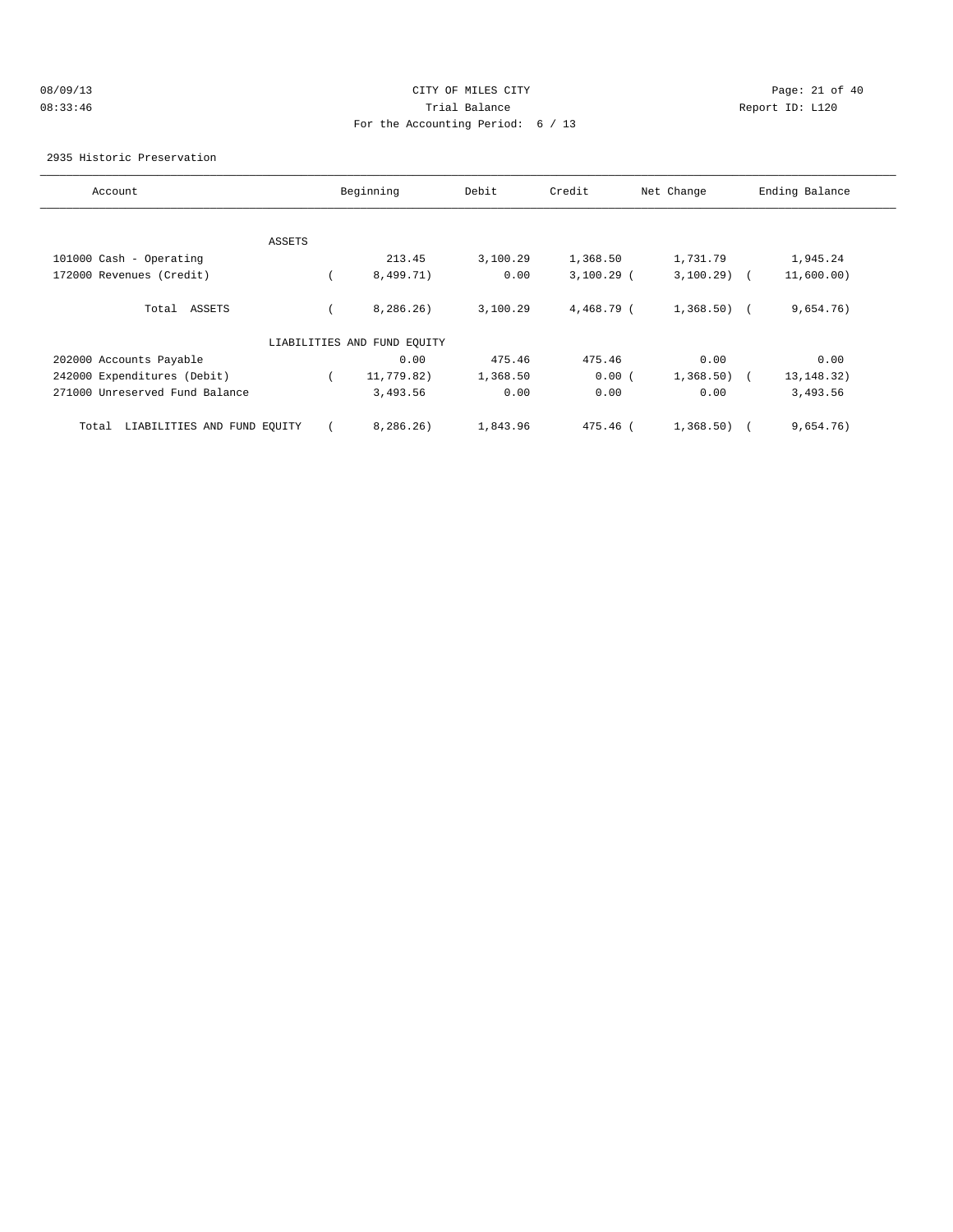| 08/09/13 | CITY OF MILES CITY                |  |
|----------|-----------------------------------|--|
| 08:33:46 | Trial Balance                     |  |
|          | For the Accounting Period: 6 / 13 |  |

Page: 22 of 40 Report ID: L120

#### 2985 RETIRED SENIOR VOLUNTEER PROG (RSVP)

| Account                                | Beginning                   | Debit     | Credit       | Net Change   | Ending Balance |  |
|----------------------------------------|-----------------------------|-----------|--------------|--------------|----------------|--|
|                                        |                             |           |              |              |                |  |
| <b>ASSETS</b>                          |                             |           |              |              |                |  |
| 101000 Cash - Operating                | 2,029.16)                   | 6, 253.05 | $9,405.42$ ( | $3,152.37$ ( | 5, 181.53)     |  |
| 101004 RSVP Non-Federal Cash Operating | 8,509.91                    | 0.00      | 551.87 (     | 551.87)      | 7,958.04       |  |
| 103100 Petty Cash-                     | 200.00                      | 0.00      | 0.00         | 0.00         | 200.00         |  |
| 172000 Revenues (Credit)               | 68,783.88)                  | 0.00      | $4,513.01$ ( | $4,513.01$ ( | 73,296.89)     |  |
| Total ASSETS                           | 62, 103.13)                 | 6, 253.05 | 14,470.30 (  | $8,217.25$ ( | 70, 320.38)    |  |
|                                        | LIABILITIES AND FUND EQUITY |           |              |              |                |  |
| 202000 Accounts Payable                | 0.00                        | 2,066.66  | 2,066.66     | 0.00         | 0.00           |  |
| 242000 Expenditures (Debit)            | 69,068.31)                  | 9,957.29  | 1,740.04 (   | $8,217.25$ ( | 77, 285.56)    |  |
| 271000 Unreserved Fund Balance         | 6,965.18                    | 0.00      | 0.00         | 0.00         | 6,965.18       |  |
| LIABILITIES AND FUND EQUITY<br>Total   | 62, 103.13)                 | 12,023.95 | 3,806.70 (   | 8, 217. 25)  | 70,320.38)     |  |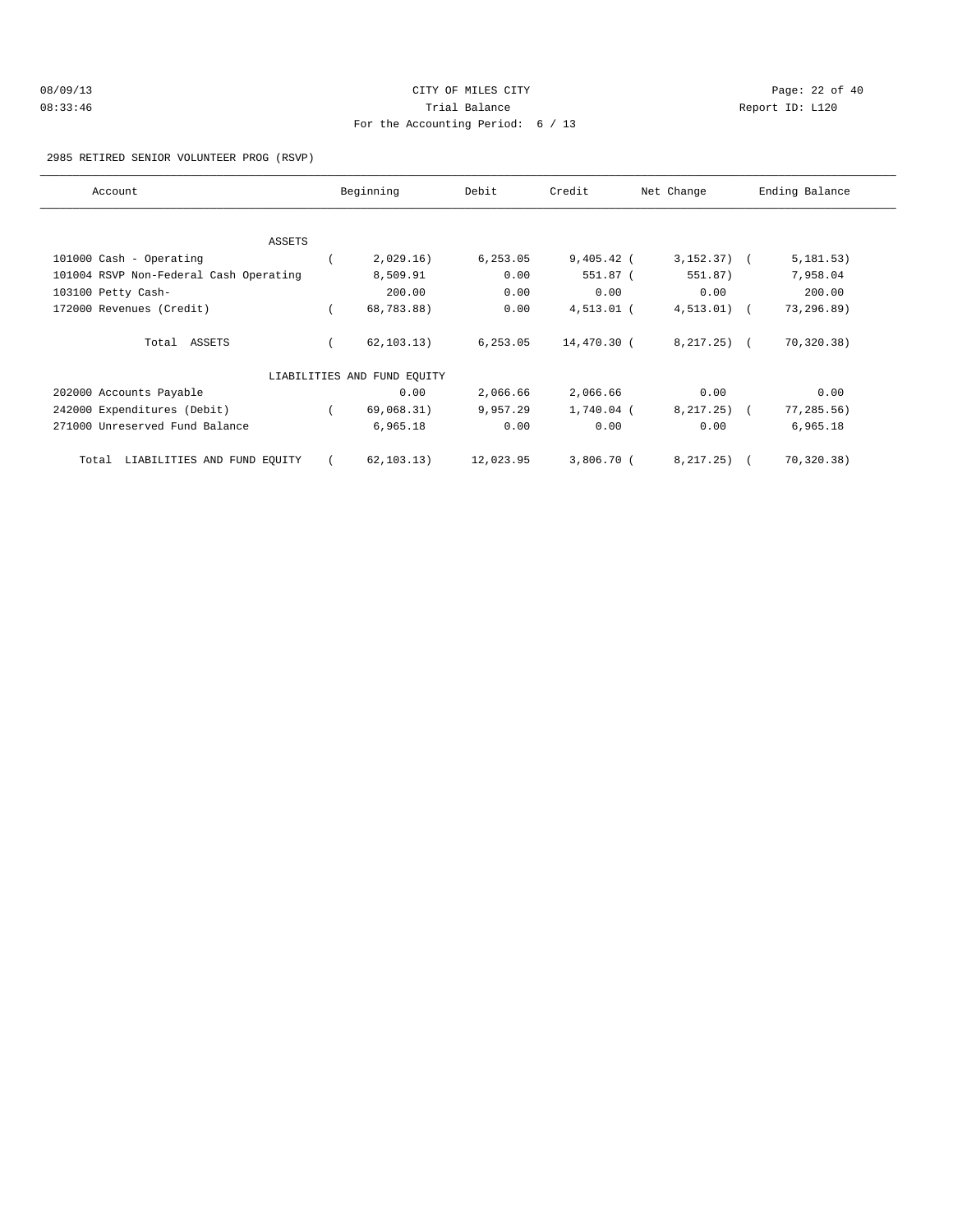| 08/09/13 |  |
|----------|--|
| 08:33:46 |  |

# CITY OF MILES CITY CONTROL CONTROL CONTROL CONTROL CONTROL PAGE: 23 of 40 Trial Balance and Communicated Report ID: L120 For the Accounting Period: 6 / 13

3300 Judgement & Losses-Power Settlement

| Account                                     | Beginning                   | Debit | Credit | Net Change | Ending Balance |
|---------------------------------------------|-----------------------------|-------|--------|------------|----------------|
|                                             |                             |       |        |            |                |
| <b>ASSETS</b>                               |                             |       |        |            |                |
| 101000 Cash - Operating                     | 221.05)                     | 0.00  | 0.00   | 0.00       | 221.05)        |
| 113207 Taxes Receivable - Real 2007         | 79.06                       | 0.00  | 0.00   | 0.00       | 79.06          |
| 113208 taxes Receivable - Real 2008         | 0.36                        | 0.00  | 0.00   | 0.00       | 0.36           |
| 115207 Taxes Receivable - Personal 2007     | 1.31)                       | 0.00  | 0.00   | 0.00       | 1.31)          |
| 115208 Taxes Receivable - Personal 2008     | 0.52                        | 0.00  | 0.00   | 0.00       | 0.52           |
| 115209 Taxes Receivable Personal 2009       | 0.01)                       | 0.00  | 0.00   | 0.00       | 0.01)          |
| 172000 Revenues (Credit)                    | 16.78)                      | 0.00  | 0.00   | 0.00       | 16.78)         |
| Total ASSETS                                | 159.21)                     | 0.00  | 0.00   | 0.00       | 159.21)        |
|                                             | LIABILITIES AND FUND EQUITY |       |        |            |                |
| 223100 Deferred Revenue - Real Prop Taxes   | 79.42                       | 0.00  | 0.00   | 0.00       | 79.42          |
| 223200 Deferred Revenue - Pers Prop Taxes ( | 0.80)                       | 0.00  | 0.00   | 0.00       | 0.80)          |
| 271000 Unreserved Fund Balance              | 237.83                      | 0.00  | 0.00   | 0.00       | 237.83         |
| LIABILITIES AND FUND EQUITY<br>Total        | 159.21)                     | 0.00  | 0.00   | 0.00       | 159.21)        |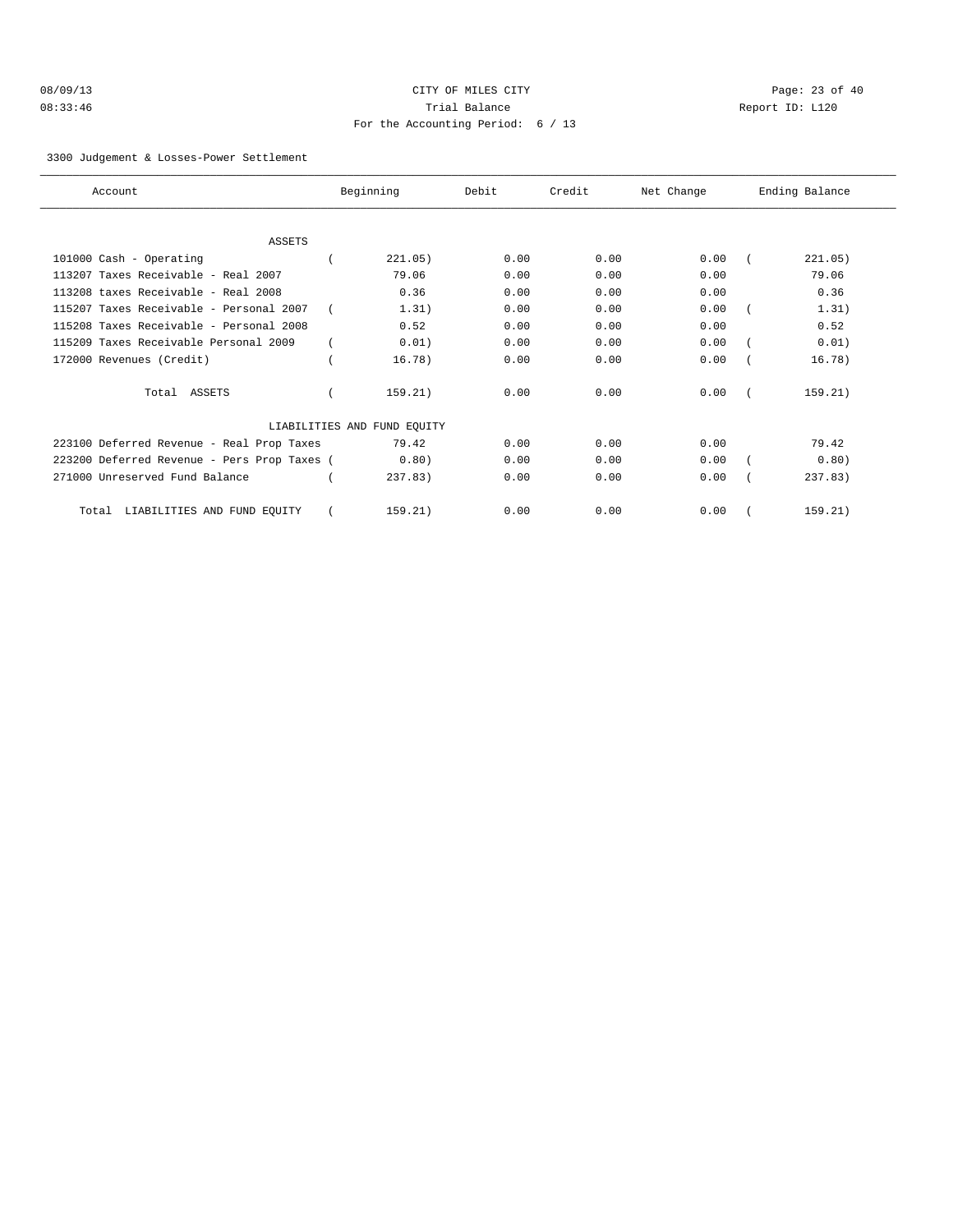| 08/09/13 | CITY OF MILES CITY                |              |
|----------|-----------------------------------|--------------|
| 08:33:46 | Trial Balance                     | $\mathbb{R}$ |
|          | For the Accounting Period: 6 / 13 |              |

Page: 24 of 40 0eport ID: L120

# 4000 General Fund Capitol Improvement Fund

| Account                              |        | Beginning                   | Debit | Credit | Net Change  | Ending Balance |
|--------------------------------------|--------|-----------------------------|-------|--------|-------------|----------------|
|                                      | ASSETS |                             |       |        |             |                |
| 101000 Cash - Operating              |        | 192,828.05                  | 26.35 | 0.00   | 26.35       | 192,854.40     |
| 172000 Revenues (Credit)             |        | 435.05                      | 0.00  | 26.35( | $26.35$ ) ( | 461.40)        |
| Total ASSETS                         |        | 192,393.00                  | 26.35 | 26.35  | 0.00        | 192,393.00     |
|                                      |        | LIABILITIES AND FUND EQUITY |       |        |             |                |
| 242000 Expenditures (Debit)          |        | 57,607.00)                  | 0.00  | 0.00   | 0.00        | 57,607.00)     |
| 271000 Unreserved Fund Balance       |        | 250,000.00                  | 0.00  | 0.00   | 0.00        | 250,000.00     |
| LIABILITIES AND FUND EOUITY<br>Total |        | 192,393.00                  | 0.00  | 0.00   | 0.00        | 192,393.00     |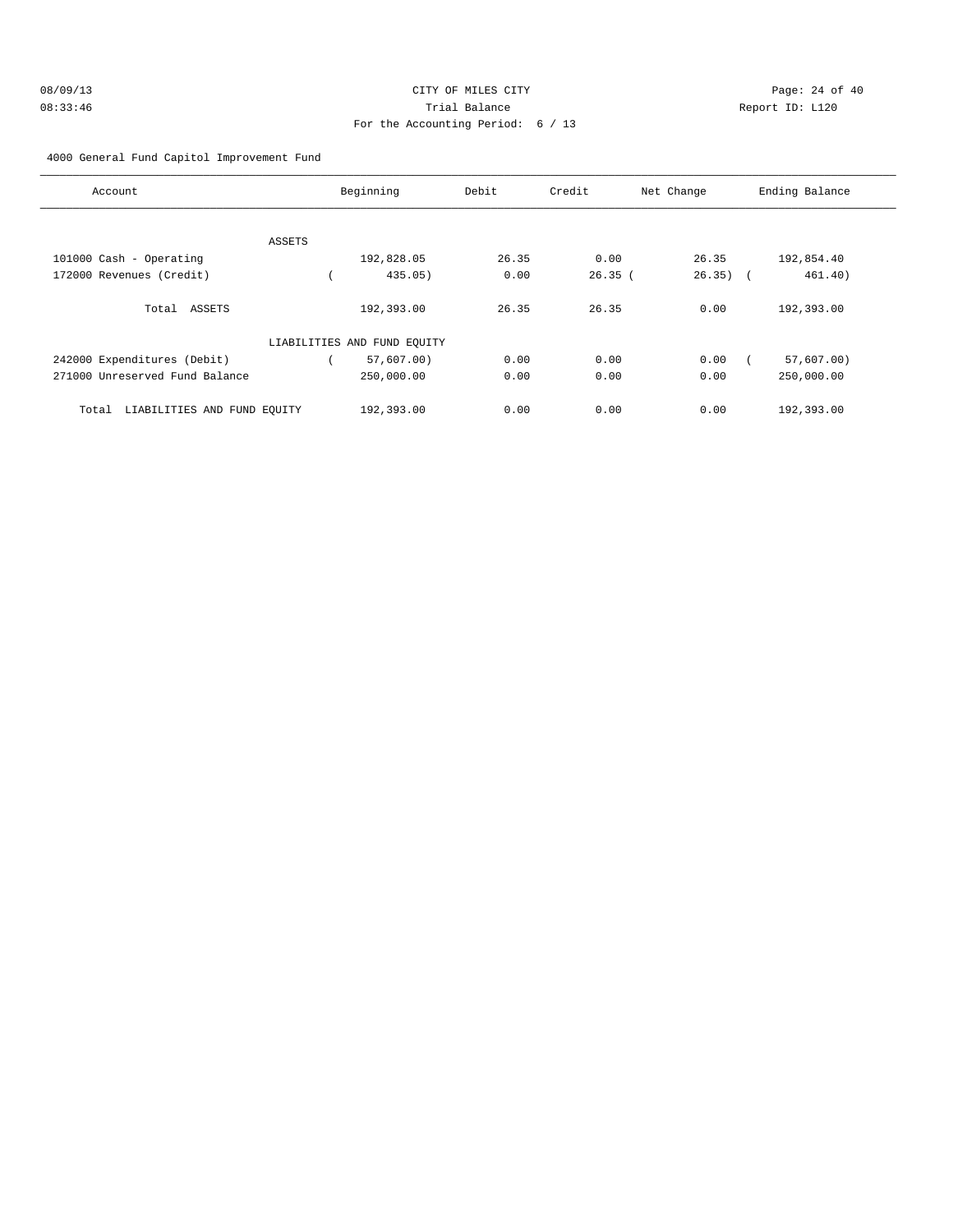| 08/09/13 | CITY OF MILES CITY                | Page: 25 of 40  |
|----------|-----------------------------------|-----------------|
| 08:33:46 | Trial Balance                     | Report ID: L120 |
|          | For the Accounting Period: 6 / 13 |                 |

4060 CAPITAL IMPROV-PUBLIC WORKS

| Account                              | Beginning                   | Debit    | Credit       | Net Change | Ending Balance             |  |
|--------------------------------------|-----------------------------|----------|--------------|------------|----------------------------|--|
|                                      |                             |          |              |            |                            |  |
| ASSETS                               |                             |          |              |            |                            |  |
| 101000 Cash - Operating              | 102,816.63                  | 9,904.05 | 0.00         | 9,904.05   | 112,720.68                 |  |
| 172000 Revenues (Credit)             | 27, 251. 71)                | 0.00     | $9,904.05$ ( | 9,904.05)  | 37, 155. 76)<br>$\sqrt{2}$ |  |
| ASSETS<br>Total                      | 75,564.92                   | 9,904.05 | 9,904.05     | 0.00       | 75,564.92                  |  |
|                                      | LIABILITIES AND FUND EQUITY |          |              |            |                            |  |
| 271000 Unreserved Fund Balance       | 75,564.92                   | 0.00     | 0.00         | 0.00       | 75,564.92                  |  |
| LIABILITIES AND FUND EQUITY<br>Total | 75,564.92                   | 0.00     | 0.00         | 0.00       | 75,564.92                  |  |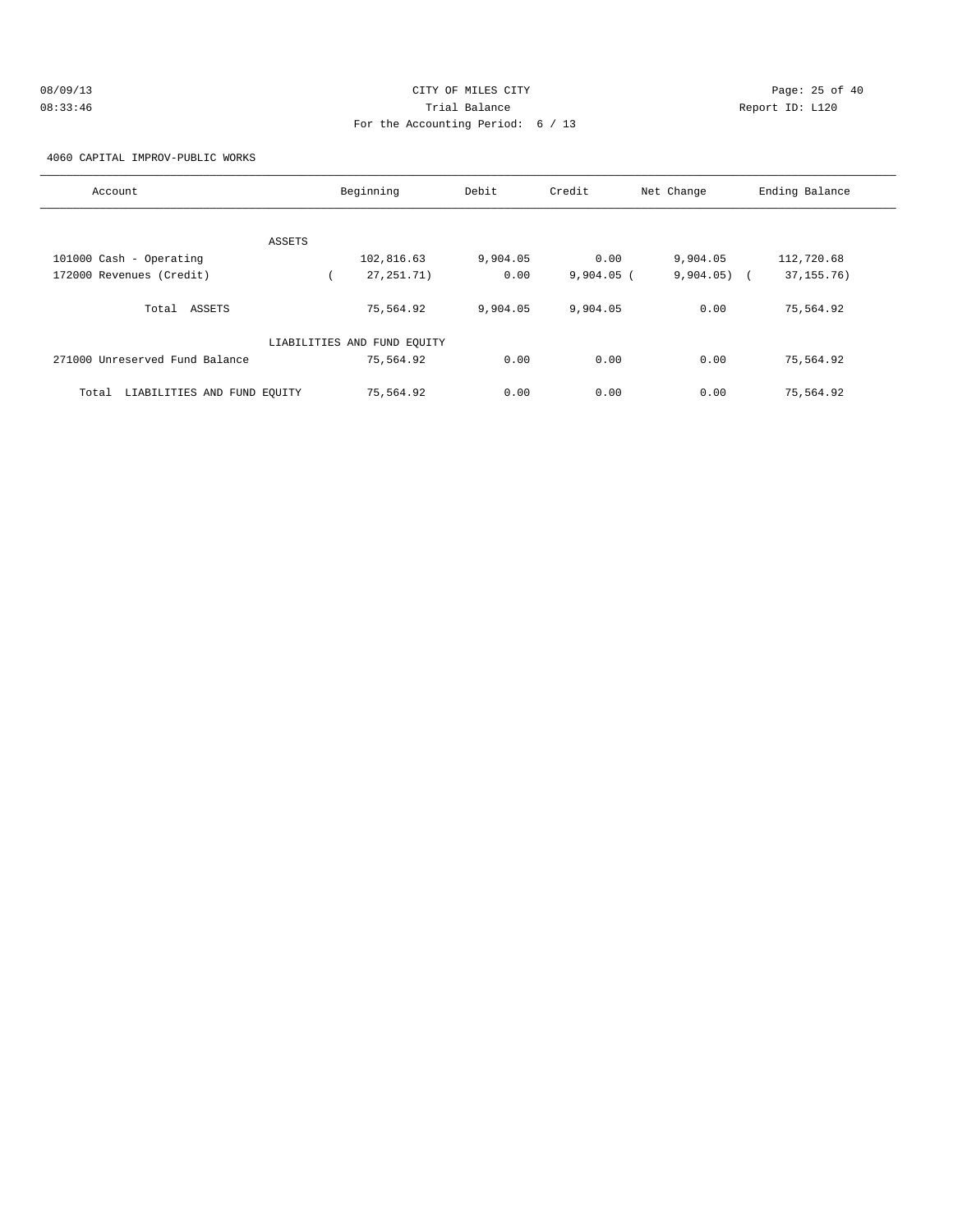### 08/09/13 Page: 26 of 40 08:33:46 Trial Balance Report ID: L120 For the Accounting Period: 6 / 13

#### 5210 WATER UTILITY

| Account                                                   | Beginning                   | Debit      | Credit                    | Net Change    | Ending Balance          |
|-----------------------------------------------------------|-----------------------------|------------|---------------------------|---------------|-------------------------|
|                                                           |                             |            |                           |               |                         |
| ASSETS                                                    |                             |            |                           |               |                         |
| 101000 Cash - Operating                                   | 1,656,713.35                | 173,597.51 | 568,925.69 (              | 395, 328.18)  | 1,261,385.17            |
| 101010 Deposit Cash                                       | 27,350.00                   | 1,300.00   | 1,000.00                  | 300.00        | 27,650.00               |
| 102113 Cash - NE Water Line Proj                          | 31,232.18                   | 0.00       | 0.00                      | 0.00          | 31,232.18               |
| 102240 Cash - Replacement & Depreciation                  | 1,489,589.35                | 0.00       | 0.00                      | 0.00          | 1,489,589.35            |
| 102250 Cash - System Devlopment Fees                      | 234,458.25                  | 600.00     | 0.00                      | 600.00        | 235,058.25              |
| 102270 Cash - Curb Stop Replacement Fee                   | 168,868.09                  | 3,386.69   | 1,031.89                  | 2,354.80      | 171,222.89              |
| 102312 RevBnd/CurYearDebt-DNRC/CarbonTank                 | 68,908.94                   | 12,745.52  | 73,162.83 (               | 60, 417.31)   | 8,491.63                |
| 102313 RevBnd/CurYearDebt-DNRC/NE WtrLine                 | 63,951.97                   | 12,745.52  | 76,697.50 (               | 63,951.98)    | 0.01)<br>$\sqrt{ }$     |
| 102315 RevBnd/CurYearDebt-ARRA/NE Water Li                | 7,554.81                    | 1,513.96   | $9,068.75$ (              | 7,554.79)     | 0.02                    |
| 102322 RevBnd/Reserve-DNRC/CarbonTank                     | 153,009.00                  | 0.00       | 0.00                      | 0.00          | 153,009.00              |
| 102323 RevBnd/Reserve-DNRC/NE WtrLine                     | 153,808.00                  | 0.00       | 0.00                      | 0.00          | 153,808.00              |
| 102325 RevBnd/Reserve-ARRA B-NE Waterline                 | 18,245.00                   | 0.00       | 0.00                      | 0.00          | 18,245.00               |
| 103000 Petty Cash                                         | 330.00                      | 0.00       | 0.00                      | 0.00          | 330.00                  |
| 122000 Accounts Receivable                                | 210, 324, 96                | 177,845.76 | 168,526.59                | 9,319.17      | 219,644.13              |
| 122020 Accounts Receivable-\$2.00 State Ass               | 37.00                       | 0.00       | 5.00(                     | 5.00)         | 32.00                   |
| 132000 Due From Government (Short Term)                   | 189,246.03                  | 0.00       | 0.00                      | 0.00          | 189,246.03              |
| 145000 Deferred Charges                                   | 24,815.35                   | 0.00       | 0.00                      | 0.00          | 24,815.35               |
| 172000 Revenues (Credit)                                  | 2, 344, 972. 26)            | 0.00       | 184, 175. 14 (            | 184, 175. 14) | 2,529,147.40)           |
| 176000 UNAMORTIZED CHARGES-REFUNDING BONDS                | 8,500.00                    | 0.00       | 0.00                      | 0.00          | 8,500.00                |
| 181000 Land                                               | 41,844.00                   | 0.00       | 0.00                      | 0.00          | 41,844.00               |
| 182000 Buildings                                          | 22,997.00                   | 0.00       | 0.00                      | 0.00          | 22,997.00               |
| 182100 Allowance for Depr - Buildings (Cre(               | 22,997.00)                  | 0.00       | 0.00                      | 0.00          | 22,997.00)<br>- 1       |
| 186000 Machinery and Equipment                            | 356,327.90                  | 0.00       | 0.00                      | 0.00          | 356, 327.90             |
| 186100 Allowance for Depr - Machinery & Eq(               | 216, 133.00)                | 0.00       | 0.00                      | 0.00          | 216, 133.00)<br>- 1     |
| 188000 Const. Work in Progress-NE Wtr Line                | 224,576.73                  | 0.00       | 0.00                      | 0.00          | 224,576.73              |
| 189100 Source of Supply                                   | 3,600,885.49                | 0.00       | 0.00                      | 0.00          | 3,600,885.49            |
| 189110 Allowance for Depreciation - Source(               | 360,210.00)                 | 0.00       | 0.00                      | 0.00          | 360,210.00)<br>$\left($ |
| 189300 Treatment Plant                                    | 3,660,621.00                | 0.00       | 0.00                      | 0.00          | 3,660,621.00            |
| 189310 Allowance for Depr - Treatment Plan( 1,667,351.00) |                             | 0.00       | 0.00                      | 0.00          | (1,667,351.00)          |
| 189400 Transmission & Distribution                        | 11, 279, 149.97             | 0.00       | 0.00                      | 0.00          | 11, 279, 149.97         |
| 189410 Allowance for Depr - Trans & Distri(               | 2,873,127.00)               | 0.00       | 0.00                      | 0.00          | 2,873,127.00)           |
| Total ASSETS                                              | 16,208,554.11               |            | 383,734.96 1,082,593.39 ( | 698,858.43)   | 15,509,695.68           |
|                                                           | LIABILITIES AND FUND EQUITY |            |                           |               |                         |
| 202000 Accounts Payable                                   | 0.00                        | 632,184.50 | 632,184.50                | 0.00          | 0.00                    |
| 202100 Accounts Payable                                   | 172,999.50                  | 0.00       | 0.00                      | 0.00          | 172,999.50              |
| 214000 Deposits Payable                                   | 27,350.00                   | 1,000.00   | 1,300.00                  | 300.00        | 27,650.00               |
| 214010 Refunds Payable                                    | 0.00                        | 39.91      | 39.91                     | 0.00          | 0.00                    |
| 231000 BONDS PAYABLE                                      | 5,291,874.00                | 0.00       | 0.00                      | 0.00          | 5,291,874.00            |
| 238000 Other Post Employment Benefits                     | 13,665.00                   | 0.00       | 0.00                      | 0.00          | 13,665.00               |
| 239000 Compensated Absences Payable                       | 87,594.00                   | 0.00       | 0.00                      | 0.00          | 87,594.00               |
| 242000 Expenditures (Debit)                               | (1,891,709.58)              | 699,158.43 | 0.00(                     | 699,158.43)   | 2,590,868.01)           |
| 250300 Reserve Revenue Bond - Current Debt                | 323, 303.85                 | 0.00       | 0.00                      | 0.00          | 323, 303.85             |
| 250500 Reserve - System Dev Fees                          | 171,098.25                  | 0.00       | 0.00                      | 0.00          | 171,098.25              |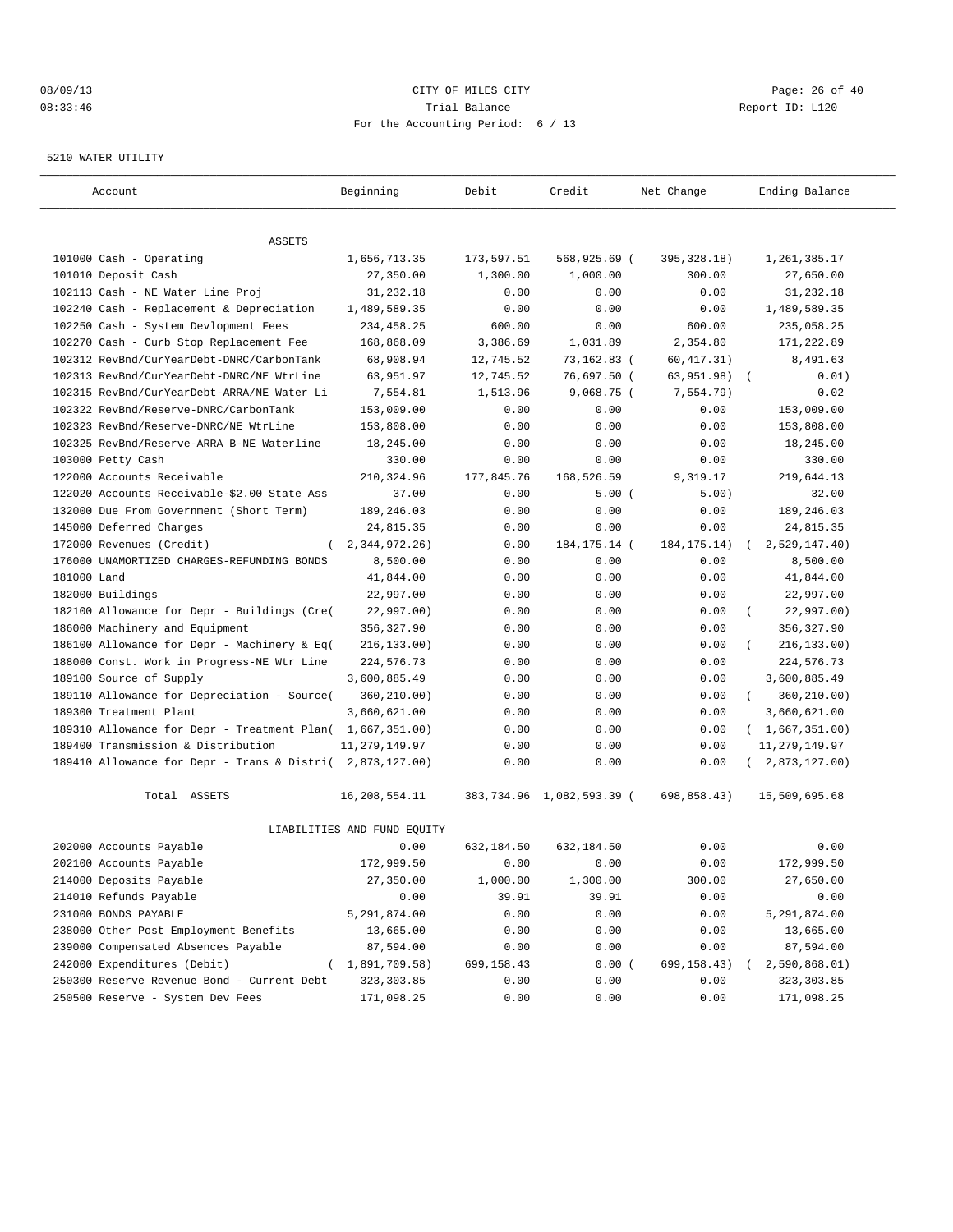|  | 08/09/13 |  |
|--|----------|--|
|  | 08:33:46 |  |

# CITY OF MILES CITY CONTROL CONTROL CONTROL CONTROL CONTROL PAGE: 27 of 40 Trial Balance **Communist Communist Proport ID:** L120 For the Accounting Period: 6 / 13

#### 5210 WATER UTILITY

| Account                                    | Beginning     | Debit        | Credit     | Net Change  | Ending Balance |
|--------------------------------------------|---------------|--------------|------------|-------------|----------------|
| 250600 Reserve for Replacement & Depreciat | 1,351,889.30  | 0.00         | 0.00       | 0.00        | 1,351,889.30   |
| 271000 Unreserved Fund Balance             | 3,954,118.28  | 0.00         | 0.00       | 0.00        | 3,954,118.28   |
| 272000 Unreserved Retained Earnings        | 6,706,371.51  | 0.00         | 0.00       | 0.00        | 6,706,371.51   |
| LIABILITIES AND FUND EQUITY<br>Total       | 16,208,554.11 | 1,332,382.84 | 633,524.41 | 698,858.43) | 15,509,695.68  |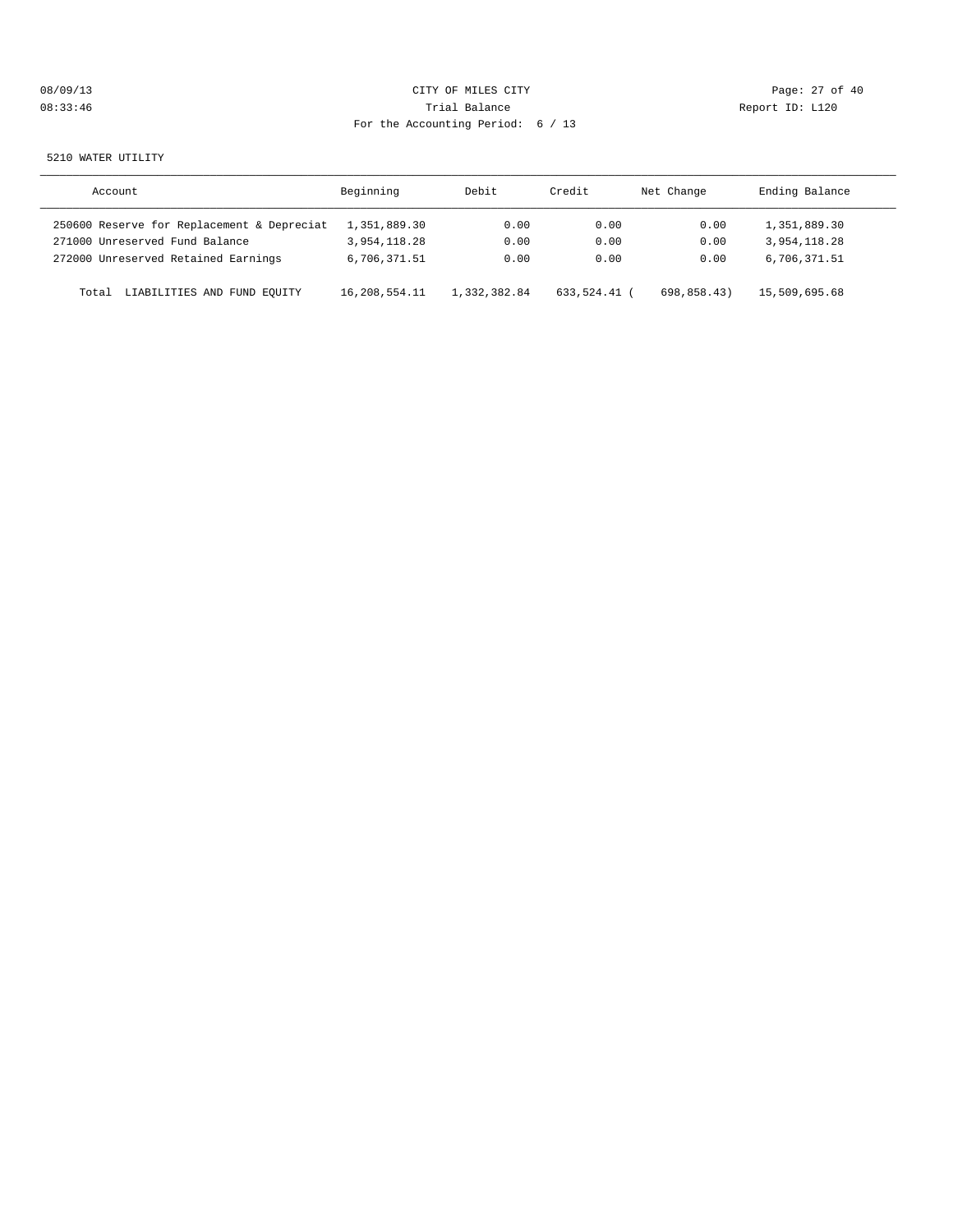# 08/09/13 Page: 28 of 40 08:33:46 Trial Balance Report ID: L120 For the Accounting Period: 6 / 13

#### 5310 SEWER UTILITY

| Account                                                   | Beginning                   | Debit        | Credit                    | Net Change    | Ending Balance   |
|-----------------------------------------------------------|-----------------------------|--------------|---------------------------|---------------|------------------|
|                                                           |                             |              |                           |               |                  |
| ASSETS                                                    |                             |              |                           |               |                  |
| 101000 Cash - Operating                                   | 1,106,860.84                | 99,632.92    | 86, 487.50                | 13, 145. 42   | 1,120,006.26     |
| 102240 Cash - Replacement & Depreciation                  | 195,098.39                  | 0.00         | 0.00                      | 0.00          | 195,098.39       |
| 102250 Cash - System Devlopment Fees                      | 118,970.91                  | 240.00       | 0.00                      | 240.00        | 119,210.91       |
| 102280 WWtr Treatment Plant-Phase I Constr(               | 417,987.36)                 | 427,367.00   | 510,980.66 (              | 83,613.66)    | 501, 601.02)     |
| 102316 RevBnd/CurYearDebt-Phase 1 Haynes L                | 57,957.98                   | 7,850.90     | 28,000.00 (               | 20, 149.10)   | 37,808.88        |
| 102390 REV BOND/RESERVE-Sewer Phase 1                     | 13,650.00                   | 0.00         | 0.00                      | 0.00          | 13,650.00        |
| 122000 Accounts Receivable                                | 109,410.45                  | 90,971.66    | 86, 216.46                | 4,755.20      | 114, 165.65      |
| 172000 Revenues (Credit)<br>$\left($                      | 1, 202, 054.60              | 0.00         | 531,995.12 (              | 531,995.12)   | 1,734,049.72)    |
| 181000 Land                                               | 2.00                        | 0.00         | 0.00                      | 0.00          | 2.00             |
| 186000 Machinery and Equipment                            | 602, 378.38                 | 0.00         | 0.00                      | 0.00          | 602,378.38       |
| 186100 Allowance for Depr - Machinery & Eq(               | 316, 142.00)                | 0.00         | 0.00                      | 0.00          | 316, 142.00)     |
| 188000 Const. Work in Progress-NE Wtr Line                | 192,623.55                  | 0.00         | 0.00                      | 0.00          | 192,623.55       |
| 189300 Treatment Plant                                    | 2,595,500.05                | 0.00         | 0.00                      | 0.00          | 2,595,500.05     |
| 189310 Allowance for Depr - Treatment Plan(               | 1,156,785.00)               | 0.00         | 0.00                      | 0.00          | (1, 156, 785.00) |
| 189400 Transmission & Distribution                        | 2,505,127.65                | 0.00         | 0.00                      | 0.00          | 2,505,127.65     |
| 189410 Allowance for Depr - Trans & Distri( 1,050,830.00) |                             | 0.00         | 0.00                      | 0.00          | 1,050,830.00     |
| Total ASSETS                                              | 3, 353, 781.24              |              | 626,062.48 1,243,679.74 ( | 617, 617, 26) | 2,736,163.98     |
|                                                           | LIABILITIES AND FUND EQUITY |              |                           |               |                  |
| 202000 Accounts Payable                                   | 0.00                        | 564,591.65   | 564,591.65                | 0.00          | 0.00             |
| 238000 Other Post Employment Benefits                     | 10,075.00                   | 0.00         | 0.00                      | 0.00          | 10,075.00        |
| 239000 Compensated Absences Payable                       | 56,770.00                   | 0.00         | 0.00                      | 0.00          | 56,770.00        |
| 242000 Expenditures (Debit)                               | 2,784,518.44)               | 617, 617.26  | 0.00(                     | 617, 617.26)  | 3,402,135.70)    |
| 250500 Reserve - System Dev Fees                          | 82,925.91                   | 0.00         | 0.00                      | 0.00          | 82,925.91        |
| 250600 Reserve for Replacement & Depreciat                | 1,666,491.83                | 0.00         | 0.00                      | 0.00          | 1,666,491.83     |
| 271000 Unreserved Fund Balance                            | 1,121,110.25                | 0.00         | 0.00                      | 0.00          | 1,121,110.25     |
| 272000 Unreserved Retained Earnings                       | 3,200,926.69                | 0.00         | 0.00                      | 0.00          | 3,200,926.69     |
| LIABILITIES AND FUND EQUITY<br>Total                      | 3, 353, 781.24              | 1,182,208.91 | 564,591.65 (              | 617, 617.26)  | 2,736,163.98     |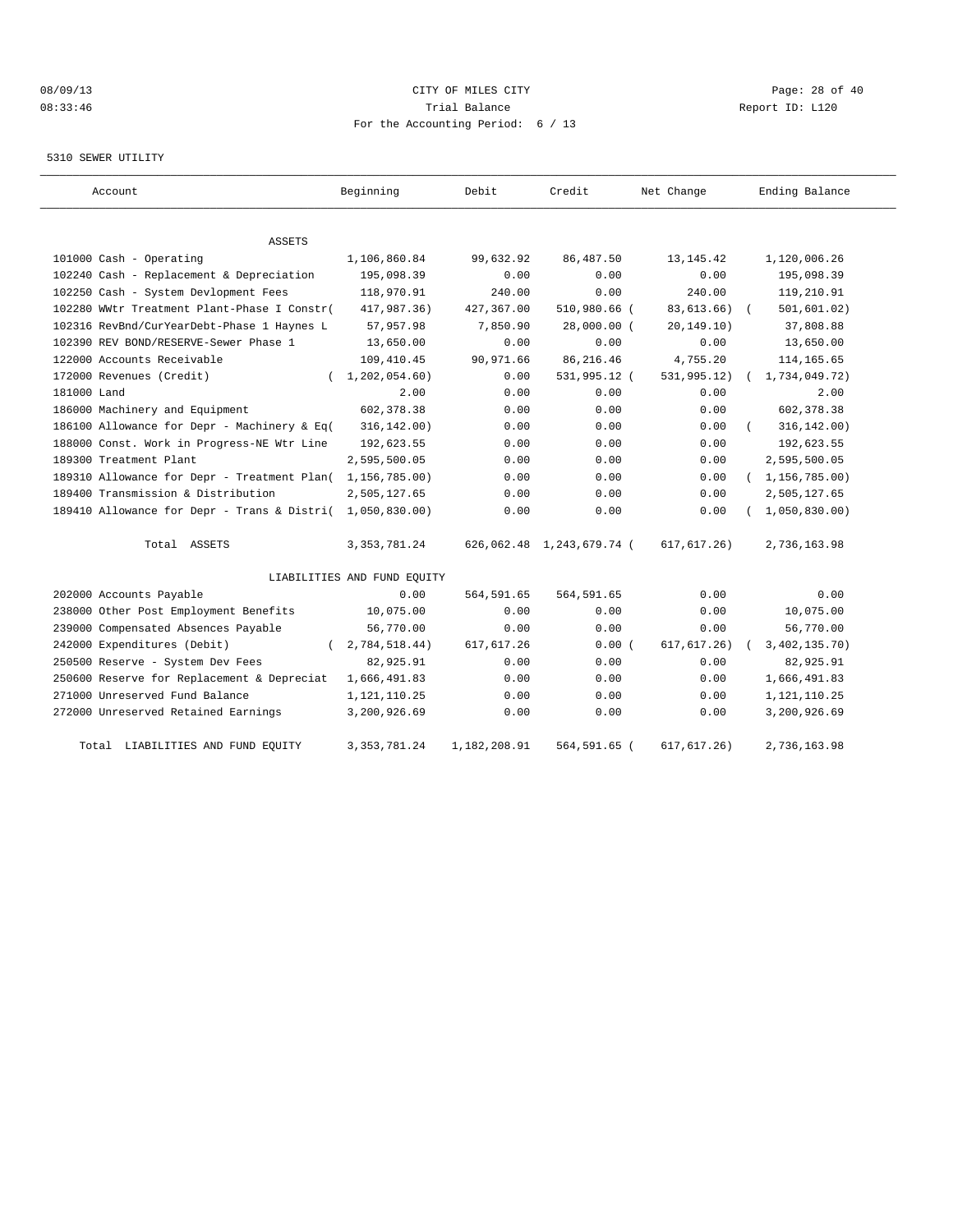# 08/09/13 Page: 29 of 40 08:33:46 Trial Balance Report ID: L120 For the Accounting Period: 6 / 13

5510 AMBULANCE FUND

| Account                                     |                | Beginning                   | Debit     | Credit         | Net Change  |                | Ending Balance |
|---------------------------------------------|----------------|-----------------------------|-----------|----------------|-------------|----------------|----------------|
| ASSETS                                      |                |                             |           |                |             |                |                |
| 101000 Cash - Operating                     | $\overline{ }$ | 266, 323. 25)               | 37,016.01 | $51, 116.20$ ( | 14,100.19)  | $\sqrt{2}$     | 280, 423.44)   |
| 113206 Taxes Receivable - Real 2006         | $\overline{ }$ | 27.41)                      | 0.00      | 0.00           | 0.00        |                | 27.41)         |
| 113207 Taxes Receivable - Real 2007         |                | 18.01                       | 0.00      | 0.00           | 0.00        |                | 18.01          |
| 113208 taxes Receivable - Real 2008         |                | 0.09                        | 0.00      | 0.00           | 0.00        |                | 0.09           |
| 113209 Taxes Receivable - Real 2009         |                | 7.10                        | 0.00      | 5.32(          | 5.32)       |                | 1.78           |
| 113210 Taxes Receivable - Real 2010         |                | 27.16                       | 0.00      | 3.25(          | 3.25)       |                | 23.91          |
| 113211 Taxes Receivable - Real 2011         |                | 43.08                       | 0.00      | 0.59(          | 0.59)       |                | 42.49          |
| 113212 Taxes Receivable- Real 2012          |                | 236.16                      | 0.00      | 86.96 (        | 86.96)      |                | 149.20         |
| 115207 Taxes Receivable - Personal 2007     | $\left($       | 0.80)                       | 0.00      | 0.00           | 0.00        |                | 0.80)          |
| 115208 Taxes Receivable - Personal 2008     |                | 0.12                        | 0.00      | 0.00           | 0.00        |                | 0.12           |
| 115209 Taxes Receivable Personal 2009       | $\overline{ }$ | 0.01)                       | 0.00      | 0.00           | 0.00        |                | 0.01)          |
| 115211 Taxes Receivable Personal 2011       | $\overline{ }$ | 0.17)                       | 0.00      | 0.00           | 0.00        |                | 0.17)          |
| 115212 Taxes Receivable Personal 2012       |                | 1.17                        | 0.00      | 0.10(          | 0.10)       |                | 1.07           |
| 115213 Taxes Receivable Personal 2013       |                | 236.13                      | 0.00      | 206.72 (       | 206.72)     |                | 29.41          |
| 116000 Protested Taxes Receivable - Reals ( |                | 5.97)                       | 0.00      | 0.00           | 0.00        | $\overline{(}$ | 5.97)          |
| 122000 Accounts Receivable                  |                | 294,062.23                  | 60,131.06 | 44,780.83      | 15,350.23   |                | 309, 412.46    |
| 122100 Acct Receivable                      | $\left($       | 209,631.73)                 | 0.00      | 0.00           | 0.00        |                | 209,631.73)    |
| 172000 Revenues (Credit)                    | $\left($       | 721,399.47)                 | 13.69     | 65,768.81 (    | 65, 755.12) | $\sqrt{2}$     | 787, 154.59)   |
| 186000 Machinery and Equipment              |                | 372,186.93                  | 0.00      | 0.00           | 0.00        |                | 372,186.93     |
| 186100 Allowance for Depr - Machinery & Eq( |                | 181,649.00)                 | 0.00      | 0.00           | 0.00        | $\left($       | 181,649.00)    |
| Total ASSETS                                | $\left($       | 712,219.63)                 | 97,160.76 | 161,968.78 (   | 64,808.02)  | $\sqrt{2}$     | 777,027.65)    |
|                                             |                | LIABILITIES AND FUND EQUITY |           |                |             |                |                |
| 202000 Accounts Payable                     |                | 0.00                        | 11,695.53 | 11,695.53      | 0.00        |                | 0.00           |
| 214000 Deposits Payable                     |                | 25.00                       | 0.00      | 0.00           | 0.00        |                | 25.00          |
| 223100 Deferred Revenue - Real Prop Taxes   |                | 82.43                       | 96.12     | $13.69$ (      | 82.43)      |                | 0.00           |
| 223200 Deferred Revenue - Pers Prop Taxes   |                | 212.60                      | 212.60    | 0.00(          | 212.60)     |                | 0.00           |
| 235000 CONTRACTS/NOTES/LOANS PAYABLE        |                | 115, 463. 19                | 0.00      | 0.00           | 0.00        |                | 115, 463. 19   |
| 238000 Other Post Employment Benefits       |                | 10,029.00                   | 0.00      | 0.00           | 0.00        |                | 10,029.00      |
| 239000 Compensated Absences Payable         |                | 42,159.00                   | 0.00      | 0.00           | 0.00        |                | 42,159.00      |
| 242000 Expenditures (Debit)                 | $\left($       | 853,007.32)                 | 64,512.99 | 0.00(          | 64, 512.99) |                | 917,520.31)    |
| 271000 Unreserved Fund Balance              |                | 78,043.49                   | 0.00      | 0.00           | 0.00        |                | 78,043.49      |
| 272000 Unreserved Retained Earnings         | $\overline{ }$ | 105, 227.02)                | 0.00      | 0.00           | 0.00        |                | 105, 227.02)   |
| LIABILITIES AND FUND EQUITY<br>Total        |                | 712, 219.63)                | 76,517.24 | 11,709.22 (    | 64,808.02)  |                | 777,027.65)    |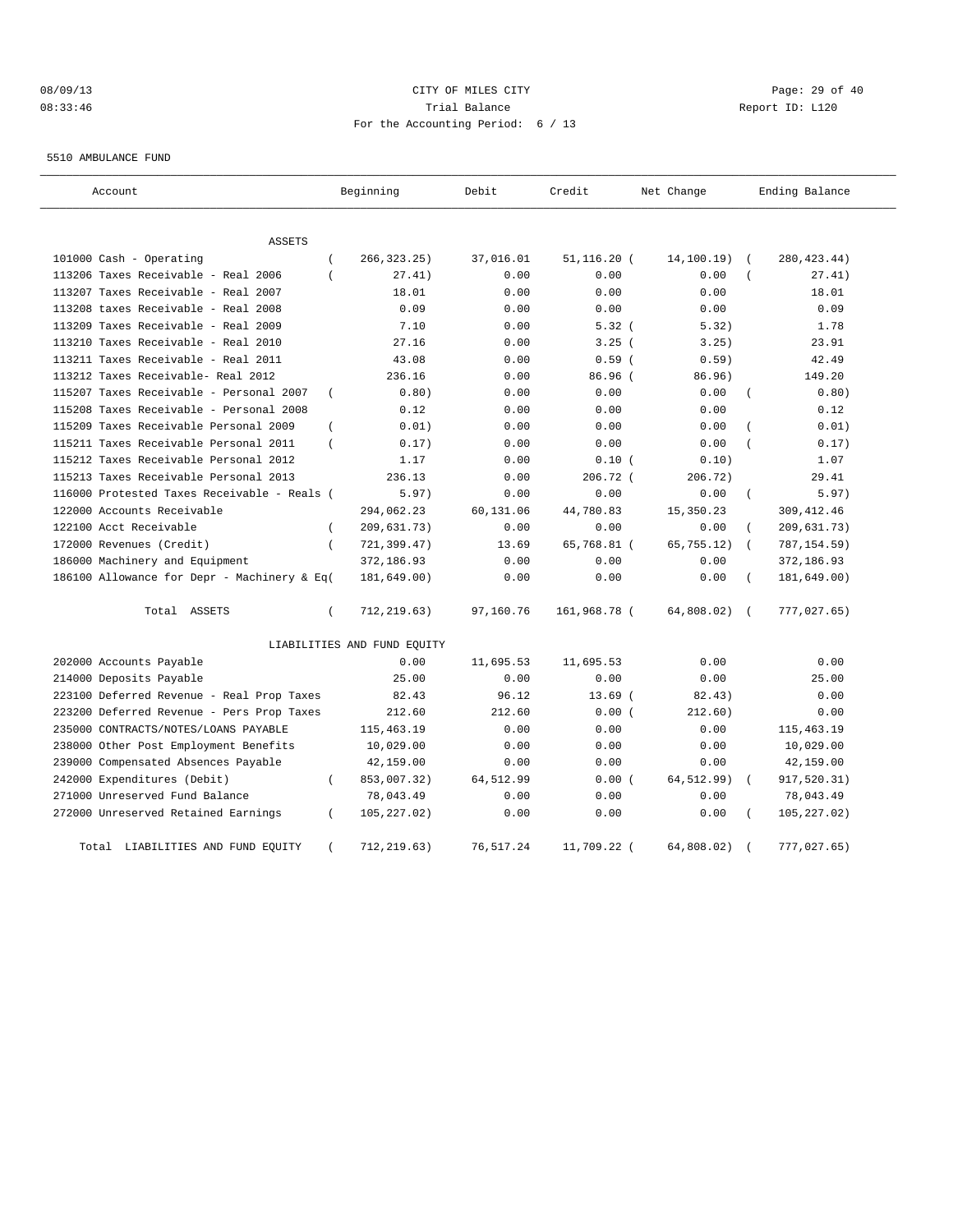# 08/09/13 Page: 30 of 40 08:33:46 Trial Balance Report ID: L120 For the Accounting Period: 6 / 13

5610 AIRPORT OPERATING

| Account                                                 | Beginning                   | Debit      | Credit       | Net Change  | Ending Balance     |
|---------------------------------------------------------|-----------------------------|------------|--------------|-------------|--------------------|
|                                                         |                             |            |              |             |                    |
| ASSETS                                                  |                             |            |              |             |                    |
| 101000 Cash - Operating                                 | 100,240.95                  | 60,542.14  | 68,667.63 (  | 8, 125.49)  | 92, 115.46         |
| 101100 Cash-FAA Grant/St Loan-2008                      | 6,673.74                    | 0.00       | 0.00         | 0.00        | 6,673.74           |
| 102230 Cash - Surplus/Credit Card Acct                  | 100.00                      | 22,926.01  | 22,926.01    | 0.00        | 100.00             |
| 103000 Petty Cash                                       | 100.00                      | 0.00       | 0.00         | 0.00        | 100.00             |
| 113206 Taxes Receivable - Real 2006<br>$\left($         | 8.15)                       | 0.00       | 0.00         | 0.00        | 8.15)              |
| 113207 Taxes Receivable - Real 2007                     | 29.37                       | 0.00       | 0.00         | 0.00        | 29.37              |
| 113208 taxes Receivable - Real 2008                     | 0.12                        | 0.00       | 0.00         | 0.00        | 0.12               |
| 113209 Taxes Receivable - Real 2009                     | 10.68                       | 0.00       | 7.97(        | 7.97)       | 2.71               |
| 113211 Taxes Receivable - Real 2011                     | 64.62                       | 0.00       | $0.87$ (     | 0.87)       | 63.75              |
| 113212 Taxes Receivable- Real 2012                      | 354.25                      | 0.00       | $130.45$ (   | 130.45)     | 223.80             |
| 115207 Taxes Receivable - Personal 2007                 | 0.03                        | 0.00       | 0.00         | 0.00        | 0.03               |
| 115208 Taxes Receivable - Personal 2008                 | 0.19                        | 0.00       | 0.00         | 0.00        | 0.19               |
| 115209 Taxes Receivable Personal 2009<br>$\left($       | 0.01)                       | 0.00       | 0.00         | 0.00        | 0.01)              |
| 115210 Taxes Receivable Personal 2010<br>$\overline{ }$ | 0.01)                       | 0.00       | 0.00         | 0.00        | 0.01)              |
| 115212 Taxes Receivable Personal 2012                   | 1.74                        | 0.00       | $0.16$ (     | 0.16)       | 1.58               |
| 115213 Taxes Receivable Personal 2013                   | 354.19                      | 0.00       | $310.09$ (   | 310.09)     | 44.10              |
| 116000 Protested Taxes Receivable - Reals (             | 18.13)                      | 0.00       | 0.00         | 0.00        | 18.13)<br>$\left($ |
| 132000 Due From Government (Short Term)                 | 4,296.00                    | 0.00       | 0.00         | 0.00        | 4,296.00           |
| 141000 Prepaid Expense                                  | 5,278.00                    | 0.00       | 0.00         | 0.00        | 5,278.00           |
| 172000 Revenues (Credit)<br>$\left($                    | 874, 123.88)                | 0.00       | 60,570.17 (  | 60, 570.17) | 934,694.05)        |
| 181000 Land                                             | 19,983.00                   | 0.00       | 0.00         | 0.00        | 19,983.00          |
| 182000 Buildings                                        | 677,537.00                  | 0.00       | 0.00         | 0.00        | 677,537.00         |
| 182100 Allowance for Depr - Buildings (Cre(             | 316,649.00)                 | 0.00       | 0.00         | 0.00        | 316,649.00)        |
| 184000 Improvements Other Than Buildings                | 8,543,759.48                | 0.00       | 0.00         | 0.00        | 8,543,759.48       |
| 184100 Allowance for Depr - Imp Other Than(             | 1,822,058.00)               | 0.00       | 0.00         | 0.00        | (1,822,058.00)     |
| 186000 Machinery and Equipment                          | 836, 463.59                 | 0.00       | 0.00         | 0.00        | 836, 463.59        |
| 186100 Allowance for Depr - Machinery & Eq(             | 241,355.00)                 | 0.00       | 0.00         | 0.00        | 241,355.00)        |
| 188000 Const. Work in Progress-NE Wtr Line              | 27,005.00                   | 0.00       | 0.00         | 0.00        | 27,005.00          |
| Total ASSETS                                            | 6,968,039.77                | 83,468.15  | 152,613.35 ( | 69,145.20)  | 6,898,894.57       |
|                                                         | LIABILITIES AND FUND EQUITY |            |              |             |                    |
| 202000 Accounts Payable                                 | 0.00                        | 54, 536.28 | 54, 536.28   | 0.00        | 0.00               |
| 223100 Deferred Revenue - Real Prop Taxes               | 158.58                      | 158.58     | 0.00(        | 158.58)     | 0.00               |
| 223200 Deferred Revenue - Pers Prop Taxes               | 318.99                      | 318.99     | 0.00(        | 318.99)     | 0.00               |
| 235150 LTrm Pay/MT Aeronautics                          | 29,526.00                   | 0.00       | 0.00         | 0.00        | 29,526.00          |
| 238000 Other Post Employment Benefits                   | 2,752.00                    | 0.00       | 0.00         | 0.00        | 2,752.00           |
| 239000 Compensated Absences Payable                     | 3,862.00                    | 0.00       | 0.00         | 0.00        | 3,862.00           |
| 242000 Expenditures (Debit)<br>$\overline{(}$           | 803,514.00)                 | 68,667.63  | 0.00(        | 68,667.63)  | 872,181.63)        |
| 250600 Reserve for Replacement & Depreciat              | 18,913.67                   | 0.00       | 0.00         | 0.00        | 18,913.67          |
| 271000 Unreserved Fund Balance<br>$\left($              | 1,719.00)                   | 0.00       | 0.00         | 0.00        | 1,719.00)          |
| 272000 Unreserved Retained Earnings                     | 7,717,741.53                | 0.00       | 0.00         | 0.00        | 7,717,741.53       |
| Total LIABILITIES AND FUND EQUITY                       | 6,968,039.77                | 123,681.48 | 54,536.28 (  | 69,145.20)  | 6,898,894.57       |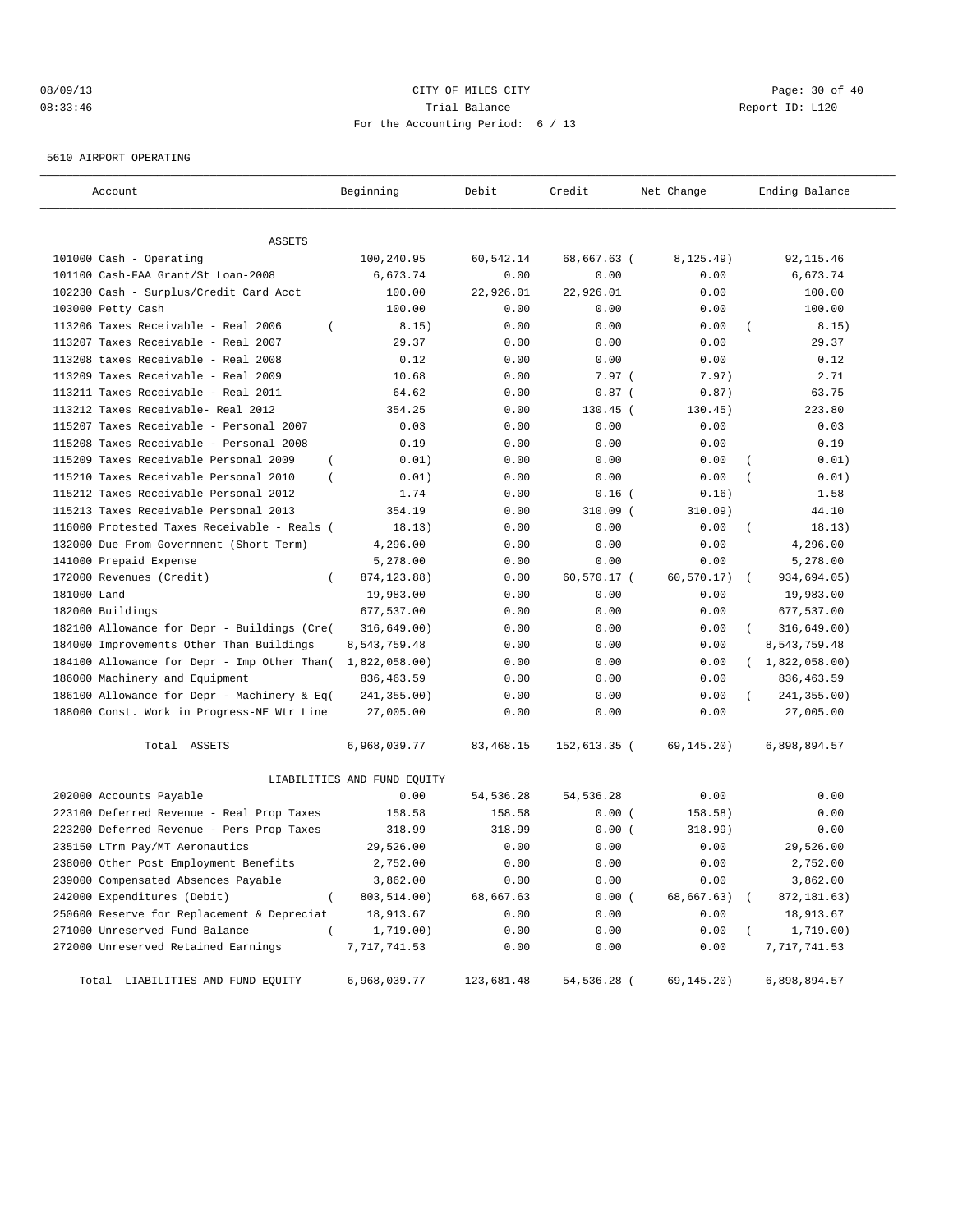# 08/09/13 Page: 31 of 40 08:33:46 Trial Balance Report ID: L120 For the Accounting Period: 6 / 13

#### 6040 PUBLIC WORKS

| Account                              | Beginning                   | Debit     | Credit      | Net Change   | Ending Balance |
|--------------------------------------|-----------------------------|-----------|-------------|--------------|----------------|
|                                      |                             |           |             |              |                |
| ASSETS                               |                             |           |             |              |                |
| 101000 Cash - Operating              | 74,664.72                   | 43,325.07 | 9,352.34    | 33,972.73    | 108,637.45     |
| 172000 Revenues (Credit)             | 122,611.84)                 | 0.00      | 43,325.07 ( | 43,325.07)   | 165,936.91)    |
| Total ASSETS                         | 47,947.12)                  | 43,325.07 | 52,677.41 ( | $9,352,34$ ( | 57, 299.46)    |
|                                      | LIABILITIES AND FUND EQUITY |           |             |              |                |
| 202000 Accounts Payable              | 0.00                        | 622.08    | 622.08      | 0.00         | 0.00           |
| 239000 Compensated Absences Payable  | 11,932.00                   | 0.00      | 0.00        | 0.00         | 11,932.00      |
| 242000 Expenditures (Debit)          | 125,870.03)                 | 9,352.34  | 0.00(       | 9,352.34)    | 135, 222.37)   |
| 271000 Unreserved Fund Balance       | 618, 685.52)                | 0.00      | 0.00        | 0.00         | 618, 685.52)   |
| 272000 Unreserved Retained Earnings  | 684, 676.43                 | 0.00      | 0.00        | 0.00         | 684, 676.43    |
| LIABILITIES AND FUND EQUITY<br>Total | 47,947.12)                  | 9,974.42  | $622.08$ (  | 9,352.34)    | 57, 299.46)    |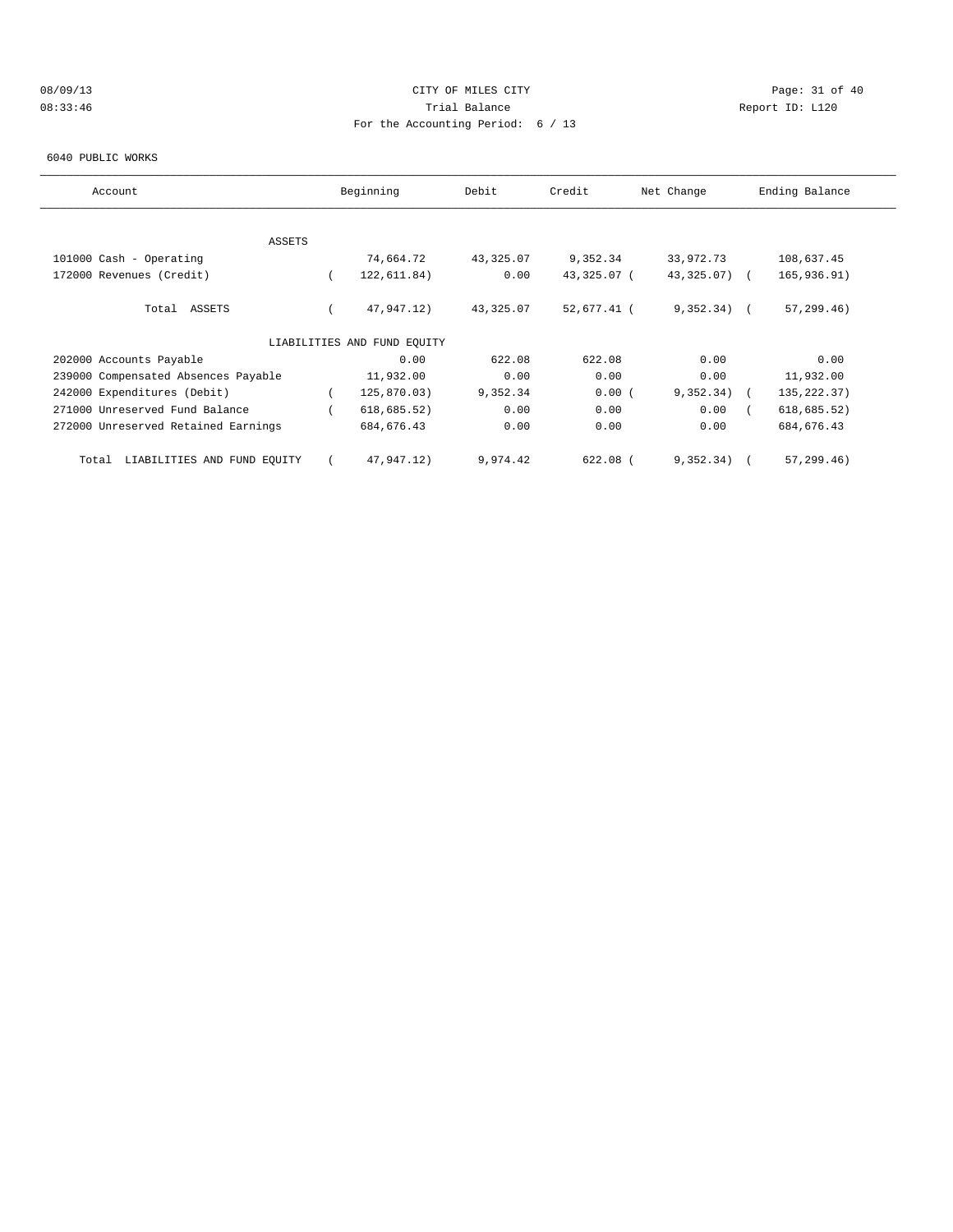# 08/09/13 Page: 32 of 40 08:33:46 Trial Balance Report ID: L120 For the Accounting Period: 6 / 13

# 7370 TBID

| Account                              | Beginning                   | Debit    | Credit   | Net Change | Ending Balance |
|--------------------------------------|-----------------------------|----------|----------|------------|----------------|
|                                      |                             |          |          |            |                |
|                                      | ASSETS                      |          |          |            |                |
| 101000 Cash - Operating              | 0.00                        | 1,476.00 | 1,476.00 | 0.00       | 0.00           |
| Total ASSETS                         | 0.00                        | 1,476.00 | 1,476.00 | 0.00       | 0.00           |
|                                      | LIABILITIES AND FUND EQUITY |          |          |            |                |
| 202000 Accounts Payable              | 0.00                        | 1,476.00 | 1,476.00 | 0.00       | 0.00           |
| 212500 Due to Others                 | 0.00                        | 1,476.00 | 1,476.00 | 0.00       | 0.00           |
| Total<br>LIABILITIES AND FUND EQUITY | 0.00                        | 2,952.00 | 2,952.00 | 0.00       | 0.00           |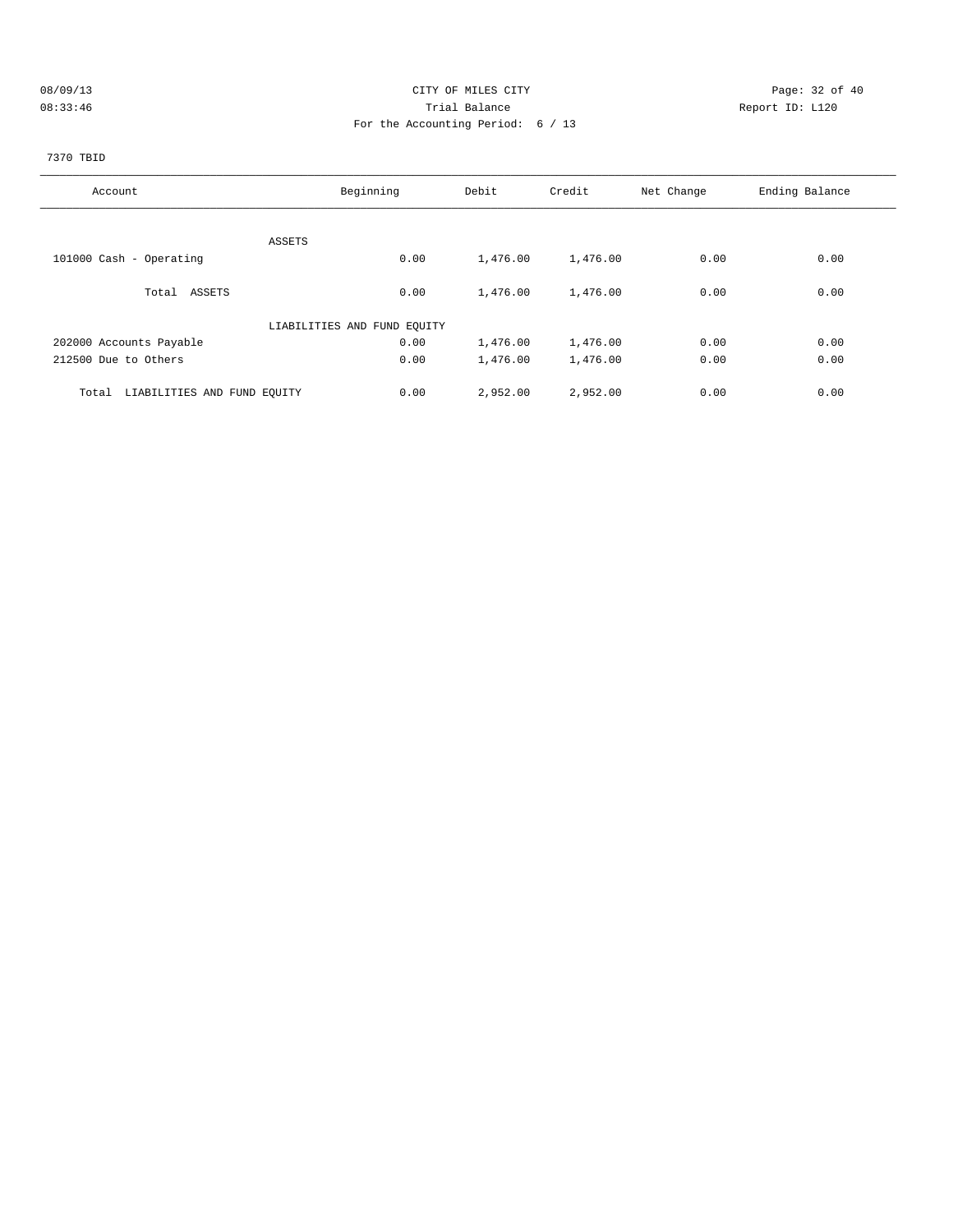| 08/09/13 | CITY OF MILES CITY                  |
|----------|-------------------------------------|
| 08:33:46 | Trial Balance                       |
|          | For the Accounting Period: $6 / 13$ |

Page: 33 of 40 Report ID: L120

#### 7467 Law Enforcement Academy Surcharge

| Account                                   | Beginning                   | Debit    | Credit       | Net Change | Ending Balance |
|-------------------------------------------|-----------------------------|----------|--------------|------------|----------------|
|                                           |                             |          |              |            |                |
|                                           | ASSETS                      |          |              |            |                |
| 101000 Cash - Operating                   | 1,413.00                    | 1,925.00 | $3,338.00$ ( | 1,413.00)  | 0.00           |
| Total ASSETS                              | 1,413.00                    | 1,925.00 | $3,338,00$ ( | 1,413.00)  | 0.00           |
|                                           | LIABILITIES AND FUND EQUITY |          |              |            |                |
| 202000 Accounts Payable                   | 0.00                        | 3,338.00 | 3,338.00     | 0.00       | 0.00           |
| 212200 Due to Federal, Soc Sec & Medicare | 1,413.00                    | 3,338.00 | $1,925.00$ ( | 1,413.00)  | 0.00           |
| LIABILITIES AND FUND EQUITY<br>Total      | 1,413.00                    | 6,676.00 | $5,263.00$ ( | 1,413.00)  | 0.00           |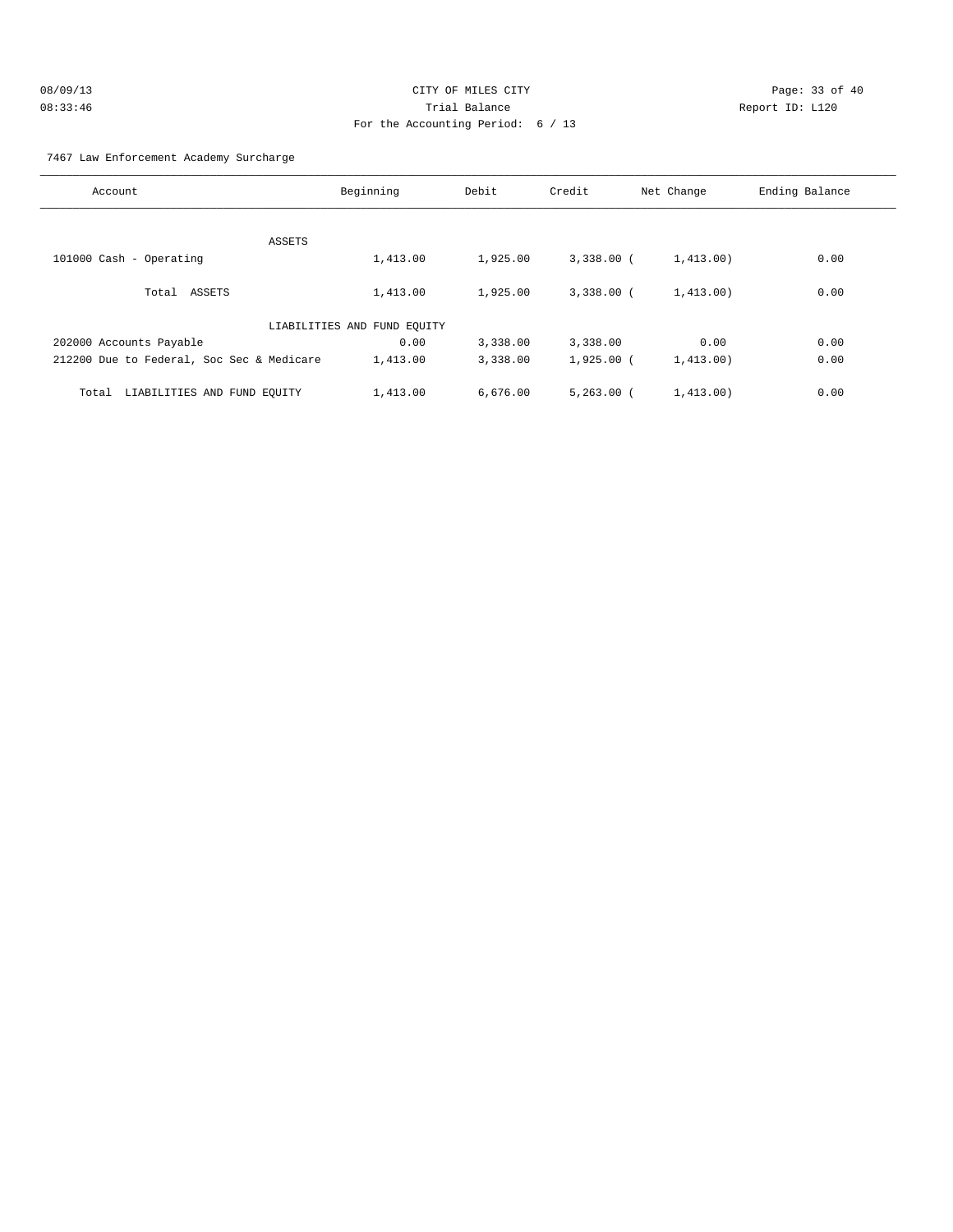| 08/09/13 | CITY OF MILES CITY                | Page: 34 of 40  |
|----------|-----------------------------------|-----------------|
| 08:33:46 | Trial Balance                     | Report ID: L120 |
|          | For the Accounting Period: 6 / 13 |                 |

#### 7471 CIVIL LEGAL ASSIST/VICTIM DOM VIOLENCE PROG

| Account                              | Beginning                   | Debit     | Credit       | Net Change | Ending Balance |
|--------------------------------------|-----------------------------|-----------|--------------|------------|----------------|
| ASSETS                               |                             |           |              |            |                |
| 101000 Cash - Operating              | 1,873.00                    | 3,950.00  | $5,823.00$ ( | 1,873.00)  | 0.00           |
| Total ASSETS                         | 1,873.00                    | 3,950.00  | $5,823.00$ ( | 1,873.00)  | 0.00           |
|                                      | LIABILITIES AND FUND EQUITY |           |              |            |                |
| 202000 Accounts Payable              | 0.00                        | 5,823.00  | 5,823.00     | 0.00       | 0.00           |
| 212500 Due to Others                 | 1,873.00                    | 5,823.00  | $3,950.00$ ( | 1,873.00)  | 0.00           |
| LIABILITIES AND FUND EQUITY<br>Total | 1,873.00                    | 11,646.00 | 9.773.00(    | 1,873.00)  | 0.00           |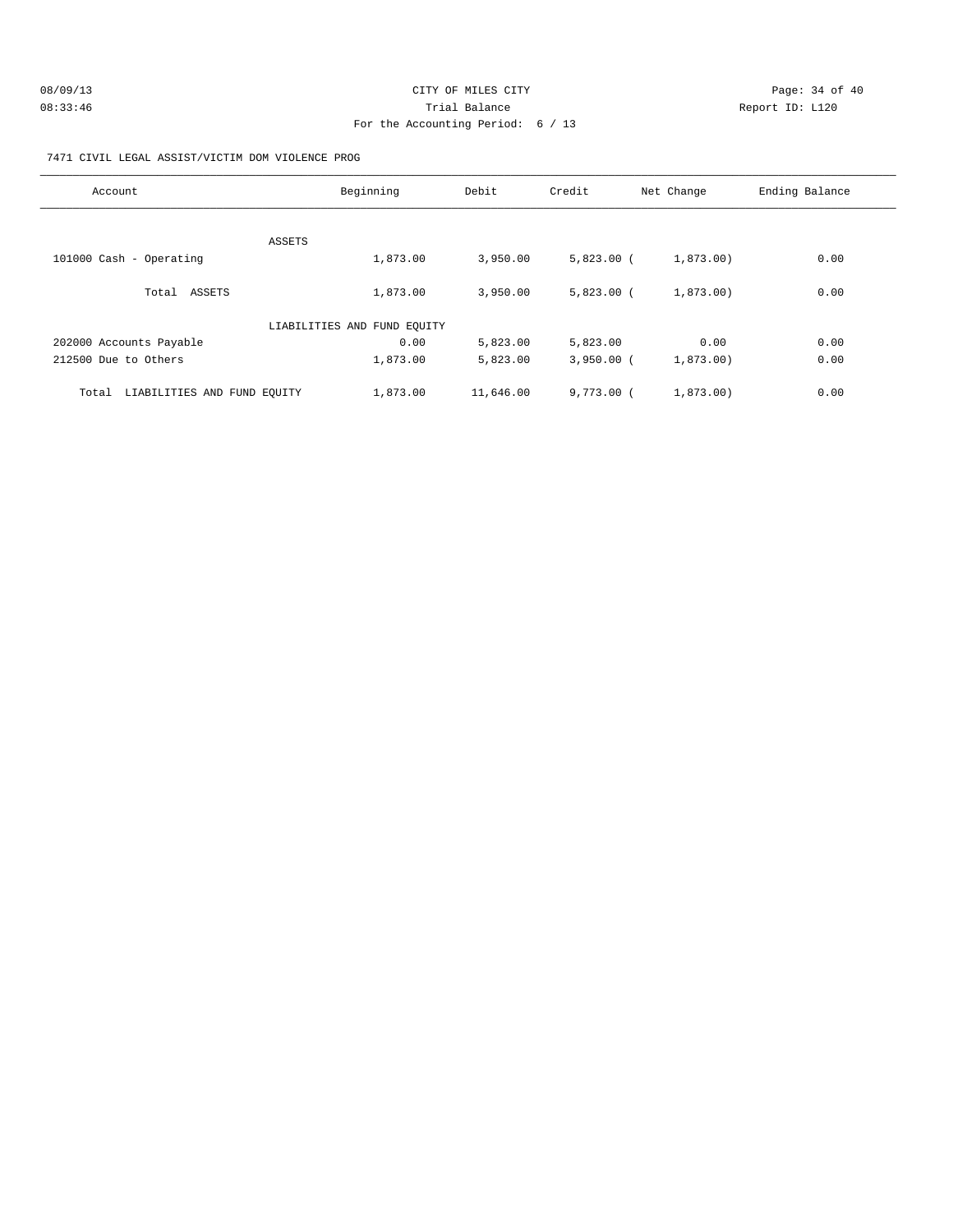# 08/09/13 Page: 35 of 40 08:33:46 Trial Balance Report ID: L120 For the Accounting Period: 6 / 13

7910 PAYROLL FUND

| Account                                   | Beginning                   | Debit       | Credit       | Net Change   | Ending Balance |  |
|-------------------------------------------|-----------------------------|-------------|--------------|--------------|----------------|--|
|                                           |                             |             |              |              |                |  |
| ASSETS                                    |                             |             |              |              |                |  |
| 101000 Cash - Operating                   | 98,770.27                   | 495,307.79  | 443,046.14   | 52,261.65    | 151,031.92     |  |
|                                           |                             |             |              |              |                |  |
| Total ASSETS                              | 98,770.27                   | 495,307.79  | 443,046.14   | 52,261.65    | 151,031.92     |  |
|                                           |                             |             |              |              |                |  |
|                                           | LIABILITIES AND FUND EQUITY |             |              |              |                |  |
| 201000 Warrants Payable                   | 19,068.47                   | 113,840.67  | 245,804.12   | 131,963.45   | 151,031.92     |  |
| 212200 Due to Federal, Soc Sec & Medicare | 0.10                        | 74,305.89   | 74,305.79 (  | 0.10)        | 0.00           |  |
| 212202 Due to State Unemployment          | 2,115.47                    | 3,422.36    | $1,306.89$ ( | 2, 115.47)   | 0.00           |  |
| 212203 Due to Worker's Compensation       | 23,352.93                   | 38,280.25   | 14,927.32 (  | 23, 352, 93) | 0.00           |  |
| 212204 Due to State Income Tax            | 0.00                        | 16,198.00   | 16,198.00    | 0.00         | 0.00           |  |
| 212205 due to MPORS-GABA                  | 0.00                        | 13,257.54   | 13,257.54    | 0.00         | 0.00           |  |
| 212207 Due to AFLAC, AFLAC PRETAX         | 0.00                        | 291.12      | 291.12       | 0.00         | 0.00           |  |
| 212208 Due to Health Ins, Dental, Vision  | 54, 233.30                  | 111, 161.95 | 56,928.65 (  | 54, 233. 30) | 0.00           |  |
| 212209 Due to PERS Retirement             | 0.00                        | 26,346.07   | 26,346.07    | 0.00         | 0.00           |  |
| 212210 Due to FURS-GABA Retirement        | 0.00                        | 12,500.86   | 12,500.86    | 0.00         | 0.00           |  |
| Total LIABILITIES AND FUND EQUITY         | 98,770.27                   | 409,604.71  | 461,866.36   | 52,261.65    | 151,031.92     |  |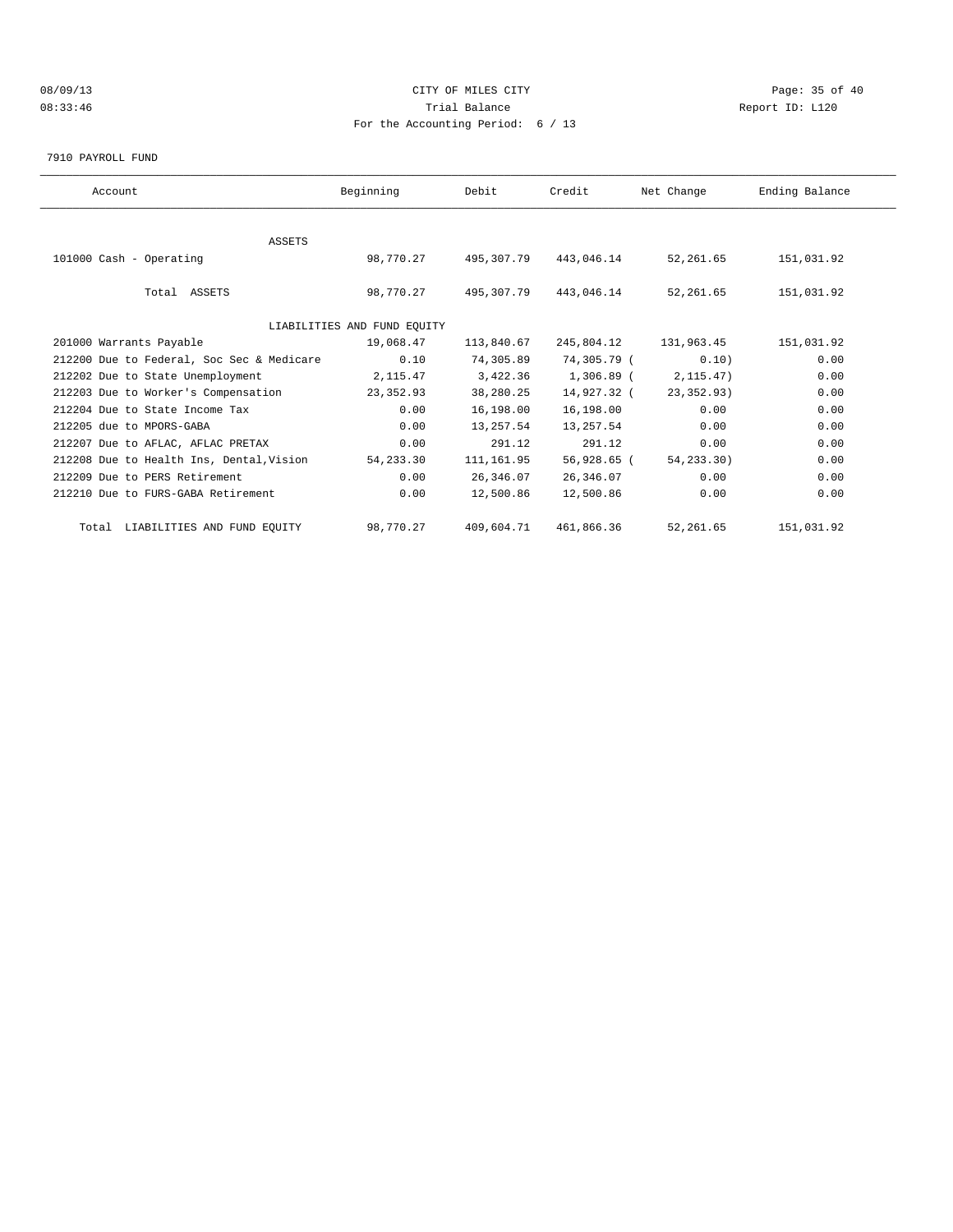| 08/09/13 | CITY OF MILES CITY                | Page: 36 of 40  |
|----------|-----------------------------------|-----------------|
| 08:33:46 | Trial Balance                     | Report ID: L120 |
|          | For the Accounting Period: 6 / 13 |                 |

#### 7930 CLAIMS FUND

| Account                              | Beginning                   | Debit | Credit                    | Net Change | Ending Balance |
|--------------------------------------|-----------------------------|-------|---------------------------|------------|----------------|
|                                      |                             |       |                           |            |                |
|                                      |                             |       |                           |            |                |
| ASSETS                               |                             |       |                           |            |                |
| 101000 Cash - Operating              | 884, 207.68                 |       | 1,948,597.40 1,093,631.36 | 854,966.04 | 1,739,173.72   |
|                                      |                             |       |                           |            |                |
| ASSETS<br>Total                      | 884, 207.68                 |       | 1,948,597.40 1,093,631.36 | 854,966.04 | 1,739,173.72   |
|                                      |                             |       |                           |            |                |
|                                      | LIABILITIES AND FUND EQUITY |       |                           |            |                |
| 201000 Warrants Payable              | 884, 207.68                 |       | 1,093,631.36 1,948,597.40 | 854,966.04 | 1,739,173.72   |
|                                      |                             |       |                           |            |                |
| LIABILITIES AND FUND EQUITY<br>Total | 884, 207.68                 |       | 1,093,631.36 1,948,597.40 | 854,966.04 | 1,739,173.72   |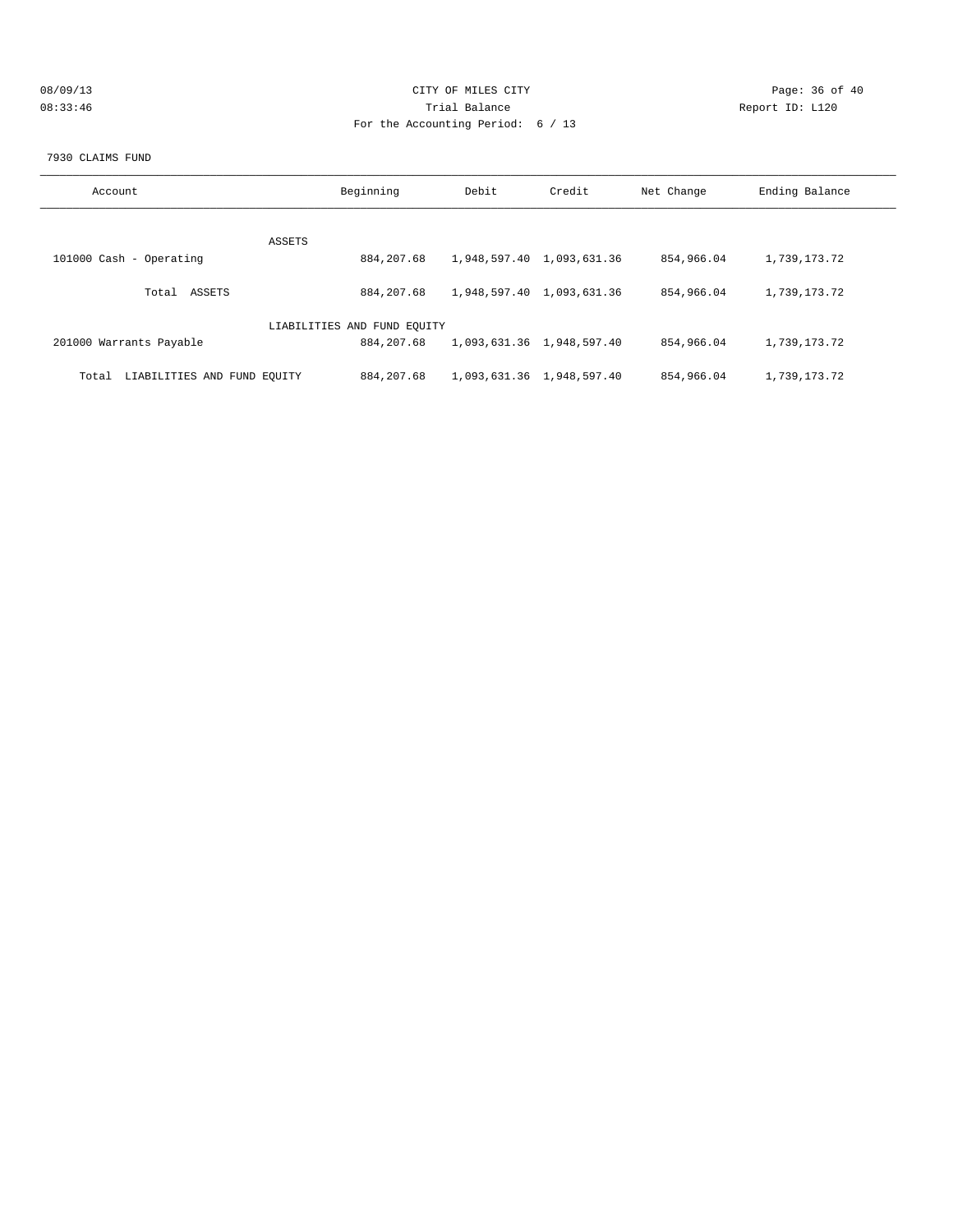#### 7980 CUSTER CO WATER & SEWER DISTRICT

| Account                                 | Beginning                   | Debit     | Credit    | Net Change | Ending Balance |
|-----------------------------------------|-----------------------------|-----------|-----------|------------|----------------|
|                                         |                             |           |           |            |                |
| ASSETS                                  |                             |           |           |            |                |
| 101000 Cash - Operating                 | 0.00                        | 11,223.78 | 11,223.78 | 0.00       | 0.00           |
| 122000 Accounts Receivable              | 12,944.72                   | 11,399.35 | 11,223.78 | 175.57     | 13,120.29      |
| Total ASSETS                            | 12,944.72                   | 22,623.13 | 22,447.56 | 175.57     | 13,120.29      |
|                                         | LIABILITIES AND FUND EQUITY |           |           |            |                |
| 202000 Accounts Payable                 | 0.00                        | 11,223.78 | 11,223.78 | 0.00       | 0.00           |
| 211020 Due to Custer Water & Sewer Dist | 12,944.72                   | 11,223.78 | 11,399.35 | 175.57     | 13,120.29      |
| LIABILITIES AND FUND EQUITY<br>Total    | 12,944.72                   | 22,447.56 | 22,623.13 | 175.57     | 13,120.29      |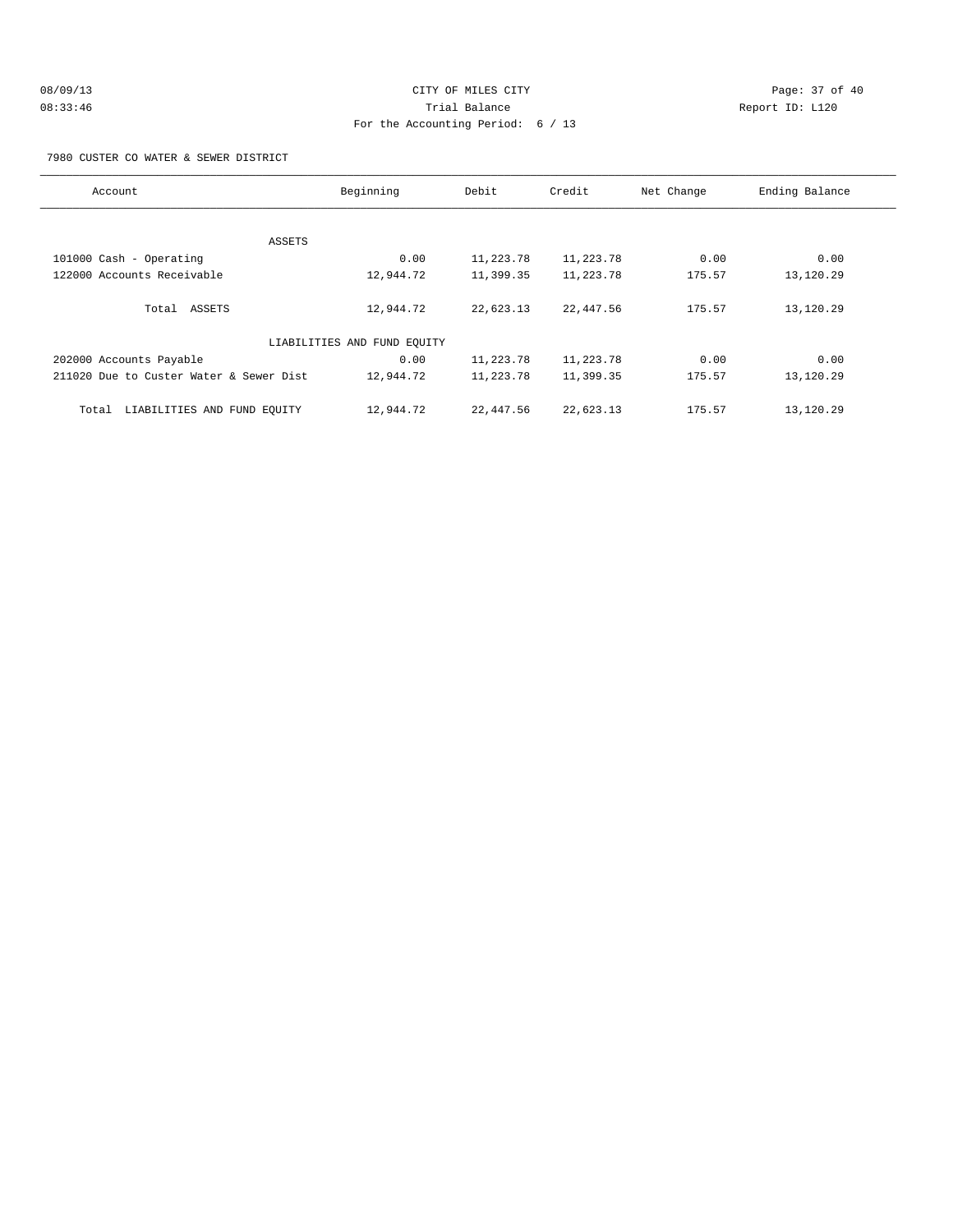| 08/09/13 | CITY OF MILES CITY                | Page: 38 of 40  |
|----------|-----------------------------------|-----------------|
| 08:33:46 | Trial Balance                     | Report ID: L120 |
|          | For the Accounting Period: 6 / 13 |                 |

7981 Interest Clearing

| Account                              | Beginning | Debit    | Credit   | Net Change | Ending Balance |
|--------------------------------------|-----------|----------|----------|------------|----------------|
| ASSETS                               |           |          |          |            |                |
| 101000 Cash - Operating              | 0.00      | 1,139.02 | 1,137.85 | 1.17       | 1.17           |
| ASSETS<br>Total                      | 0.00      | 1,139.02 | 1,137.85 | 1.17       | 1.17           |
| LIABILITIES AND FUND EQUITY          |           |          |          |            |                |
| 212500 Due to Others                 | 0.00      | 1,137.85 | 1,139.02 | 1.17       | 1.17           |
| LIABILITIES AND FUND EQUITY<br>Total | 0.00      | 1,137.85 | 1,139.02 | 1.17       | 1.17           |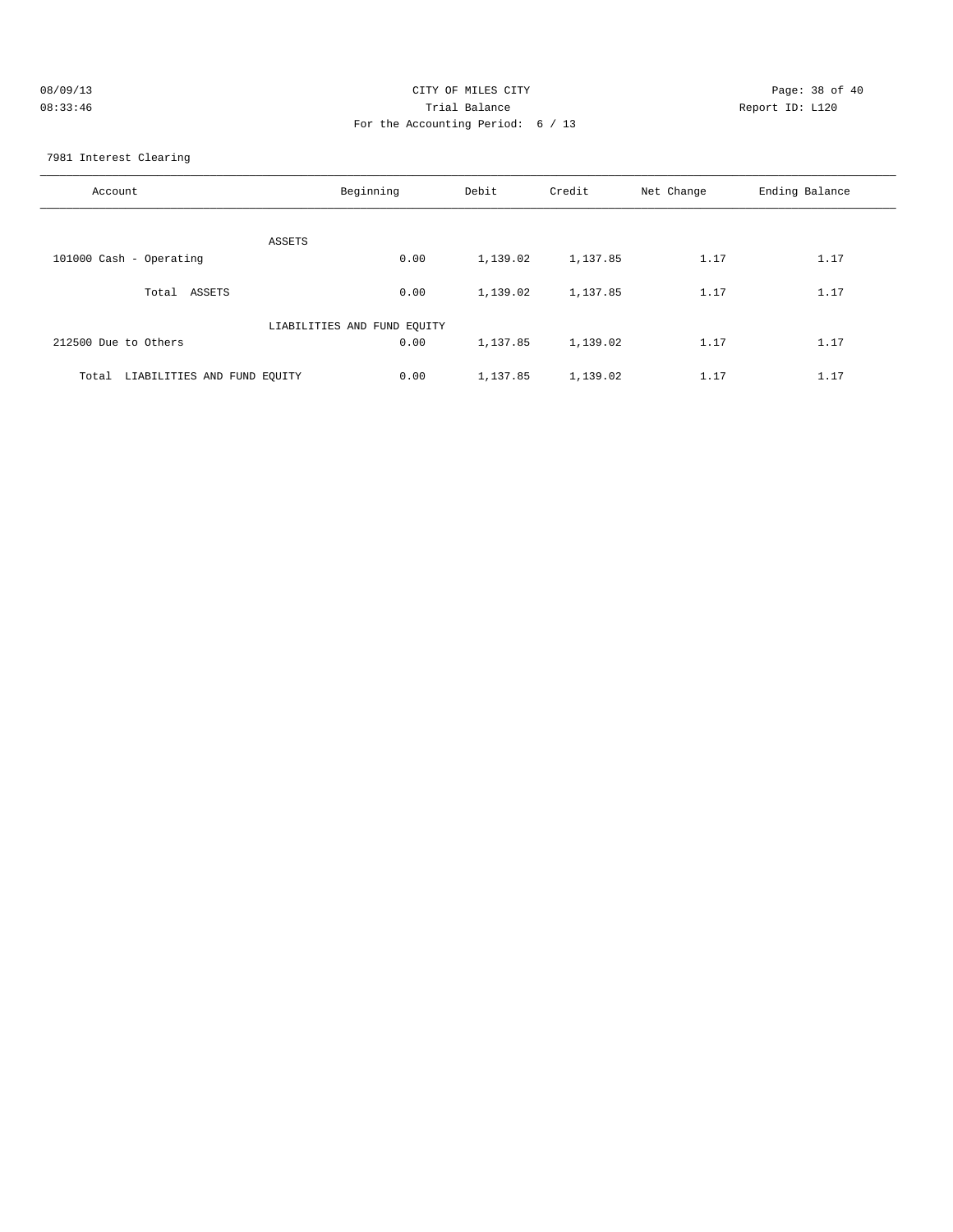# 08/09/13 Page: 39 of 40 08:33:46 Trial Balance Report ID: L120 For the Accounting Period: 6 / 13

9000 GENERAL FIXED ASSETS GROUP OF ACCOUNTS FUND

| Account                                                    | Beginning     | Debit | Credit | Net Change | Ending Balance  |  |
|------------------------------------------------------------|---------------|-------|--------|------------|-----------------|--|
|                                                            |               |       |        |            |                 |  |
| ASSETS                                                     |               |       |        |            |                 |  |
| 181000 Land                                                | 526,599.00    | 0.00  | 0.00   | 0.00       | 526,599.00      |  |
| 182000 Buildings                                           | 1,986,836.00  | 0.00  | 0.00   | 0.00       | 1,986,836.00    |  |
| 182100 Allowance for Depr - Buildings (Cre(                | 684,991.00)   | 0.00  | 0.00   | 0.00       | 684,991.00)     |  |
| 186000 Machinery and Equipment                             | 3,038,732.00  | 0.00  | 0.00   | 0.00       | 3,038,732.00    |  |
| 186100 Allowance for Depr - Machinery & Eq(                | 1,463,750.00  | 0.00  | 0.00   | 0.00       | 1,463,750.00    |  |
| 187000 Infrastructure                                      | 33,670,108.00 | 0.00  | 0.00   | 0.00       | 33,670,108.00   |  |
| 187100 Allowance For Depreciation - Infras( 16,321,771.00) |               | 0.00  | 0.00   | 0.00       | 16,321,771.00)  |  |
| Total ASSETS                                               | 20,751,763.00 | 0.00  | 0.00   | 0.00       | 20, 751, 763.00 |  |
| LIABILITIES AND FUND EQUITY                                |               |       |        |            |                 |  |
| 280000 INVESTMENT IN GENERAL FIXED ASSETS                  | 20,751,763.00 | 0.00  | 0.00   | 0.00       | 20, 751, 763.00 |  |
| LIABILITIES AND FUND EQUITY<br>Total                       | 20,751,763.00 | 0.00  | 0.00   | 0.00       | 20, 751, 763.00 |  |